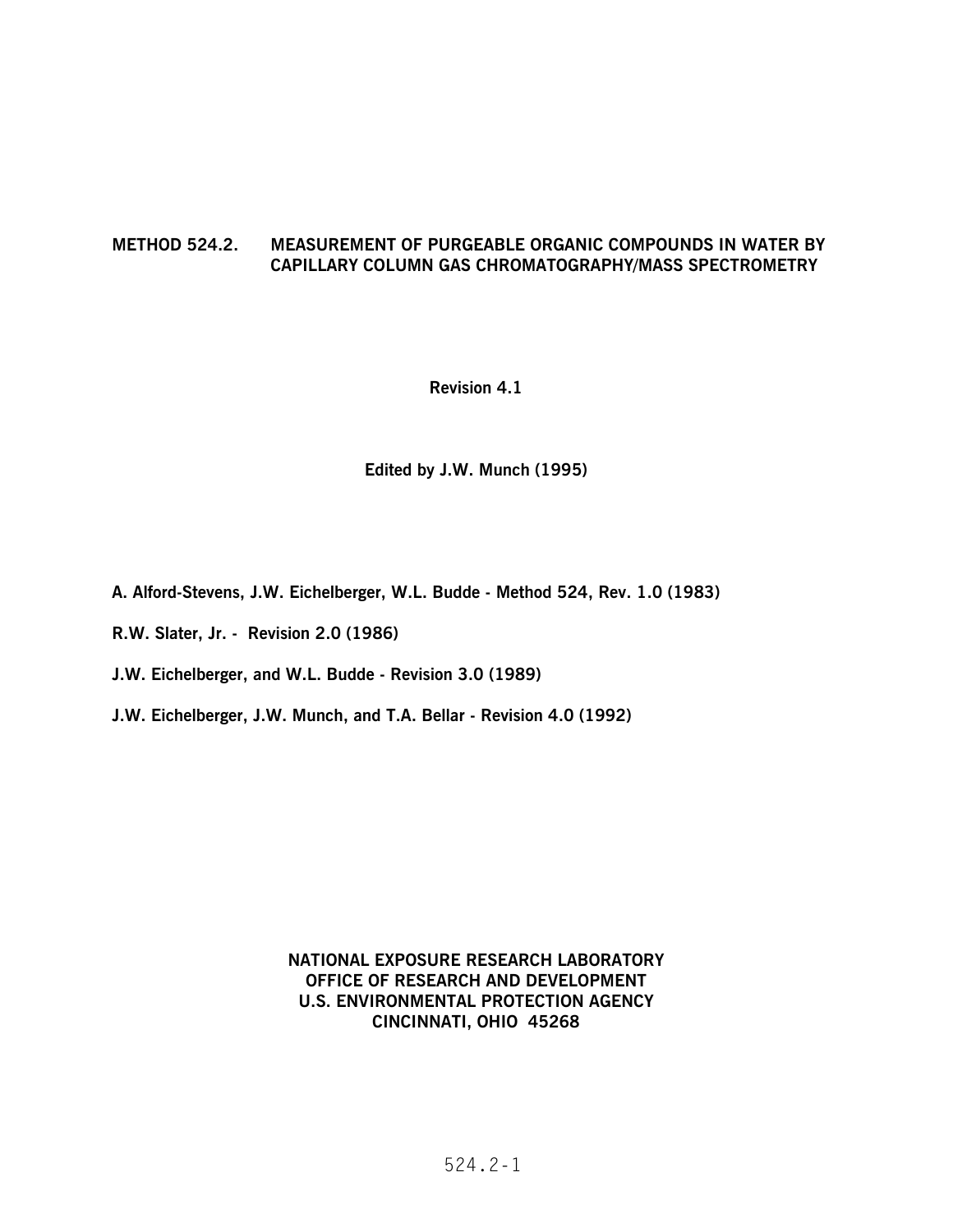#### **METHOD 524.2**

### **MEASUREMENT OF PURGEABLE ORGANIC COMPOUNDS IN WATER BY CAPILLARY COLUMN GAS CHROMATOGRAPHY/MASS SPECTROMETRY**

## **1. SCOPE AND APPLICATION**

1.1 This is a general purpose method for the identification and simultaneous measurement of purgeable volatile organic compounds in surface water, ground water, and drinking water in any stage of treatment (1,2). The method is applicable to a wide range of organic compounds, including the four trihalomethane disinfection by-products, that have sufficiently high volatility and low water solubility to be removed from water samples with purge and trap procedures. The following compounds can be determined by this method.

| Analyte                      | <b>Chemical Abstract Service</b><br><b>Registry Number</b> |
|------------------------------|------------------------------------------------------------|
| Acetone*                     | 67-64-1                                                    |
| Acrylonitrile*               | 107-13-1                                                   |
| Allyl chloride*              | 107-05-1                                                   |
| Benzene                      | $71 - 43 - 2$                                              |
| Bromobenzene                 | 108-86-1                                                   |
| Bromochloromethane           | 74-97-5                                                    |
| <b>Bromodichloromethane</b>  | 75-27-4                                                    |
| <b>Bromoform</b>             | 75-25-2                                                    |
| Bromomethane                 | 74-83-9                                                    |
| 2-Butanone*                  | 78-93-3                                                    |
| n-Butylbenzene               | 104-51-8                                                   |
| sec-Butylbenzene             | 135-98-8                                                   |
| tert-Butylbenzene            | 98-06-6                                                    |
| Carbon disulfide*            | $75 - 15 - 0$                                              |
| Carbon tetrachloride         | 56-23-5                                                    |
| Chloroacetonitrile*          | 107-14-2                                                   |
| Chlorobenzene                | 108-90-7                                                   |
| 1-Chlorobutane*              | 109-69-3                                                   |
| Chloroethane                 | 75-00-3                                                    |
| Chloroform                   | 67-66-3                                                    |
| Chloromethane                | 74-87-3                                                    |
| 2-Chlorotoluene              | 95-49-8                                                    |
| 4-Chlorotoluene              | 106-43-4                                                   |
| Dibromochloromethane         | 124-48-1                                                   |
| 1,2-Dibromo-3-chloropropane  | $96 - 12 - 8$                                              |
| 1,2-Dibromoethane            | 106-93-4                                                   |
| Dibromomethane               | 74-95-3                                                    |
| 1,2-Dichlorobenzene          | $95 - 50 - 1$                                              |
| 1,3-Dichlorobenzene          | 541-73-1                                                   |
| 1,4-Dichlorobenzene          | 106-46-7                                                   |
| trans-1,4-Dichloro-2-butene* | 110-57-6                                                   |
| Dichlorodifluoromethane      | $75 - 71 - 8$                                              |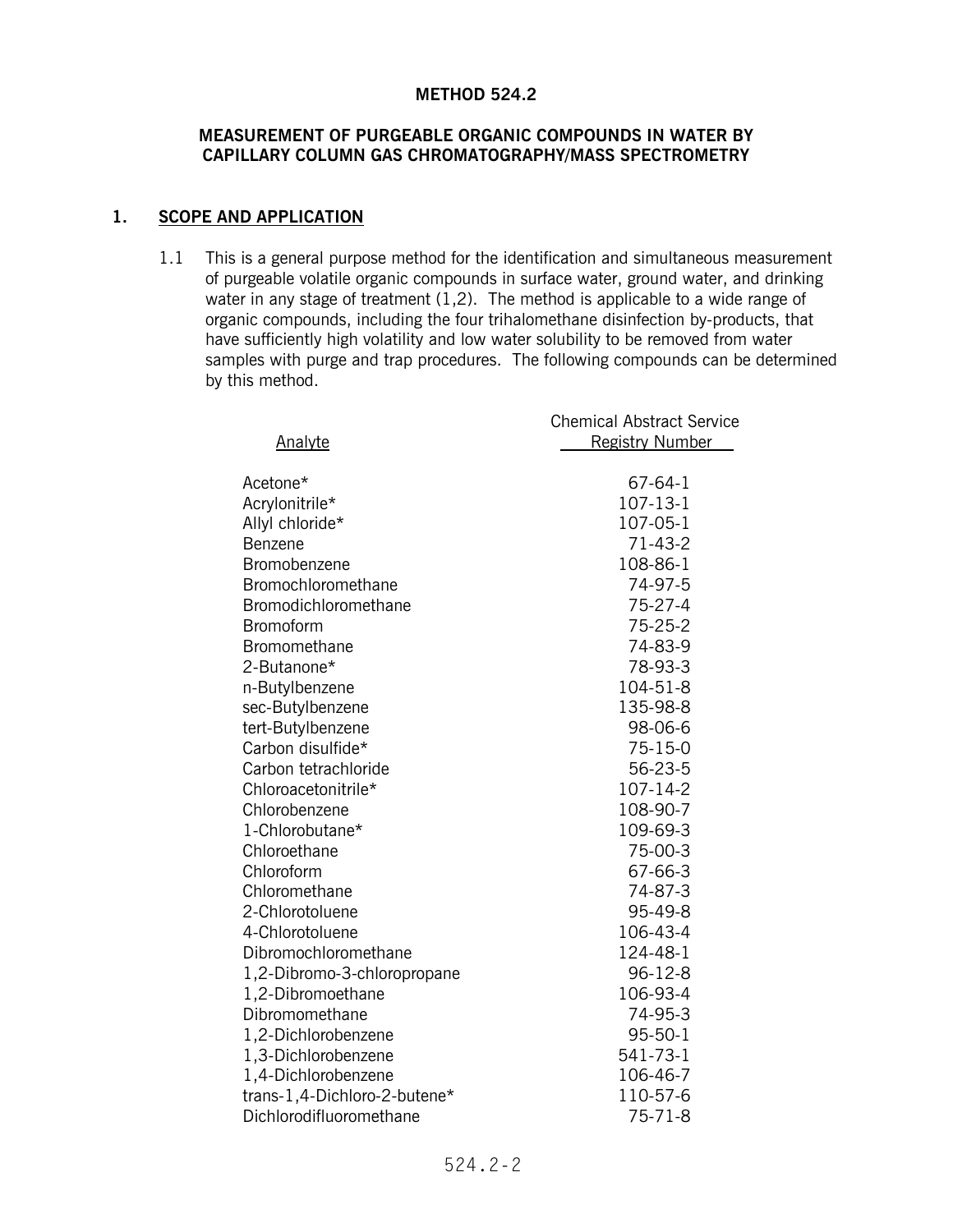| 1,1-Dichloroethane           | 75-34-3       |
|------------------------------|---------------|
| 1,2-Dichloroethane           | 107-06-2      |
| 1,1-Dichloroethene           | 75-35-4       |
| cis-1,2-Dichloroethene       | 156-59-2      |
| trans-1,2-Dichloroethene     | 156-60-5      |
| 1,2-Dichloropropane          | 78-87-5       |
| 1,3-Dichloropropane          | 142-28-9      |
| 2,2-Dichloropropane          | 590-20-7      |
| 1,1-Dichloropropene          | 563-58-6      |
| 1,1-Dichloropropanone*       | 513-88-2      |
| cis-1,3-Dichloropropene      | 10061-01-5    |
| trans-1,3-Dichloropropene    | 10061-02-6    |
| Diethyl ether*               | 60-29-7       |
| Ethylbenzene                 | 100-41-4      |
| Ethyl methacrylate*          | 97-63-2       |
| Hexachlorobutadiene          | 87-68-3       |
| Hexachloroethane*            | $67 - 72 - 1$ |
| 2-Hexanone*                  | 591-78-6      |
| Isopropylbenzene             | 98-82-8       |
| 4-Isopropyltoluene           | 99-87-6       |
| Methacrylonitrile*           | 126-98-7      |
| Methylacrylate*              | 96-33-3       |
| Methylene chloride           | 75-09-2       |
| Methyl iodide*               | 74-88-4       |
| Methylmethacrylate*          | 80-62-6       |
| 4-Methyl-2-pentanone*        | 108-10-1      |
| Methyl-t-butyl ether*        | 1634-04-4     |
| Naphthalene                  | $91 - 20 - 3$ |
| Nitrobenzene*                | 98-95-3       |
| 2-Nitropropane*              | 79-46-9       |
| Pentachloroethane*           | 76-01-7       |
| Propionitrile*               | 107-12-0      |
| n-Propylbenzene              | 103-65-1      |
| Styrene                      | 100-42-5      |
| 1, 1, 1, 2-Tetrachloroethane | 630-20-6      |
| 1,1,2,2-Tetrachloroethane    | 79-34-5       |
| Tetrachloroethene            | 127-18-4      |
| Tetrahydrofuran*             | 109-99-9      |
| Toluene                      | 108-88-3      |
| 1,2,3-Trichlorobenzene       | 87-61-6       |
| 1,2,4-Trichlorobenzene       | 120-82-1      |
| 1,1,1-Trichloroethane        | 71-55-6       |
| 1,1,2-Trichloroethane        | 79-00-5       |
| Trichloroethene              | 79-01-6       |
| Trichlorofluoromethane       | 75-69-4       |
| 1,2,3-Trichloropropane       | 96-18-4       |
| 1,2,4-Trimethylbenzene       | 95-63-6       |
| 1,3,5-Trimethylbenzene       | 108-67-8      |
| Vinyl chloride               | 75-01-4       |
| o-Xylene                     | 95-47-6       |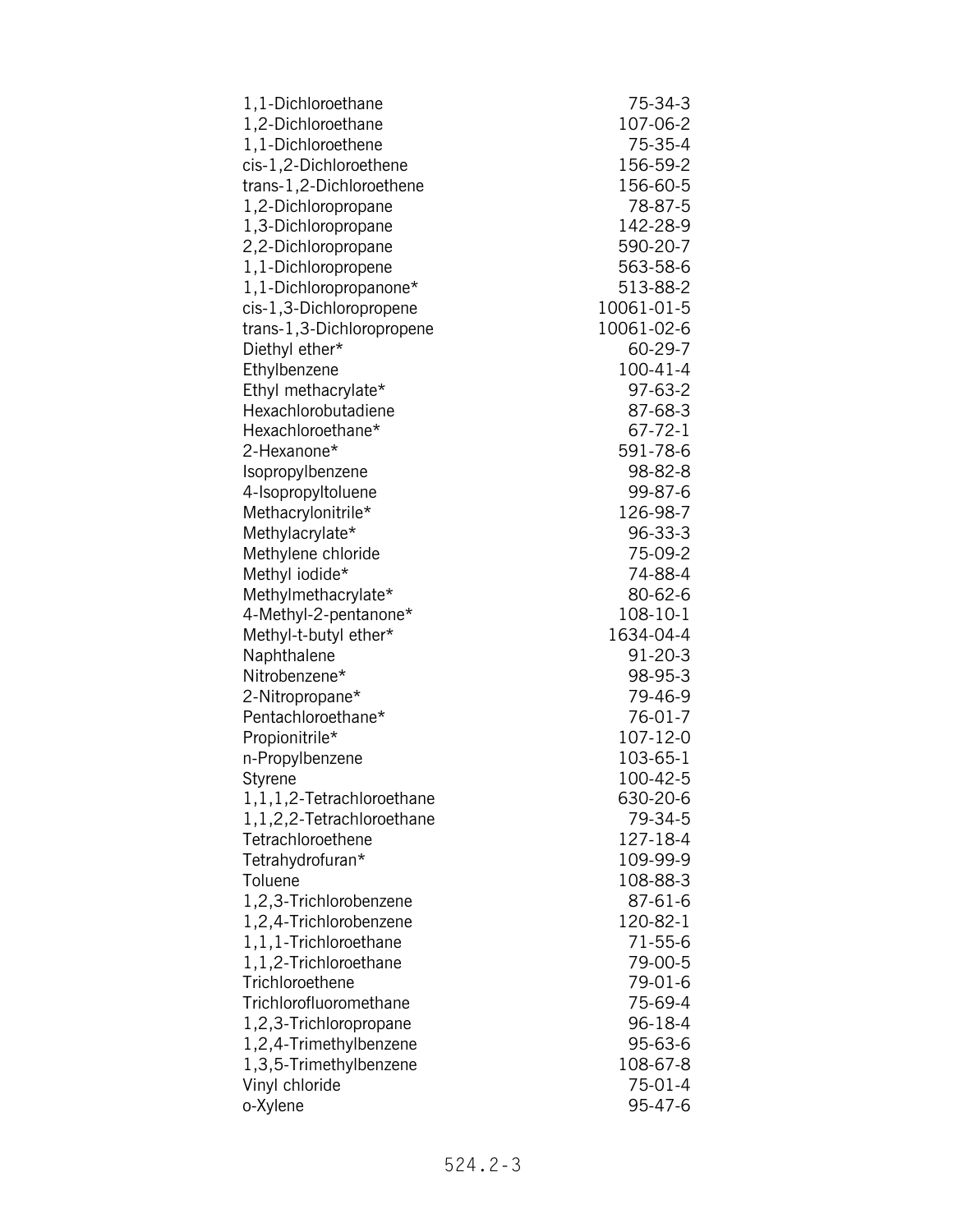| m-Xylene | 108-38-3 |
|----------|----------|
| p-Xylene | 106-42-3 |

- \* New Compound in Revision 4.0
- 1.2 Method detection limits (MDLs) (3) are compound, instrument and especially matrix dependent and vary from approximately 0.02 to 1.6  $\mu$ g/L. The applicable concentration range of this method is primarily column and matrix dependent, and is approximately 0.02 to 200  $\mu$ g/L when a wide-bore thick-film capillary column is used. Narrow-bore thin-film columns may have a capacity which limits the range to about 0.02 to 20  $\mu$ g/L. Volatile water soluble, polar compounds which have relatively low purging efficiencies can be determined using this method. Such compounds may be more susceptible to matrix effects, and the quality of the data may be adversely influenced.
- 1.3 Analytes that are not separated chromatographically, but which have different mass spectra and noninterfering quantitation ions (Table 1), can be identified and measured in the same calibration mixture or water sample as long as their concentrations are somewhat similar (Sect. 11.6.2). Analytes that have very similar mass spectra cannot be individually identified and measured in the same calibration mixture or water sample unless they have different retention times (Sect. 11.6.3). Coeluting compounds with very similar mass spectra, typically many structural isomers, must be reported as an isomeric group or pair. Two of the three isomeric xylenes and two of the three dichlorobenzenes are examples of structural isomers that may not be resolved on the capillary column, and if not, must be reported as isomeric pairs. The more water soluble compounds ( $> 2\%$  solubility) and compounds with boiling points above 200 $^{\circ}$ C are purged from the water matrix with lower efficiencies. These analytes may be more susceptible to matrix effects.

### **2. SUMMARY OF METHOD**

2.1 Volatile organic compounds and surrogates with low water solubility are extracted (purged) from the sample matrix by bubbling an inert gas through the aqueous sample. Purged sample components are trapped in a tube containing suitable sorbent materials. When purging is complete, the sorbent tube is heated and backflushed with helium to desorb the trapped sample components into a capillary gas chromatography (GC) column interfaced to a mass spectrometer (MS). The column is temperature programmed to facilitate the separation of the method analytes which are then detected with the MS. Compounds eluting from the GC column are identified by comparing their measured mass spectra and retention times to reference spectra and retention times in a data base. Reference spectra and retention times for analytes are obtained by the measurement of calibration standards under the same conditions used for samples. Analytes are quantitated using procedural standard calibration (Sect. 3.14). The concentration of each identified component is measured by relating the MS response of the quantitation ion produced by that compound to the MS response of the quantitation ion produced by a compound that is used as an internal standard. Surrogate analytes, whose concentrations are known in every sample, are measured with the same internal standard calibration procedure.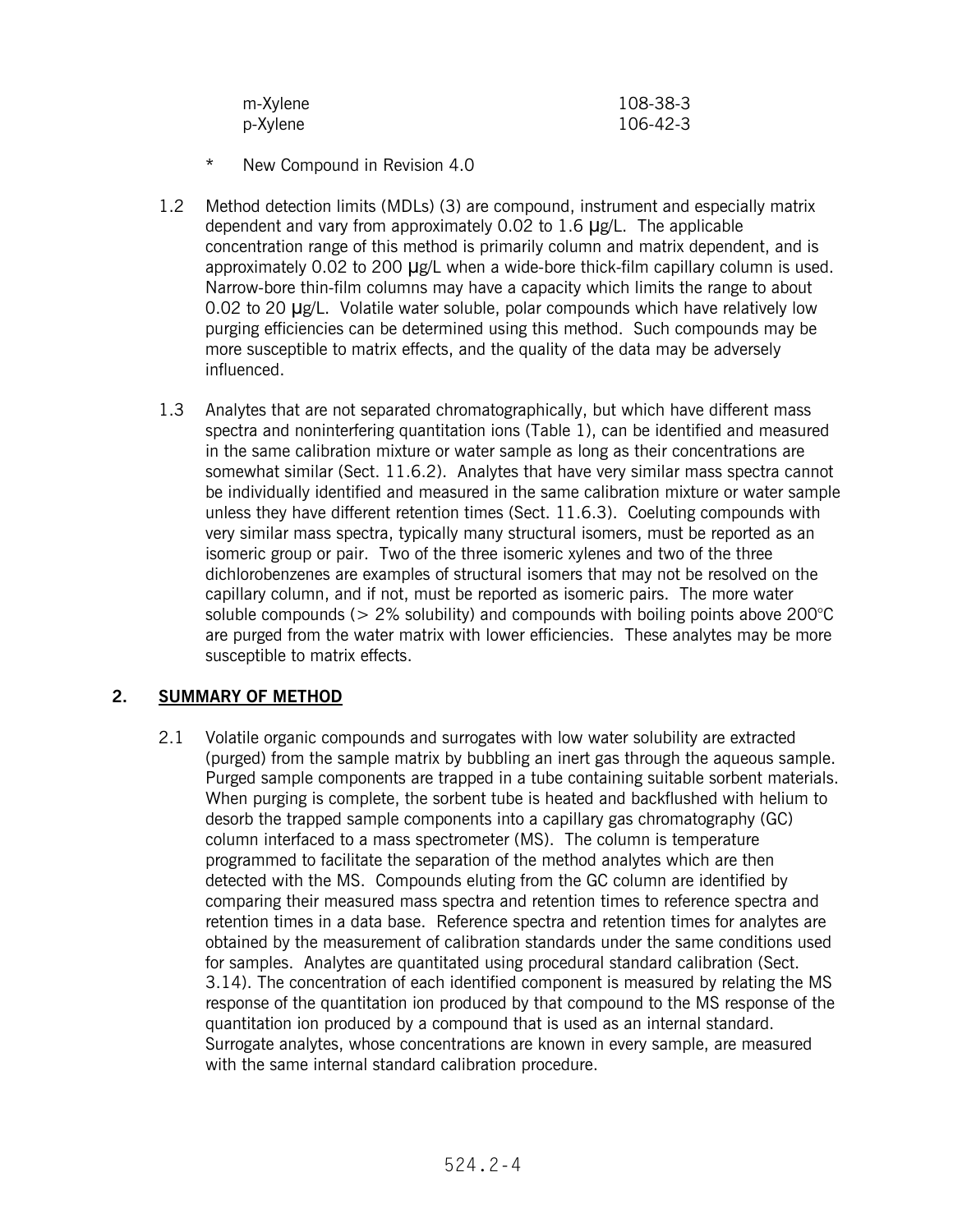## **3. DEFINITIONS**

- 3.1 INTERNAL STANDARD (IS) -- A pure analyte(s) added to a sample, extract, or standard solution in known amount(s) and used to measure the relative responses of other method analytes and surrogates that are components of the same sample or solution. The internal standard must be an analyte that is not a sample component.
- 3.2 SURROGATE ANALYTE (SA) -- A pure analyte(s), which is extremely unlikely to be found in any sample, and which is added to a sample aliquot in known amount(s) before extraction or other processing and is measured with the same procedures used to measure other sample components. The purpose of the SA is to monitor method performance with each sample.
- 3.3 LABORATORY DUPLICATES (LD1 and LD2) -- Two aliquots of the same sample taken in the laboratory and analyzed separately with identical procedures. Analyses of LD1 and LD2 indicates precision associated with laboratory procedures, but not with sample collection, preservation, or storage procedures.
- 3.4 FIELD DUPLICATES (FD1 and FD2) -- Two separate samples collected at the same time and place under identical circumstances and treated exactly the same throughout field and laboratory procedures. Analyses of FD1 and FD2 give a measure of the precision associated with sample collection, preservation and storage, as well as with laboratory procedures.
- 3.5 LABORATORY REAGENT BLANK (LRB) -- An aliquot of reagent water or other blank matrix that is treated exactly as a sample including exposure to all glassware, equipment, solvents, reagents, internal standards, and surrogates that are used with other samples. The LRB is used to determine if method analytes or other interferences are present in the laboratory environment, the reagents, or the apparatus.
- 3.6 FIELD REAGENT BLANK (FRB) -- An aliquot of reagent water or other blank matrix that is placed in a sample container in the laboratory and treated as a sample in all respects, including shipment to the sampling site, exposure to sampling site conditions, storage, preservation, and all analytical procedures. The purpose of the FRB is to determine if method analytes or other interferences are present in the field environment.
- 3.7 LABORATORY PERFORMANCE CHECK SOLUTION (LPC) -- A solution of one or more compounds (analytes, surrogates, internal standard, or other test compounds) used to evaluate the performance of the instrument system with respect to a defined set of method criteria.
- 3.8 LABORATORY FORTIFIED BLANK (LFB) -- An aliquot of reagent water or other blank matrix to which known quantities of the method analytes are added in the laboratory. The LFB is analyzed exactly like a sample, and its purpose is to determine whether the methodology is in control, and whether the laboratory is capable of making accurate and precise measurements.
- 3.9 LABORATORY FORTIFIED SAMPLE MATRIX (LFM) -- An aliquot of an environmental sample to which known quantities of the method analytes are added in the laboratory.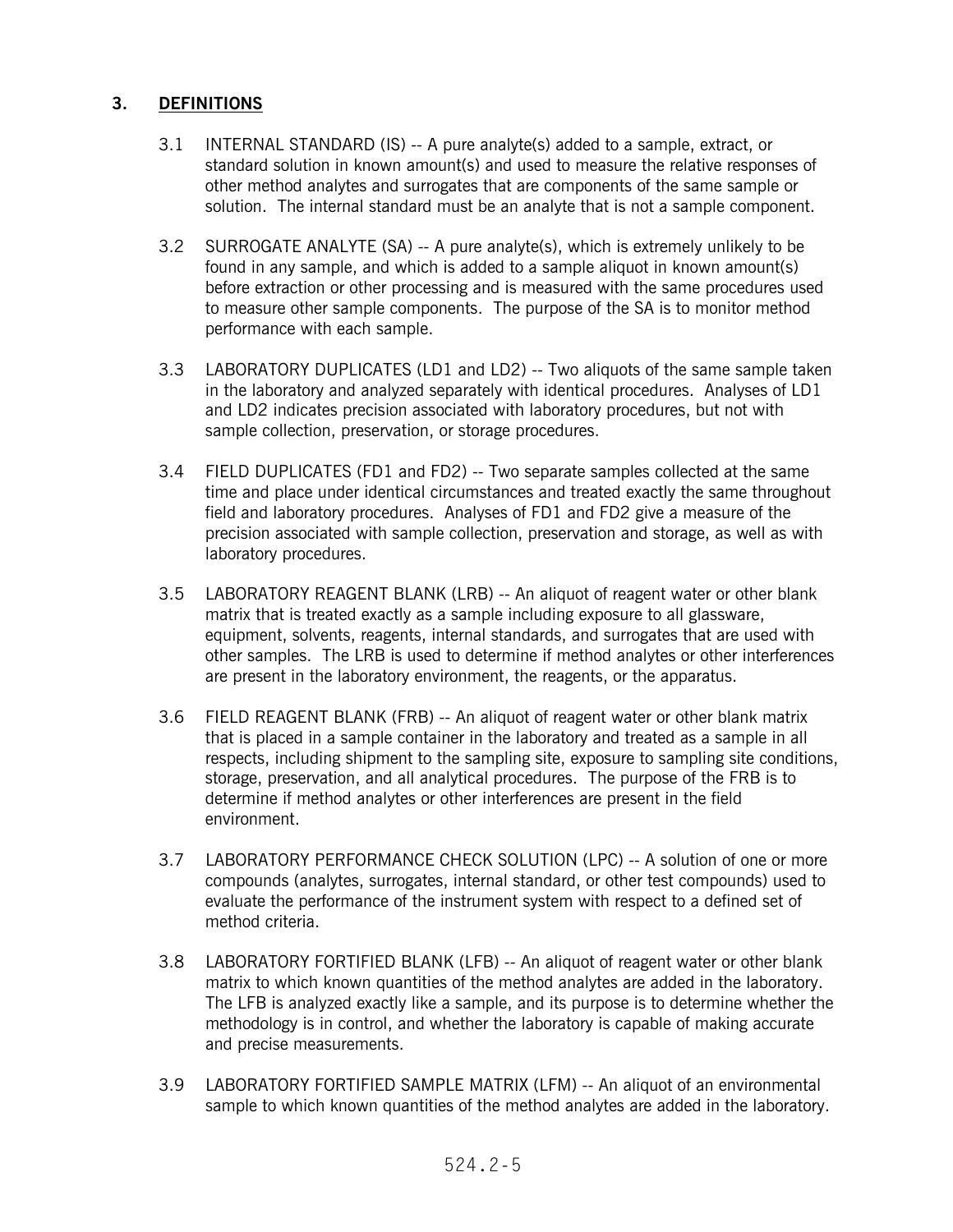The LFM is analyzed exactly like a sample, and its purpose is to determine whether the sample matrix contributes bias to the analytical results. The background concentrations of the analytes in the sample matrix must be determined in a separate aliquot and the measured values in the LFM corrected for background concentrations.

- 3.10 STOCK STANDARD SOLUTION (SSS) -- A concentrated solution containing one or more method analytes prepared in the laboratory using assayed reference materials or purchased from a reputable commercial source.
- 3.11 PRIMARY DILUTION STANDARD SOLUTION (PDS) -- A solution of several analytes prepared in the laboratory from stock standard solutions and diluted as needed to prepare calibration solutions and other needed analyte solutions.
- 3.12 CALIBRATION STANDARD (CAL) -- A solution prepared from the primary dilution standard solution or stock standard solutions and the internal standards and surrogate analytes. The CAL solutions are used to calibrate the instrument response with respect to analyte concentration.
- 3.13 QUALITY CONTROL SAMPLE (QCS) -- A solution of method analytes of known concentrations which is used to fortify an aliquot of LRB or sample matrix. The QCS is obtained from a source external to the laboratory and different from the source of calibration standards. It is used to check laboratory performance with externally prepared test materials.
- 3.14 PROCEDURAL STANDARD CALIBRATION -- A calibration method where aqueous calibration standards are prepared and processed (e.g. purged,extracted, and/or derivatized) in exactly the same manner as a sample. All steps in the process from addition of sampling preservatives through instrumental analyses are included in the calibration. Using procedural standard calibration compensates for any inefficiencies in the processing procedure.

### **4. INTERFERENCES**

- 4.1 During analysis, major contaminant sources are volatile materials in the laboratory and impurities in the inert purging gas and in the sorbent trap. The use of Teflon tubing, Teflon thread sealants, or flow controllers with rubber components in the purging device should be avoided since such materials out-gas organic compounds which will be concentrated in the trap during the purge operation. Analyses of laboratory reagent blanks provide information about the presence of contaminants. When potential interfering peaks are noted in laboratory reagent blanks, the analyst should change the purge gas source and regenerate the molecular sieve purge gas filter. Subtracting blank values from sample results is not permitted.
- 4.2 Interfering contamination may occur when a sample containing low concentrations of volatile organic compounds is analyzed immediately after a sample containing relatively high concentrations of volatile organic compounds. A preventive technique is between-sample rinsing of the purging apparatus and sample syringes with two portions of reagent water. After analysis of a sample containing high concentrations of volatile organic compounds, one or more laboratory reagent blanks should be analyzed to check for cross-contamination.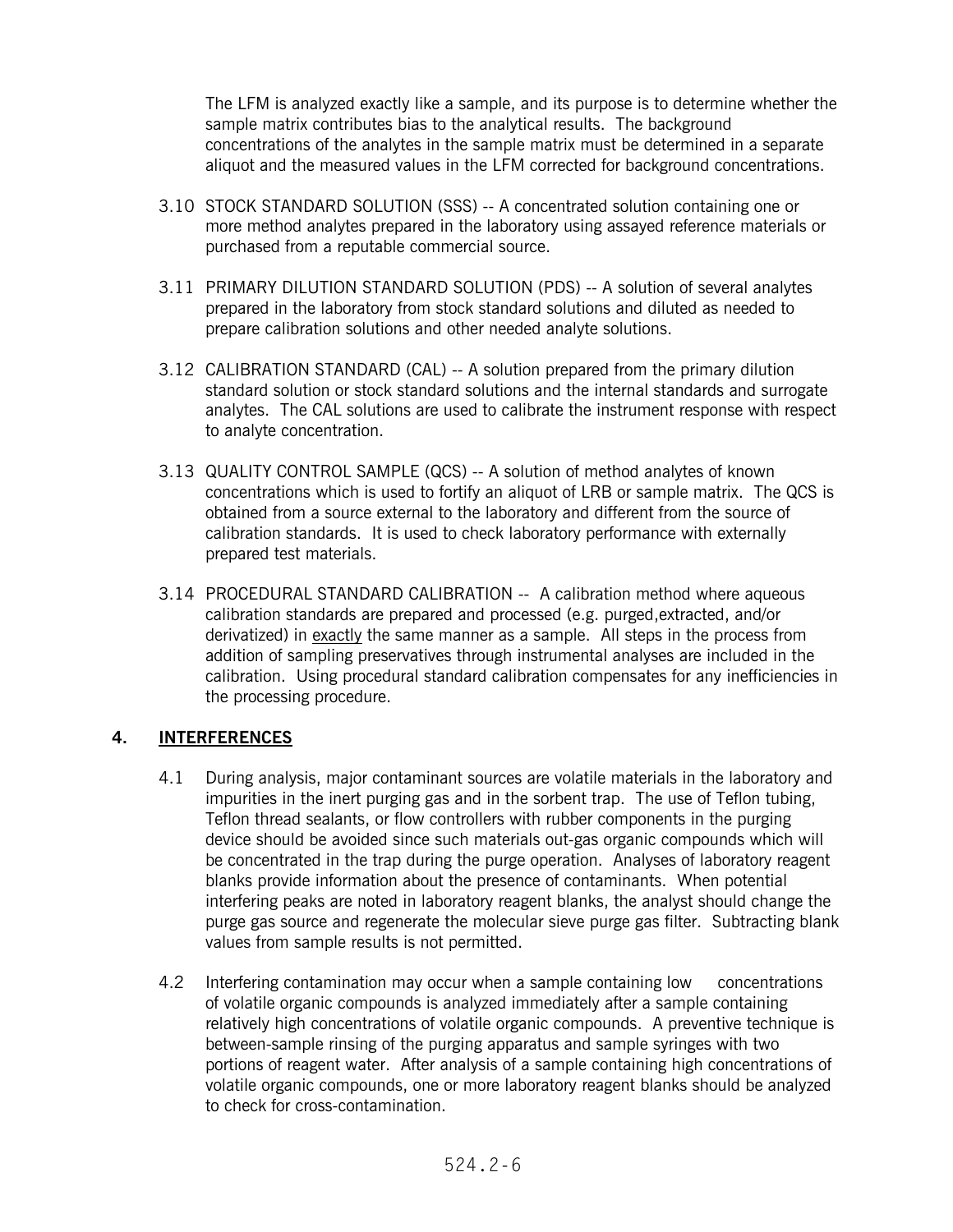- 4.3 Special precautions must be taken to determine methylene chloride. The analytical and sample storage area should be isolated from all atmospheric sources of methylene chloride, otherwise random background levels will result. Since methylene chloride will permeate Teflon tubing, all GC carrier gas lines and purge gas plumbing should be constructed of stainless steel or copper tubing. Laboratory worker's clothing should be cleaned frequently since clothing previously exposed to methylene chloride fumes during common liquid/liquid extraction procedures can contribute to sample contamination.
- 4.4 Traces of ketones, methylene chloride, and some other organic solvents can be present even in the highest purity methanol. This is another potential source of contamination, and should be assessed before standards are prepared in the methanol.

# **5. SAFETY**

- 5.1 The toxicity or carcinogenicity of chemicals used in this method has not been precisely defined; each chemical should be treated as a potential health hazard, and exposure to these chemicals should be minimized. Each laboratory is responsible for maintaining awareness of OSHA regulations regarding safe handling of chemicals used in this method. Additional references to laboratory safety are available (4-6) for the information of the analyst.
- 5.2 The following method analytes have been tentatively classified as known or suspected human or mammalian carcinogens: benzene, carbon tetrachloride, 1,4-dichlorobenzene, 1,2-dichlorethane, hexachlorobutadiene, 1,1,2,2-tetrachloroethane, 1,1,2-trichloroethane, chloroform, 1,2-dibromoethane,tetrachloroethene, trichloroethene, and vinyl chloride. Pure standard materials and stock standard solutions of these compounds should be handled in a hood. A NIOSH/MESA approved toxic gas respirator should be worn when the analyst handles high concentrations of these toxic compounds.
- **6. EQUIPMENT AND SUPPLIES** (All specifications are suggested. Catalog numbers are included for illustration only.)
	- 6.1 SAMPLE CONTAINERS -- 40-mL to 120-mL screw cap vials each equipped with a Teflon faced silicone septum. Prior to use, wash vials and septa with detergent and rinse with tap and distilled water. Allow the vials and septa to air dry at room temperature, place in a  $105^{\circ}$ C oven for 1 hr, then remove and allow to cool in an area known to be free of organics.
	- 6.2 PURGE AND TRAP SYSTEM -- The purge and trap system consists of three separate pieces of equipment: purging device, trap, and desorber. Systems are commercially available from several sources that meet all of the following specifications.
		- 6.2.1 The all glass purging device (Figure 1) should be designed to accept 25-mL samples with a water column at least 5 cm deep. A smaller (5-mL) purging device is recommended if the GC/MS system has adequate sensitivity to obtain the method detection limits required. Gaseous volumes above the sample must be kept to a minimum  $\left($  < 15 mL) to eliminate dead volume effects. A glass frit should be installed at the base of the sample chamber so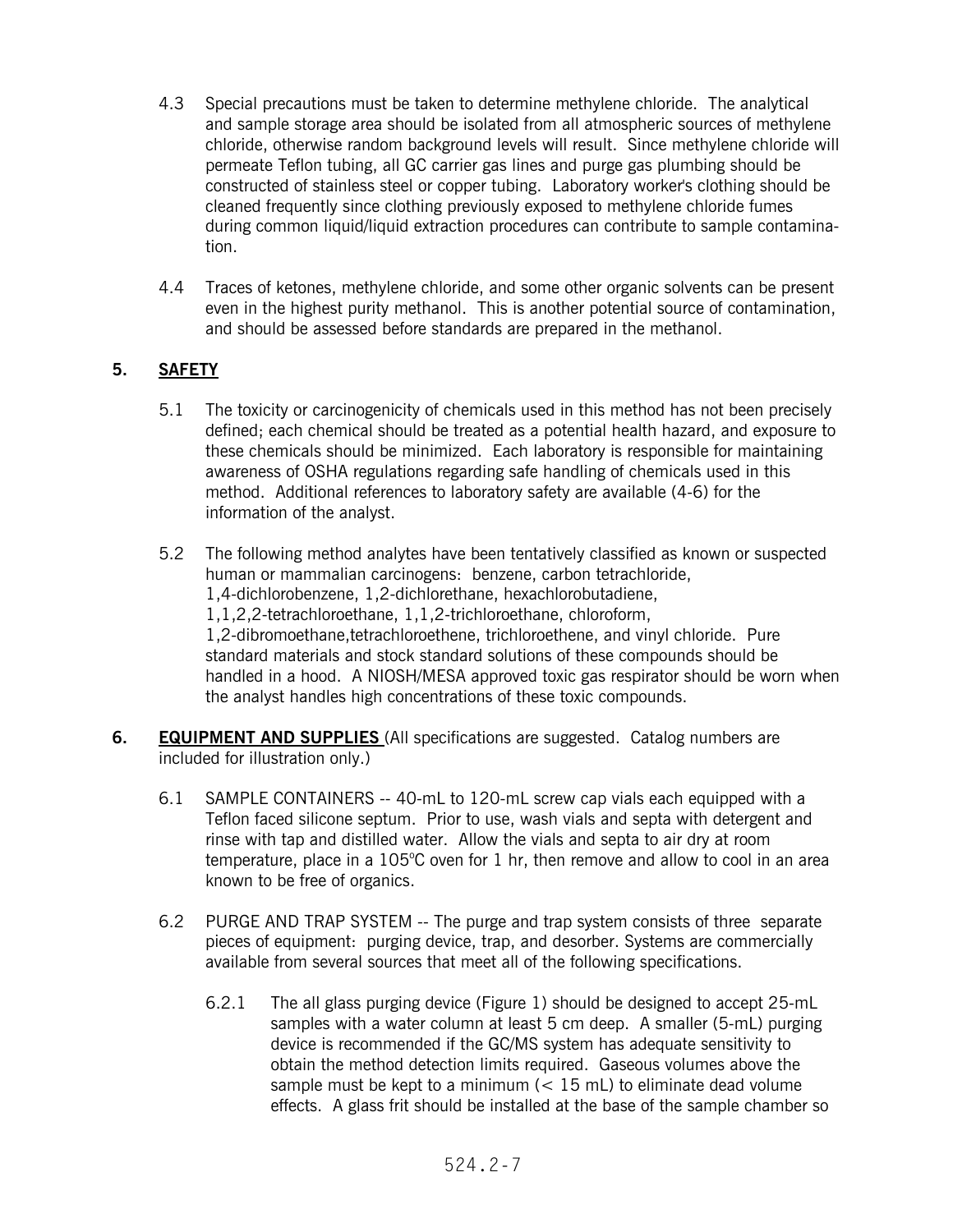the purge gas passes through the water column as finely divided bubbles with a diameter of  $<$  3 mm at the origin. Needle spargers may be used, however, the purge gas must be introduced at a point about 5 mm from the base of the water column. The use of a moisture control device is recommended to prohibit much of the trapped water vapor from entering the GC/MS and eventually causing instrumental problems.

- 6.2.2 The trap (Figure 2) must be at least 25 cm long and have an inside diameter of at least 0.105 in. Starting from the inlet, the trap should contain 1.0 cm of methyl silicone coated packing and the following amounts of adsorbents: 1/3 of 2,6-diphenylene oxide polymer, 1/3 of silica gel, and 1/3 of coconut charcoal. If it is not necessary to determine dichlorodifluoromethane, the charcoal can be eliminated and the polymer increased to fill 2/3 of the trap. Before initial use, the trap should be conditioned overnight at 180°C by backflushing with an inert gas flow of at least 20 mL/min. Vent the trap effluent to the room, not to the analytical column. Prior to daily use, the trap should be conditioned for 10 min at 180°C with backflushing. The trap may be vented to the analytical column during daily conditioning; however, the column must be run through the temperature program prior to analysis of samples. The use of alternative sorbents is acceptable provided the data acquired meets all quality control criteria described in Section 9, and provided the purge and desorption procedures specified in Section 11 of the method are not changed. Specifically, the purging time, the purge gas flow rate, and the desorption time may not be changed. Since many of the potential alternate sorbents may be thermally stable above 180°C, alternate traps may be desorbed and baked out at higher temperatures than those described in Section 11. If higher temperatures are used, the analyst should monitor the data for possible analyte and/or trap decomposition.
- 6.2.3 The use of the methyl silicone coated packing is recommended, but not mandatory. The packing serves a dual purpose of protecting the Tenax adsorbant from aerosols, and also of insuring that the Tenax is fully enclosed within the heated zone of the trap thus eliminating potential cold spots. Alternatively, silanized glass wool may be used as a spacer at the trap inlet.
- 6.2.4 The desorber (Figure 2) must be capable of rapidly heating the trap to  $180^{\circ}$ C either prior to or at the beginning of the flow of desorption gas. The polymer section of the trap should not be heated higher than  $200^{\circ}$ C or the life expectancy of the trap will decrease. Trap failure is characterized by a pressure drop in excess of 3  $1b/in^2$  across the trap during purging or by poor bromoform sensitivities. The desorber design illustrated in Fig. 2 meets these criteria.

### 6.3 GAS CHROMATOGRAPHY/MASS SPECTROMETER/DATA SYSTEM (GC/MS/DS)

6.3.1 The GC must be capable of temperature programming and should be equipped with variable-constant differential flow controllers so that the column flow rate will remain constant throughout desorption and temperature program operation. If the column oven is to be cooled to  $10^{\circ}$ C or lower, a subambient oven controller will likely be required. If syringe injections of 4-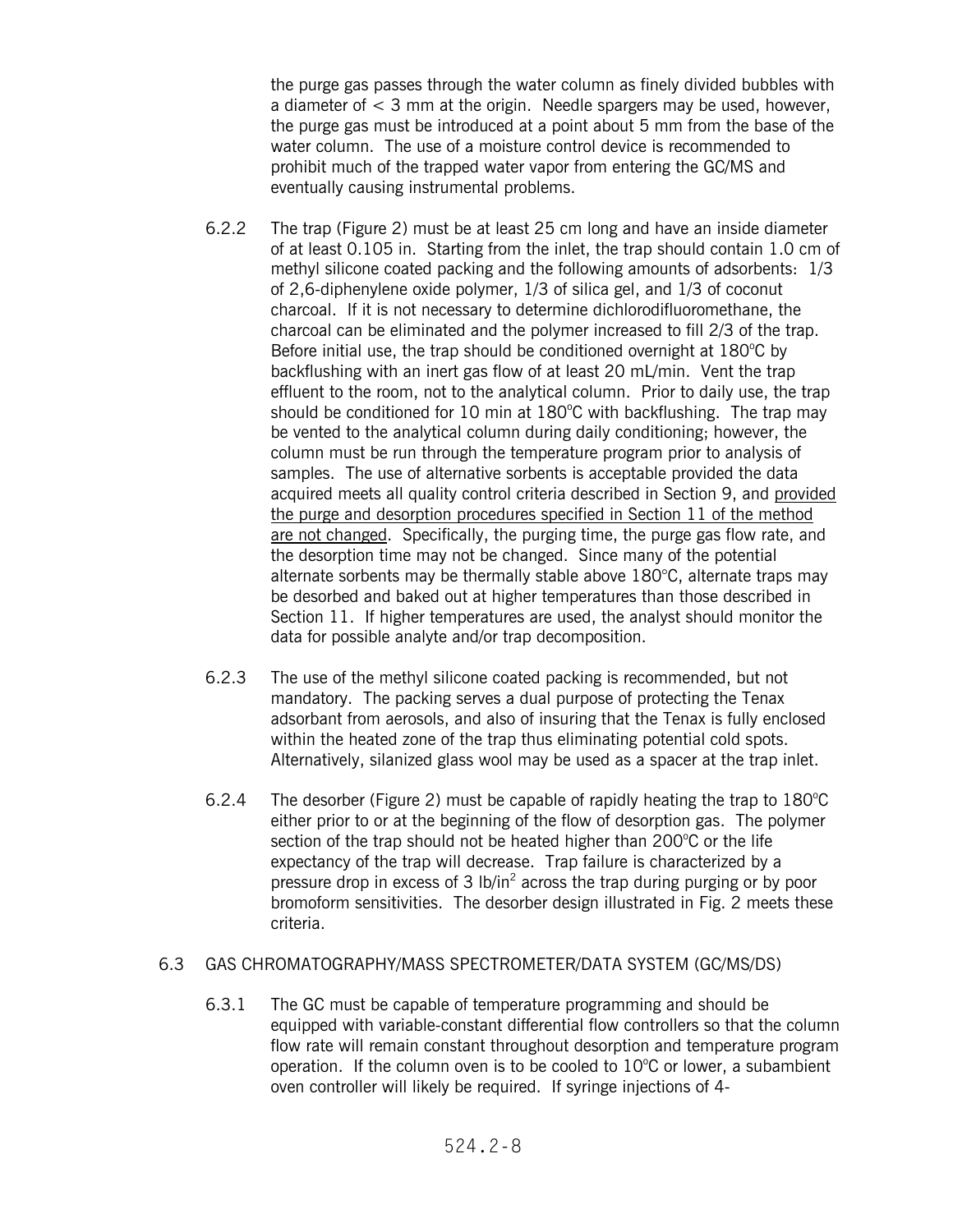bromofluorobenzene (BFB) will be used, a split/splitless injection port is required.

- 6.3.2 Capillary GC Columns. Any gas chromatography column that meets the performance specifications of this method may be used (Sect. 10.2.4.1). Separations of the calibration mixture must be equivalent or better than those described in this method. Four useful columns have been evaluated, and observed compound retention times for these columns are listed in Table 2.
	- 6.3.2.1 Column 1 -- 60 m x 0.75 mm ID VOCOL (Supelco, Inc.) glass wide-bore capillary with a  $1.5$  µm film thickness.

Column 2 -- 30 m x 0.53 mm ID DB-624 (J&W Scien-tific, Inc.) fused silica capillary with a  $3 \mu$ m film thickness.

Column 3 -- 30 m x 0.32 mm ID DB-5 (J&W Scientific, Inc.) fused silica capillary with a  $1 \mu$ m film thickness.

Column 4 -- 75 m x 0.53 mm id DB-624 (J&W Scien-tific, Inc.) fused silica capillary with a  $3 \mu$ m film thickness.

- 6.3.3 Interfaces between the GC and MS. The interface used depends on the column selected and the gas flow rate.
	- 6.3.3.1 The wide-bore columns 1, 2, and 4 have the capacity to accept the standard gas flows from the trap during thermal desorption, and chromatography can begin with the onset of thermal desorption. Depending on the pumping capacity of the MS, an additional interface between the end of the column and the MS may be required. An open split interface (7) or an all-glass jet separator is an acceptable interface. Any interface can be used if the performance specifications described in this method (Sect. 9 and 10) can be achieved. The end of the transfer line after the interface, or the end of the analytical column if no interface is used, should be placed within a few mm of the MS ion source.
	- 6.3.3.2 When narrow bore column 3 is used, a cryogenic interface placed just in front of the column inlet is suggested. This interface condenses the desorbed sample components in a narrow band on an uncoated fused silica precolumn using liquid nitrogen cooling. When all analytes have been desorbed from the trap, the interface is rapidly heated to transfer them to the analytical column. The end of the analytical column should be placed within a few mm of the MS ion source. A potential problem with this interface is blockage of the interface by frozen water from the trap. This condition will result in a major loss in sensitivity and chromatographic resolution.
- 6.3.4 The mass spectrometer must be capable of electron ionization at a nominal electron energy of 70 eV. The spectrometer must be capable of scanning from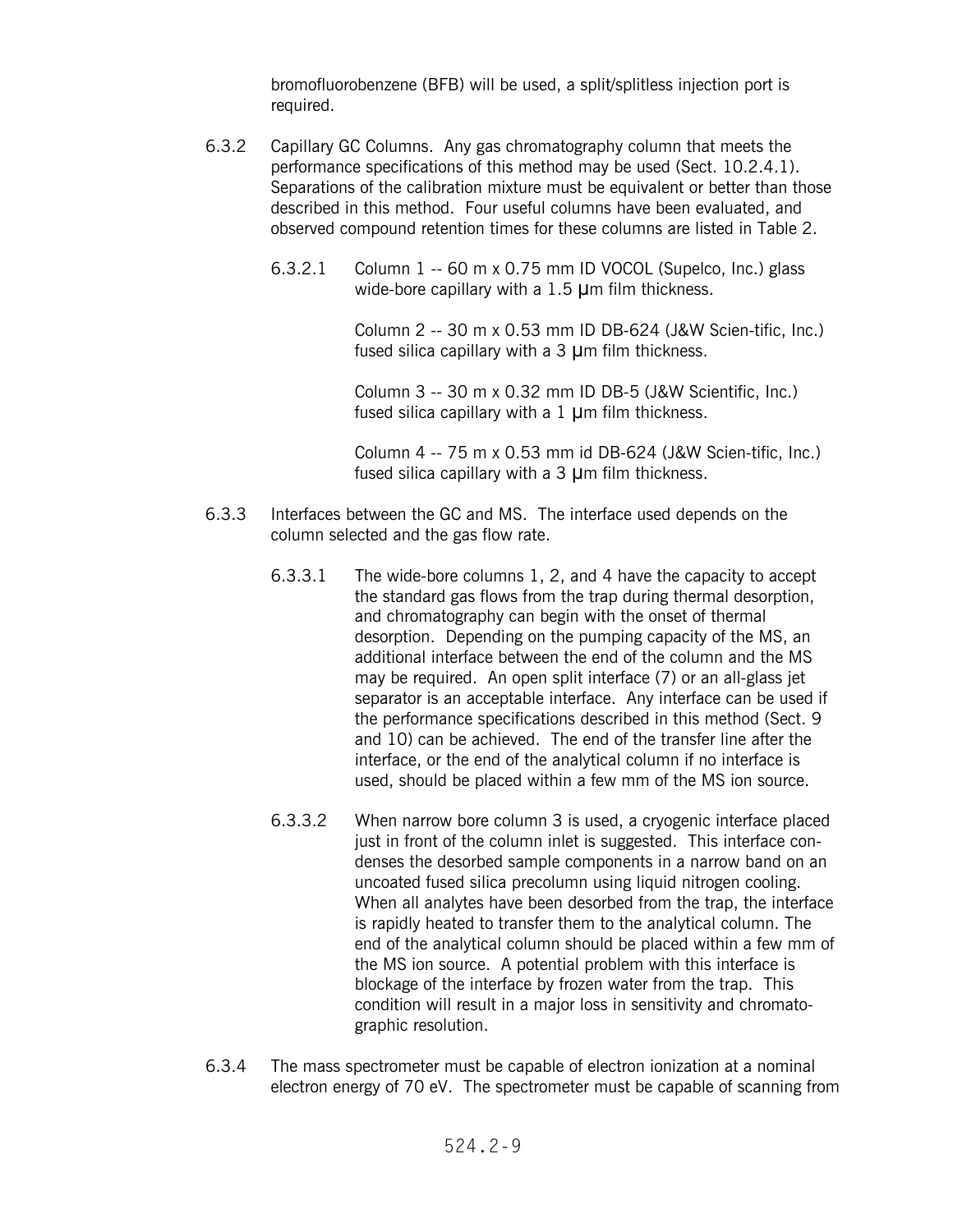35 to 260 amu with a complete scan cycle time (including scan overhead) of 2 sec or less. (Scan cycle time  $=$  Total MS data acquisition time in seconds divided by number of scans in the chromatogram.) The spectrometer must produce a mass spectrum that meets all criteria in Table 3 when 25 ng or less of 4-bromofluorobenzene (BFB) is introduced into the GC. An average spectrum across the BFB GC peak may be used to test instrument performance.

6.3.5 An interfaced data system is required to acquire, store, reduce, and output mass spectral data. The computer software should have the capability of processing stored GC/MS data by recognizing a GC peak within any given retention time window, comparing the mass spectra from the GC peak with spectral data in a user-created data base, and generating a list of tentatively identified compounds with their retention times and scan numbers. The software must allow integration of the ion abundance of any specific ion between specified time or scan number limits. The software should also allow calculation of response factors as defined in Sect. 10.2.6 (or construction of a linear or second order regression calibration curve), calculation of response factor statistics (mean and standard deviation), and calculation of concentrations of analytes using either the calibration curve or the equation in Sect. 12.

#### 6.4 SYRINGE AND SYRINGE VALVES

- 6.4.1 Two 5-mL or 25-mL glass hypodermic syringes with Luer-Lok tip (depending on sample volume used).
- 6.4.2 Three 2-way syringe valves with Luer ends.
- $6.4.3$  Micro syringes 10, 100  $\mu$ L.
- 6.4.4 Syringes 0.5, 1.0, and 5-mL, gas tight with shut-off valve.
- 6.5 MISCELLANEOUS
	- 6.5.1 Standard solution storage containers -- 15-mL bottles with Teflon lined screw caps.

### **7. REAGENTS AND STANDARDS**

#### 7.1 TRAP PACKING MATERIALS

- 7.1.1 2,6-Diphenylene oxide polymer, 60/80 mesh, chromatographic grade (Tenax GC or equivalent).
- 7.1.2 Methyl silicone packing (optional) -- OV-1 (3%) on Chromosorb W, 60/80 mesh, or equivalent.
- 7.1.3 Silica gel -- 35/60 mesh, Davison, grade 15 or equivalent.
- 7.1.4 Coconut charcoal -- Prepare from Barnebey Cheney, CA-580-26 lot #M-2649 (or equivalent) by crushing through 26 mesh screen.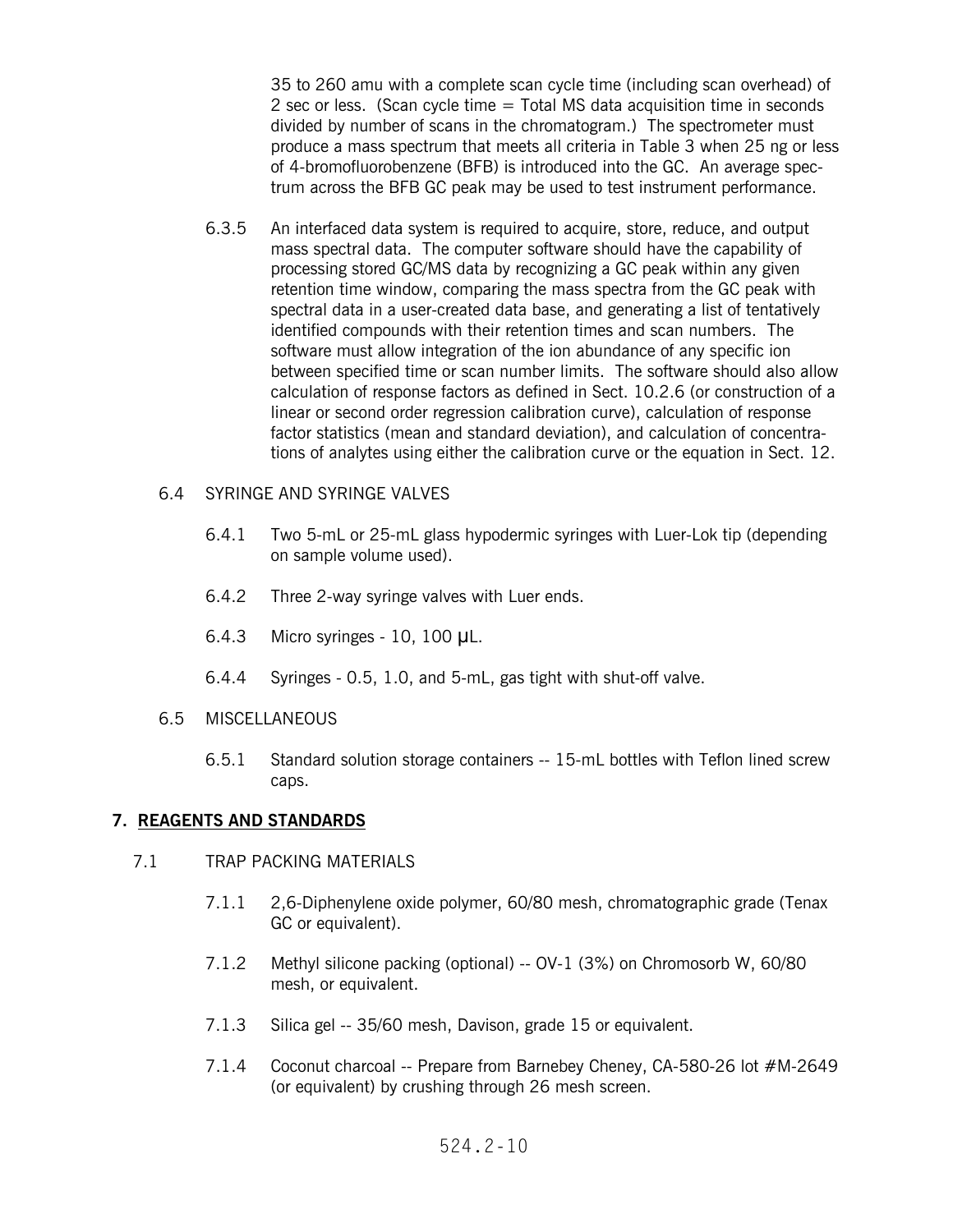## 7.2 REAGENTS

- 7.2.1 Methanol -- Demonstrated to be free of analytes.
- 7.2.2 Reagent water -- Prepare reagent water by passing tap water through a filter bed containing about 0.5 kg of activated carbon, by using a water purification system, or by boiling distilled water for 15 min followed by a 1-h purge with inert gas while the water temperature is held at 90°C. Store in clean, narrow-mouth bottles with Teflon lined septa and screw caps.
- 7.2.3 Hydrochloric acid  $(1+1)$  -- Carefully add measured volume of conc. HCl to equal volume of reagent water.
- 7.2.4 Vinyl chloride -- Certified mixtures of vinyl chloride in nitrogen and pure vinyl chloride are available from several sources (for example, Matheson, Ideal Gas Products, and Scott Gases).
- 7.2.5 Ascorbic acid -- ACS reagent grade, granular.
- 7.2.6 Sodium thiosulfate -- ACS reagent grade, granular.
- 7.3 STOCK STANDARD SOLUTIONS -- These solutions may be purchased as certified solutions or prepared from pure standard materials using the following procedures. One of these solutions is required for every analyte of concern, every surrogate, and the internal standard. A useful working concentration is about 1-5 mg/mL.
	- 7.3.1 Place about 9.8 mL of methanol into a 10-mL ground-glass stoppered volumetric flask. Allow the flask to stand, unstoppered, for about 10 min or until all alcohol-wetted surfaces have dried and weigh to the nearest 0.1 mg.
	- 7.3.2 If the analyte is a liquid at room temperature, use a  $100 \mu$ L syringe and immediately add two or more drops of reference standard to the flask. Be sure that the reference standard falls directly into the alcohol without contacting the neck of the flask. If the analyte is a gas at room temperature, fill a 5-mL valved gas-tight syringe with the standard to the 5.0-mL mark, lower the needle to 5 mm above the methanol meniscus, and slowly inject the standard into the neck area of the flask. The gas will rapidly dissolve in the methanol.
	- 7.3.3 Reweigh, dilute to volume, stopper, then mix by inverting the flask several times. Calculate the concentration in  $\mu$ g/ $\mu$ L from the net gain in weight. When compound purity is certified at 96% or greater, the weight can be used without correction to calculate the concentration of the stock standard.
	- 7.3.4 Store stock standard solutions in 15-mL bottles equipped with Teflon lined screw caps. Methanol solutions of acrylonitrile, methyl iodide, and methyl acrylate are stable for only one week at 4°C. Methanol solutions prepared from other liquid analytes are stable for at least 4 weeks when stored at  $4^{\circ}$ C.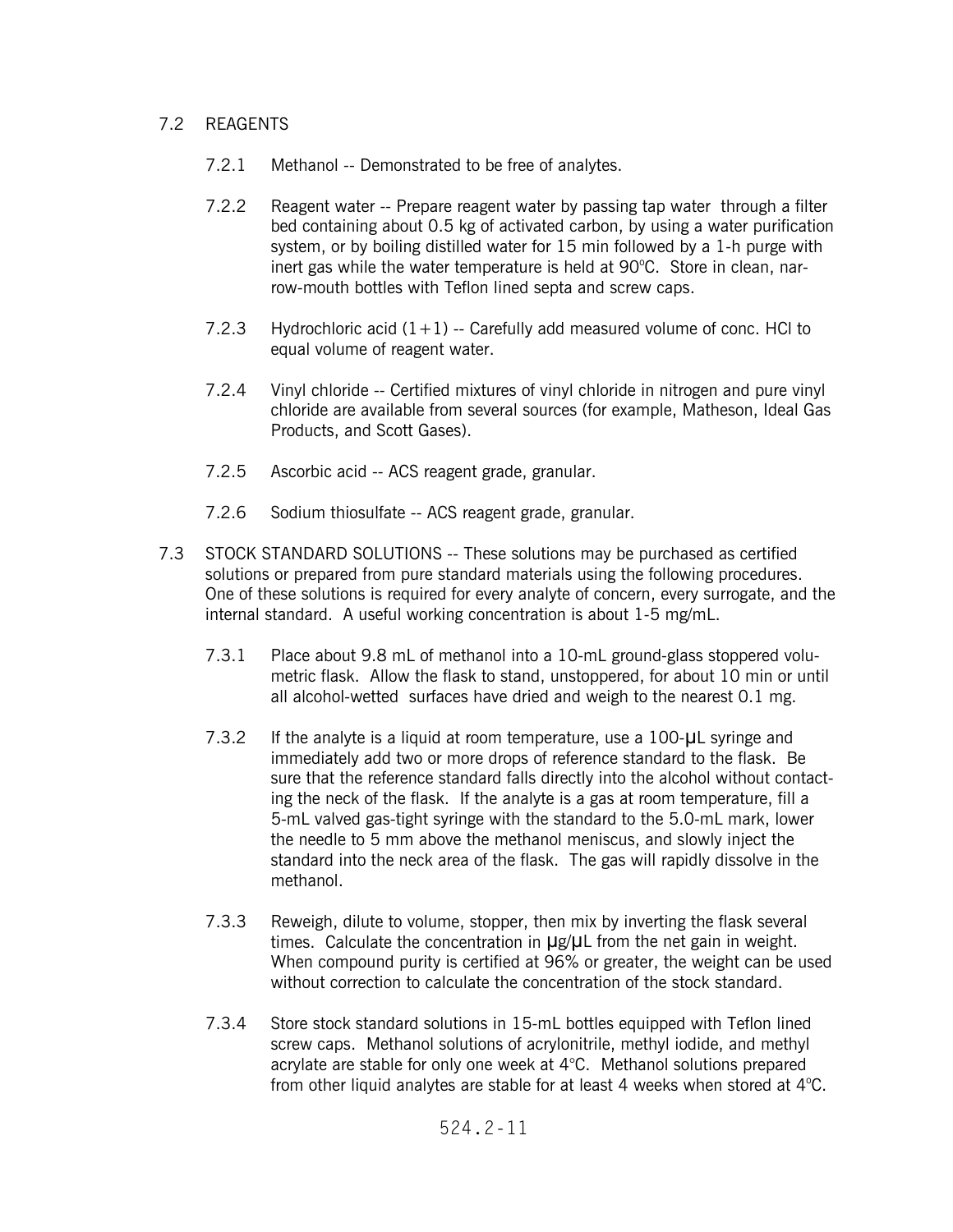Methanol solutions prepared from gaseous analytes are not stable for more than 1 week when stored at  $<$  0°C; at room temperature, they must be discarded after 1 day.

7.4 PRIMARY DILUTION STANDARDS -- Use stock standard solutions to prepare primary dilution standard solutions that contain all the analytes of concern in methanol or other suitable solvent. The primary dilution standards should be prepared at concentrations that can be easily diluted to prepare aqueous calibration solutions that will bracket the working concentration range. Store the primary dilution standard solutions with minimal headspace and check frequently for signs of deterioration or evaporation, especially just before preparing calibration solutions. Storage times described for stock standard solutions in Sect. 7.3.4 also apply to primary dilution standard solutions.

### 7.5 FORTIFICATION SOLUTIONS FOR INTERNAL STANDARD AND SURROGATES

- 7.5.1 A solution containing the internal standard and the surrogate compounds is required to prepare laboratory reagent blanks (also used as a laboratory performance check solution), and to fortify each sample. Prepare a fortification solution containing fluorobenzene (internal standard), 1,2- dichlorobenzene- $d_4$  (surrogate), and BFB (surrogate) in methanol at concentrations of  $5 \mu$ g/mL of each (any appropriate concentration is acceptable). A  $5-\mu$ L aliquot of this solution added to a 25-mL water sample volume gives concentrations of  $1 \mu$ g/L of each. A 5- $\mu$ L aliquot of this solution added to a 5-mL water sample volume gives a concentration of 5  $\mu$ g/L of each. Additional internal standards and surrogate analytes are optional. Additional surrogate compounds should be similar in physical and chemical characteristics to the analytes of concern.
- 7.6 PREPARATION OF LABORATORY REAGENT BLANK (LRB) -- Fill a 25-mL (or 5-mL) syringe with reagent water and adjust to the mark (no air bubbles). Inject an appropriate volume of the fortification solution containing the internal standard and surrogates through the Luer Lok valve into the reagent water. Transfer the LRB to the purging device. See Sect. 11.1.2.
- 7.7 PREPARATION OF LABORATORY FORTIFIED BLANK -- Prepare this exactly like a calibration standard (Sect. 7.8). This is a calibration standard that is treated as a sample.

### 7.8 PREPARATION OF CALIBRATION STANDARDS

7.8.1 The number of calibration solutions (CALs) needed depends on the calibration range desired. A minimum of three CAL solutions is required to calibrate a range of a factor of 20 in concentration. For a factor of 50, use at least four standards, and for a factor of 100 at least five standards. One calibration standard should contain each analyte of concern at a concentration of 2-10 times the method detection limit (Tables 4, 5, and 7) for that compound. The other CAL standards should contain each analyte of concern at concentrations that define the range of the method. Every CAL solution contains the internal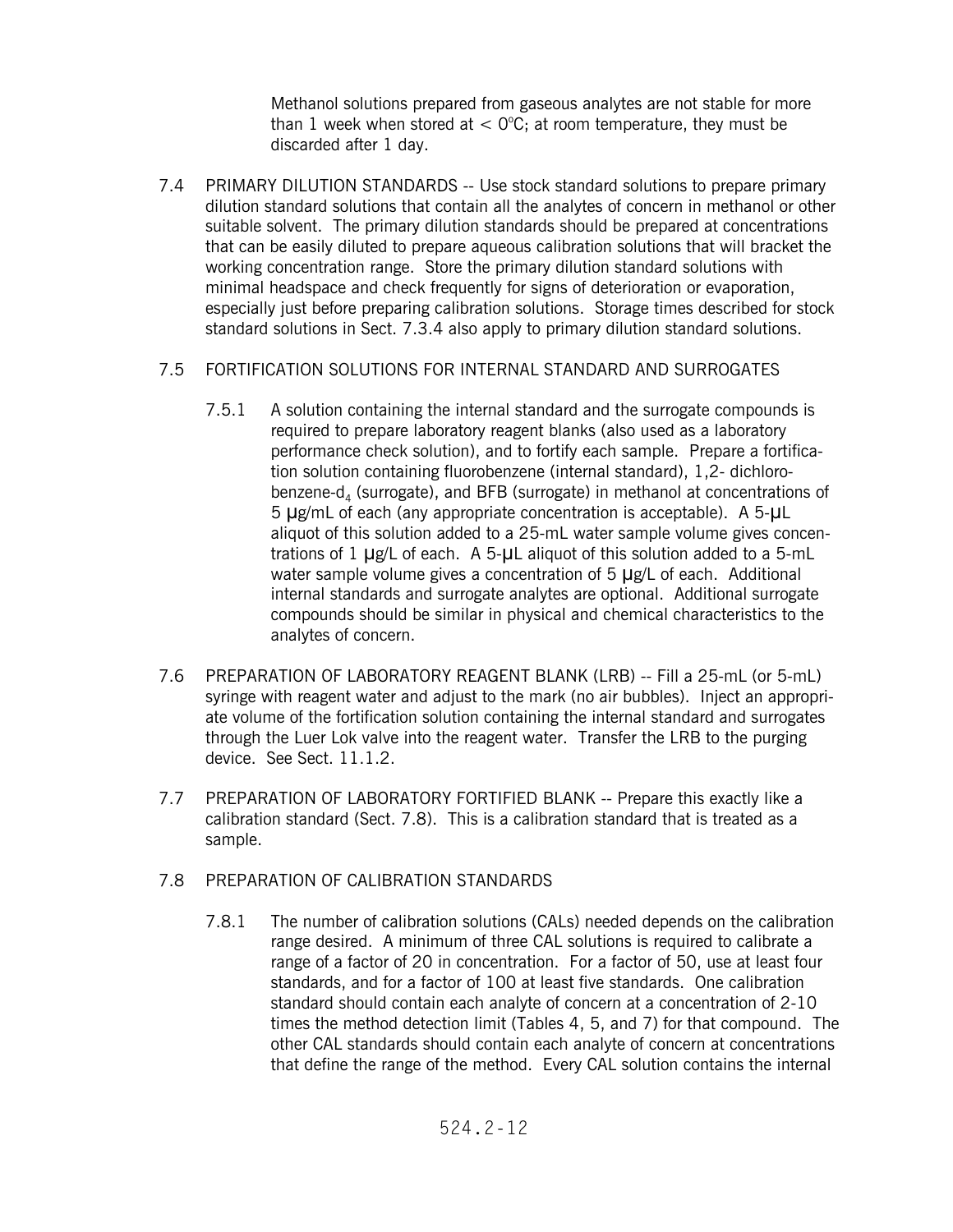standard and the surrogate compounds at the same concentration (5  $\mu$ g/L suggested for a 5-mL sample;  $1 \mu g/L$  for a 25-mL sample).

7.8.2 To prepare a calibration standard, add an appropriate volume of a primary dilution standard containing all analytes of concern to an aliquot of acidified (pH 2) reagent water in a volumetric flask. Also add an appropriate volume of internal standard and surrogate compound solution from Sect. 7.5.1. Use a microsyringe and rapidly inject the methanol solutions into the expanded area of the filled volumetric flask. Remove the needle as quickly as possible after injection. Mix by inverting the flask three times only. Discard the contents contained in the neck of the flask. Aqueous standards are not stable in a volumetric flask and should be discarded after 1 hr unless transferred to a sample bottle and sealed immediately. Alternately, aqueous calibration standards may be prepared in a gas tight, 5 mL or 25 mL syringe. **NOTE:** If unacidified samples are being analyzed for THMs only, calibration standards should be prepared without acid.

# **8. SAMPLE COLLECTION, PRESERVATION, AND STORAGE**

- 8.1 SAMPLE COLLECTION AND DECHLORINATION
	- 8.1.1 Collect all samples in duplicate. If samples, such as finished drinking water, are suspected to contain residual chlorine, add about 25 mg of ascorbic acid per 40 mL of sample to the sample bottle before filling. If analytes that are gases at room temperature (such as vinyl chloride), or analytes in Table 7 are not to be determined, sodium thiosulfate is recommended to reduce the residual chlorine. Three milligrams of sodium thiosulfate should be added for each 40 mL of water sample.

**NOTE:** If the residual chlorine is likely to be present  $> 5$  mg/L, a determination of the amount of the chlorine may be necessary. Diethyl-pphenylenediamine (DPD) test kits are commercially available to determine residual chlorine in the field. Add an additional 25 mg of ascorbic acid or 3 mg of sodium thiosulfate per each 5 mg/L of residual chlorine.

- 8.1.2 When sampling from a water tap, open the tap and allow the system to flush until the water temperature has stabilized (usually about 10 min). Adjust the flow to about 500 mL/min and collect duplicate samples containing the desired dechlorinating agent from the flowing stream.
- 8.1.3 When sampling from an open body of water, partially fill a 1-quart wide-mouth bottle or 1-L beaker with sample from a representative area. Fill duplicate sample bottles containing the desired dechlorinating agent with sample from the larger container.
- 8.1.4 Fill sample bottles to overflowing, but take care not to flush out the rapidly dissolving dechlorinating agent. No air bubbles should pass through the sample as the bottle is filled, or be trapped in the sample when the bottle is sealed.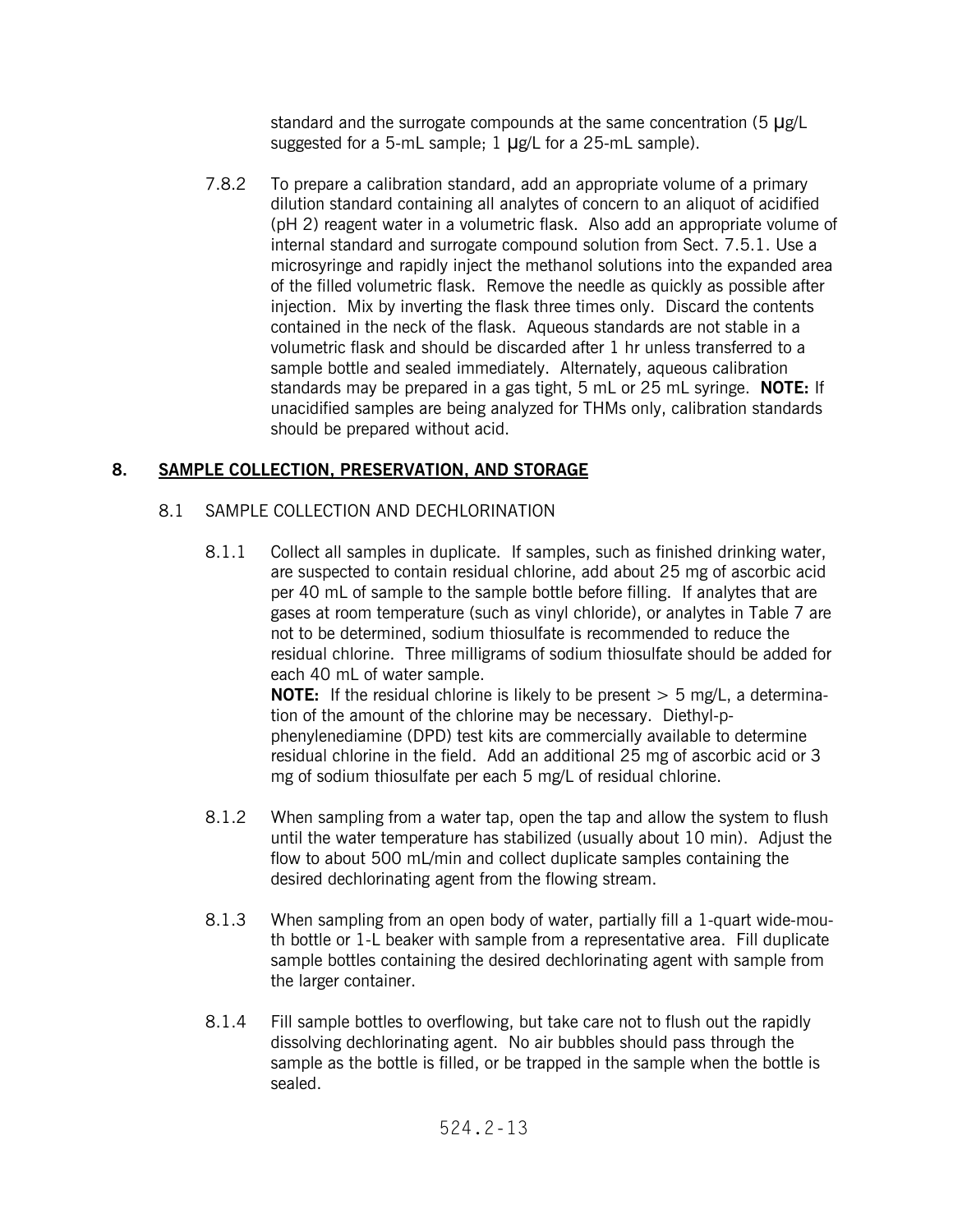## 8.2 SAMPLE PRESERVATION

- 8.2.1 Adjust the pH of all samples to  $< 2$  at the time of collection, but after dechlorination, by carefully adding two drops of 1:1 HCl for each 40 mL of sample. Seal the sample bottles, Teflon face down, and mix for 1 min. Exceptions to the acidification requirement are detailed in Sections 8.2.2 and 8.2.3. **NOTE:** Do not mix the ascorbic acid or sodium thiosulfate with the HCl in the sample bottle prior to sampling.
- 8.2.2 **When sampling for THM analysis only**, acidification may be omitted if sodium thiosulfate is used to dechlorinate the sample. This exception to acidification does not apply if ascorbic acid is used for dechlorination.
- 8.2.3 If a sample foams vigorously when HCI is added, discard that sample. Collect a set of duplicate samples but do not acidify them. These samples must be flagged as "not acidified" and must be stored at 4°C or below. These samples must be analyzed within 24 hr of collection time if they are to be analyzed for any compounds other than THMs.
- 8.2.4 The samples must be chilled to about  $4^{\circ}$ C when collected and maintained at that temperature until analysis. Field samples that will not be received at the laboratory on the day of collection must be packaged for shipment with sufficient ice to ensure that they will arrive at the laboratory with a substantial amount of ice remaining in the cooler.

## 8.2 SAMPLE STORAGE

- 8.2.1 Store samples at  $\leq 4^{\circ}$ C until analysis. The sample storage area must be free of organic solvent vapors and direct or intense light.
- 8.2.2 Analyze all samples within 14 days of collection. Samples not analyzed within this period must be discarded and replaced.

## 8.3 FIELD REAGENT BLANKS (FRB)

- 8.3.1 Duplicate FRBs must be handled along with each sample set, which is composed of the samples collected from the same general sample site at approximately the same time. At the laboratory, fill field blank sample bottles with reagent water and sample preservatives, seal, and ship to the sampling site along with empty sample bottles and back to the laboratory with filled sample bottles. Wherever a set of samples is shipped and stored, it is accompanied by appropriate blanks. FRBs must remain hermetically sealed until analysis.
- 8.3.2 Use the same procedures used for samples to add ascorbic acid and HCl to blanks (Sect. 8.1.1). The same batch of ascorbic acid and HCl should be used for the field reagent blanks as for the field samples.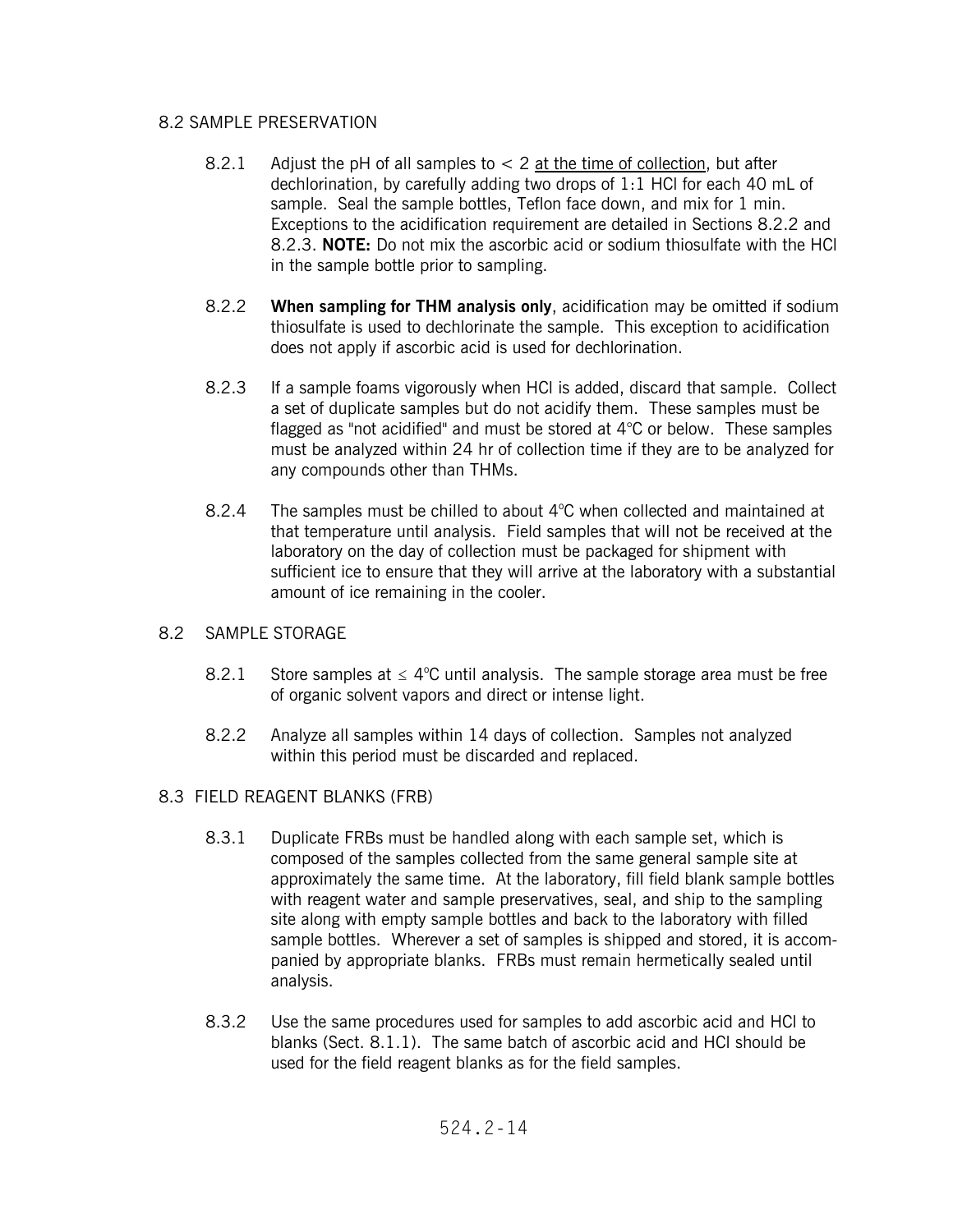# **9. QUALITY CONTROL**

- 9.1 Quality control (QC) requirements are the initial demonstration of laboratory capability followed by regular analyses of laboratory reagent blanks, field reagent blanks, and laboratory fortified blanks. A MDL for each analyte must also be determined. Each laboratory must maintain records to document the quality of the data generated. Additional quality control practices are recommended.
- 9.2 Initial demonstration of low system background. Before any samples are analyzed, it must be demonstrated that a laboratory reagent blank (LRB) is reasonably free of contamination that would prevent the determination of any analyte of concern. Sources of background contamination are glassware, purge gas, sorbents, reagent water, and equipment. Background contamination must be reduced to an acceptable level before proceeding with the next section. In general, background from method analytes should be below the method detection limit.
- 9.3 Initial demonstration of laboratory accuracy and precision. Analyze four to seven replicates of a laboratory fortified blank containing each analyte of concern at a concentration in the range of 2-5  $\mu$ g/L depending upon the calibration range of the instrumentation.
	- 9.3.1 Prepare each replicate by adding an appropriate aliquot of a quality control sample to reagent water. It is recommended that a QCS from a source different than the calibration standards be used for this set of LFBs, since it will serve as a check to verify the accuracy of the standards used to generate the calibration curve. This is particularly useful if the laboratory is using the method for the first time, and has no historical data base for standards. Prepare each replicate by adding an appropriate aliquot of a quality control sample to reagent water. Also add the appropriate amounts of internal standard and surrogates. If it is expected that field samples will contain a dechlorinating agent and HCl, then add these to the LFBs in the same amounts proscribed in Sect. 8.1.1. If only THMs are to be determined and field samples do not contain HCl, then do not acidify LFBs. Analyze each replicate according to the procedures described in Section 11.
	- 9.3.2 Calculate the measured concentration of each analyte in each replicate, the mean concentration of each analyte in all replicates, and mean accuracy (as mean percentage of true value) for each analyte, and the precision (as relative standard deviation, RSD) of the measurements for each analyte.
	- 9.3.3 Some analytes, particularly early eluting gases and late eluting higher molecular weight compounds, will be measured with less accuracy and precision than other analytes. However, the accuracy and precision for all analytes must fall within the limits expressed below. If these criteria are not met for an analyte of interest, take remedial action and repeat the measurements for that analyte until satisfactory performance is achieved. For each analyte, the mean accuracy must be 80-120% (i.e. an accuracy of  $\pm$  20%). The preci-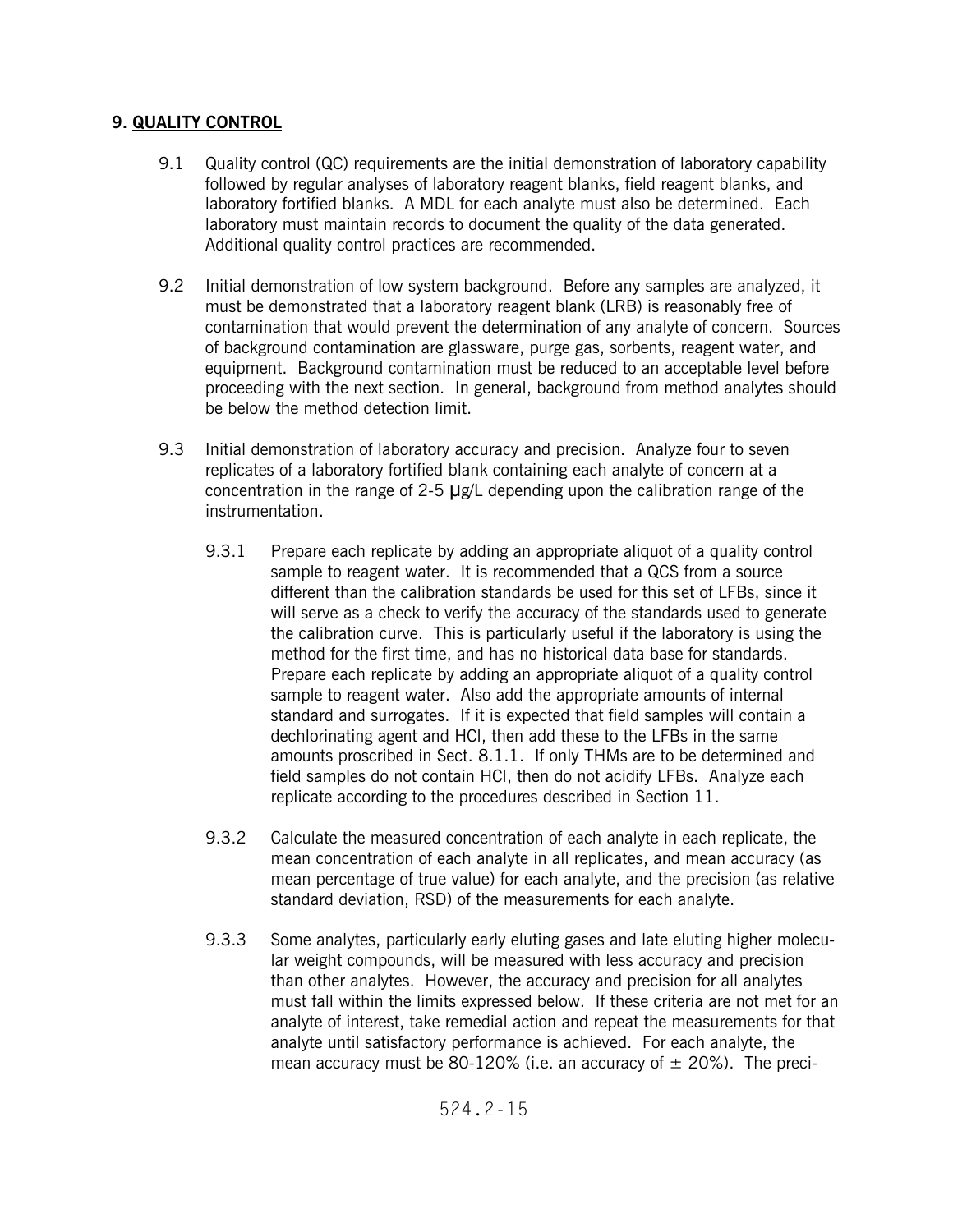sion of the recovery (accuracy) for each analyte must be less than twenty percent ( $<20\%$ ). These criteria are different than the  $\pm$  30% response factor criteria specified in Sect. 10.3.5. The criteria differ, because the measurements in Sect. 9.3.3 as part of the initial demonstration of capability are meant to be more stringent than the continuing calibration measurements in Sect. 10.3.5.

- 9.3.4 To determine the MDL, analyze a minimum of 7 LFBs prepared at a low concentration. MDLs in Table 5 were calculated from samples fortified from  $0.1$ -0.5  $\mu$ g/L, which can be used as a guide, or use calibration data to estimate a concentration for each analyte that will yield a peak with a 3-5 signal to noise response. Analyze the 7 replicates as described in Sect.11, and on a schedule that results in the analyses being conducted over several days. Calculate the mean accuracy and standard deviation for each analyte. Calculate the MDL using the equation in Sect. 13.
- 9.3.5 Develop and maintain a system of control charts to plot the precision and accuracy of analyte and surrogate measurements as a function of time. Charting surrogate recoveries is an especially valuable activity because surrogates are present in every sample and the analytical results will form a significant record of data quality.
- 9.4 Monitor the integrated areas of the quantitation ions of the internal standards and surrogates (Table 1) in all samples, continuing calibration checks, and blanks. These should remain reasonably constant over time. An abrupt change may indicate a matrix effect or an instrument problem. If a cryogenic interface is utilized, it may indicate an inefficient transfer from the trap to the column. These samples must be reanalyzed or a laboratory fortified duplicate sample analyzed to test for matrix effect. A more gradual drift of more than 50% in any area is indicative of a loss in sensitivity, and the problem must be found and corrected.
- 9.5 LABORATORY REAGENT BLANKS (LRB) -- With each batch of samples processed as a group within a work shift, analyze a LRB to determine the background system contamination.
- 9.6 Assessing Laboratory Performance. Use the procedures and criteria in Sects. 10.3.4 and 10.3.5 to evaluate the accuracy of the measurement of the laboratory fortified blank (LFB), which must be analyzed with each batch of samples that is processed as a group within a work shift. If more than 20 samples are in a work shift batch, analyze one LFB per 20 samples. Prepare the LFB with the concentration of each analyte that was used in the Sect. 9.3.3 analysis. If the acceptable accuracy for this measurement  $(\pm 30%)$  is not achieved, the problem must be solved before additional samples may be reliably analyzed. Acceptance criteria for the IS and surrogate given in Sect.10.3.4 also applies to this LFB.

Since the calibration check sample in Sect. 10.3.5 and the LFB are made the same way and since procedural standards are used, the sample analyzed here may also be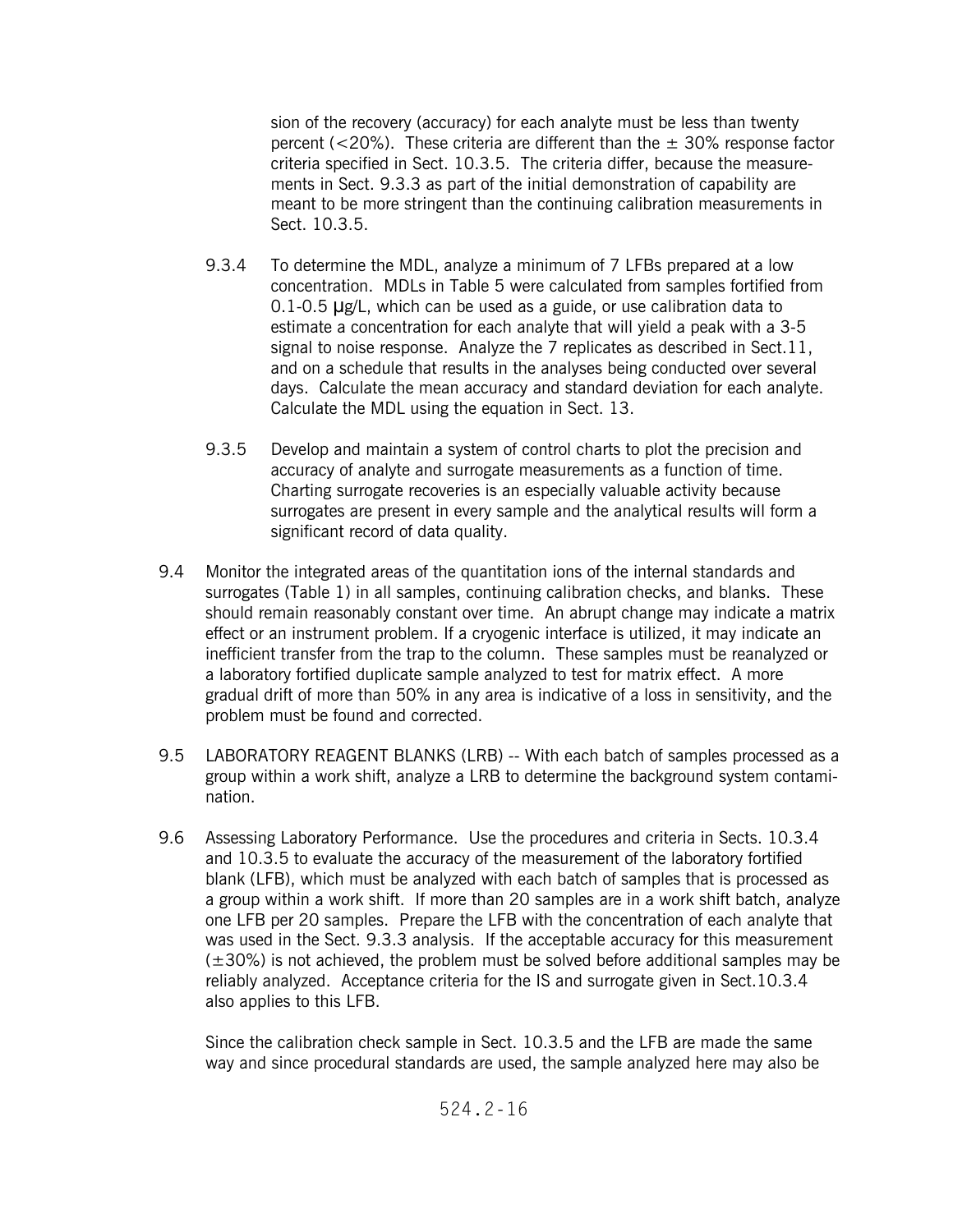used as a calibration check in Sect. 10.3.5. Add the results of the LFB analysis to the control charts to document data quality.

- 9.7 If a water sample is contaminated with an analyte, verify that it is not a sampling error by analyzing a field reagent blank. The results of these analyses will help define contamination resulting from field sampling, storage and transportation activities. If the field reagent blank shows unacceptable contamination, the analyst should identify and eliminate the contamination.
- 9.8 At least quarterly, replicate LFB data should be evaluated to determine the precision of the laboratory measurements. Add these results to the ongoing control charts to document data quality.
- 9.9 At least quarterly, analyze a quality control sample (QCS) from an external source. If measured analyte concentrations are not of acceptable accuracy, check the entire analytical procedure to locate and correct the problem source.
- 9.10 Sample matrix effects have not been observed when this method is used with distilled water, reagent water, drinking water, or ground water. Therefore, analysis of a laboratory fortified sample matrix (LFM) is not required unless the criteria in Section 9.4 are not met. If matrix effects are observed or suspected to be causing low recoveries, analyze a laboratory fortified matrix sample for that matrix. The sample results should be flagged and the LFM results should be reported with them.
- 9.11 Numerous other quality control measures are incorporated into other parts of this procedure, and serve to alert the analyst to potential problems.

# **10. CALIBRATION AND STANDARDIZATION**

10.1 Demonstration and documentation of acceptable initial calibration is required before any samples are analyzed. In addition, acceptable performance must be confirmed intermittently throughout analysis of samples by performing continuing calibration checks. These checks are required at the beginning of each work shift, but no less than every 12 hours. Additional periodic calibration checks are good laboratory practice. It is highly recommended that an additional calibration check be performed at the end of any cycle of continuous instrument operation, so that each set of field samples is bracketed by calibration check standards. **NOTE:** Since this method uses procedural standards, the analysis of the laboratory fortified blank, which is required in Sect. 9.6, may be used here as a calibration check sample.

# 10.2 INITIAL CALIBRATION

10.2.1 Calibrate the mass and abundance scales of the MS with calibration compounds and procedures prescribed by the manufacturer with any modifications necessary to meet the requirements in Sect. 10.2.2.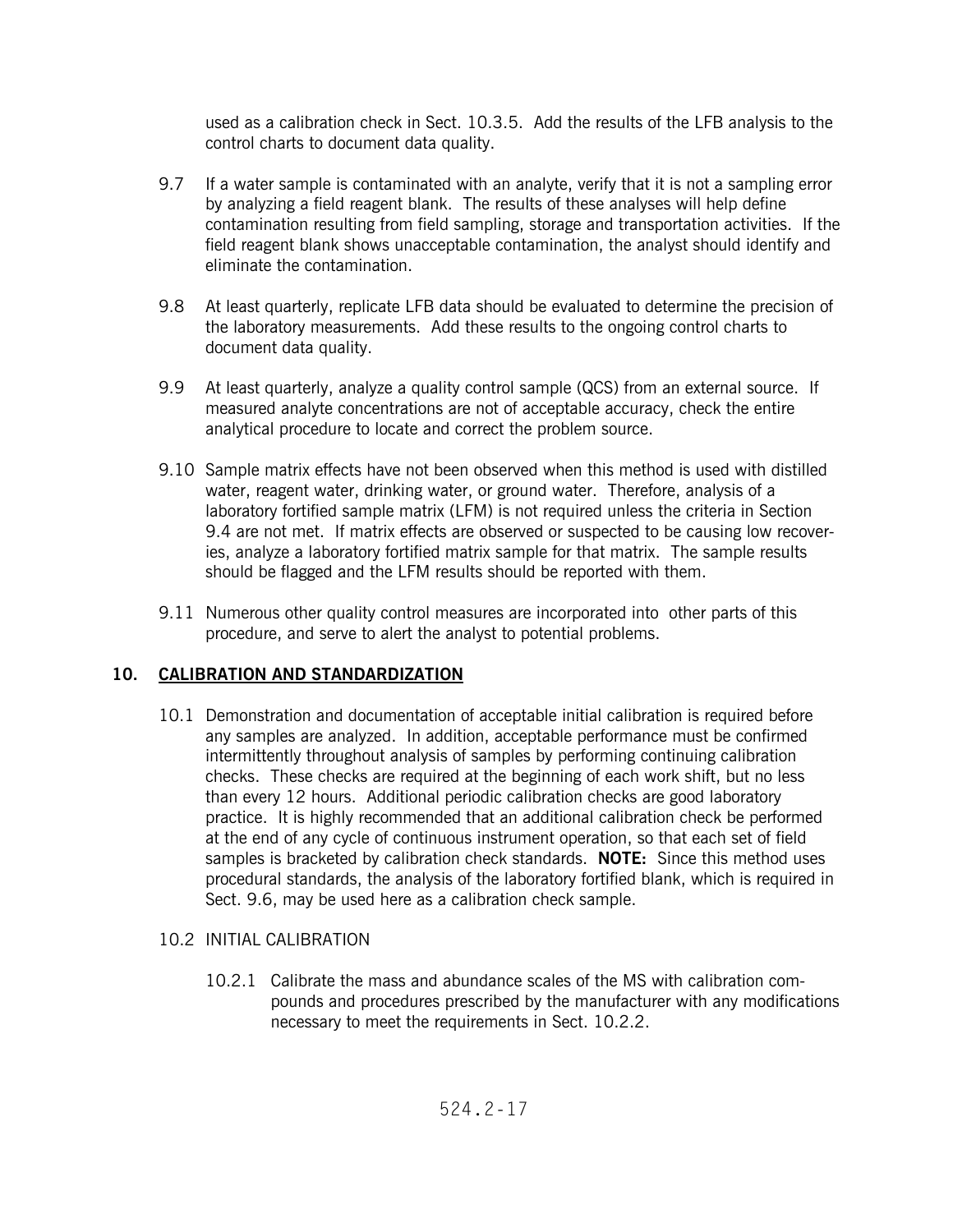- 10.2.2 Introduce into the GC (either by purging a laboratory reagent blank or making a syringe injection) 25 ng or less of BFB and acquire mass spectra for m/z 35-260 at 70 eV (nominal). Use the purging procedure and/or GC conditions given in Sect. 11. If the spectrum does not meet all criteria in Table 3, the MS must be returned and adjusted to meet all criteria before proceeding with calibration. An average spectrum across the GC peak may be used to evaluate the performance of the system.
- 10.2.3 Purge a medium CAL solution, (e.g., 10-20  $\mu$ g/L) using the procedure given in Sect. 11.
- 10.2.4 Performance criteria for calibration standards. Examine the stored GC/MS data with the data system software. Figures 3 and 4 shown acceptable total ion chromatograms.
	- 10.2.4.1 GC performance. Good column performance will produce symmetrical peaks with minimum tailing for most compounds. If peaks are unusually broad, or if there is poor resolution between peaks, the wrong column has been selected or remedial action is probably necessary (Sect.10.3.6).
	- 10.2.4.2 MS sensitivity. The GC/MS/DS peak identification software should be able to recognize a GC peak in the appropriate retention time window for each of the compounds in calibration solution, and make correct tentative identifications. If fewer than 99% of the compounds are recognized, system maintenance is required. See Sect. 10.3.6.
- 10.2.5 If all performance criteria are met, purge an aliquot of each of the other CAL solutions using the same GC/MS conditions.
- 10.2.6 Calculate a response factor (RF) for each analyte and isomer pair for each CAL solution using the internal standard fluorobenzene. Table 1 contains suggested quantitation ions for all compounds. This calculation is supported in acceptable GC/MS data system software (Sect. 6.3.5), and many other software programs. RF is a unitless number, but units used to express quantities of analyte and internal standard must be equivalent.

$$
RF = \frac{(A_{\lambda})(Q_{is})}{(A_{s})(Q_{\lambda})}
$$

where:  $A_x$  = integrated abundance of the quantitation ion of the analyte.

 $A_{i}$  = integrated abundance of the quantitation ion of the internal standard.

524.2-18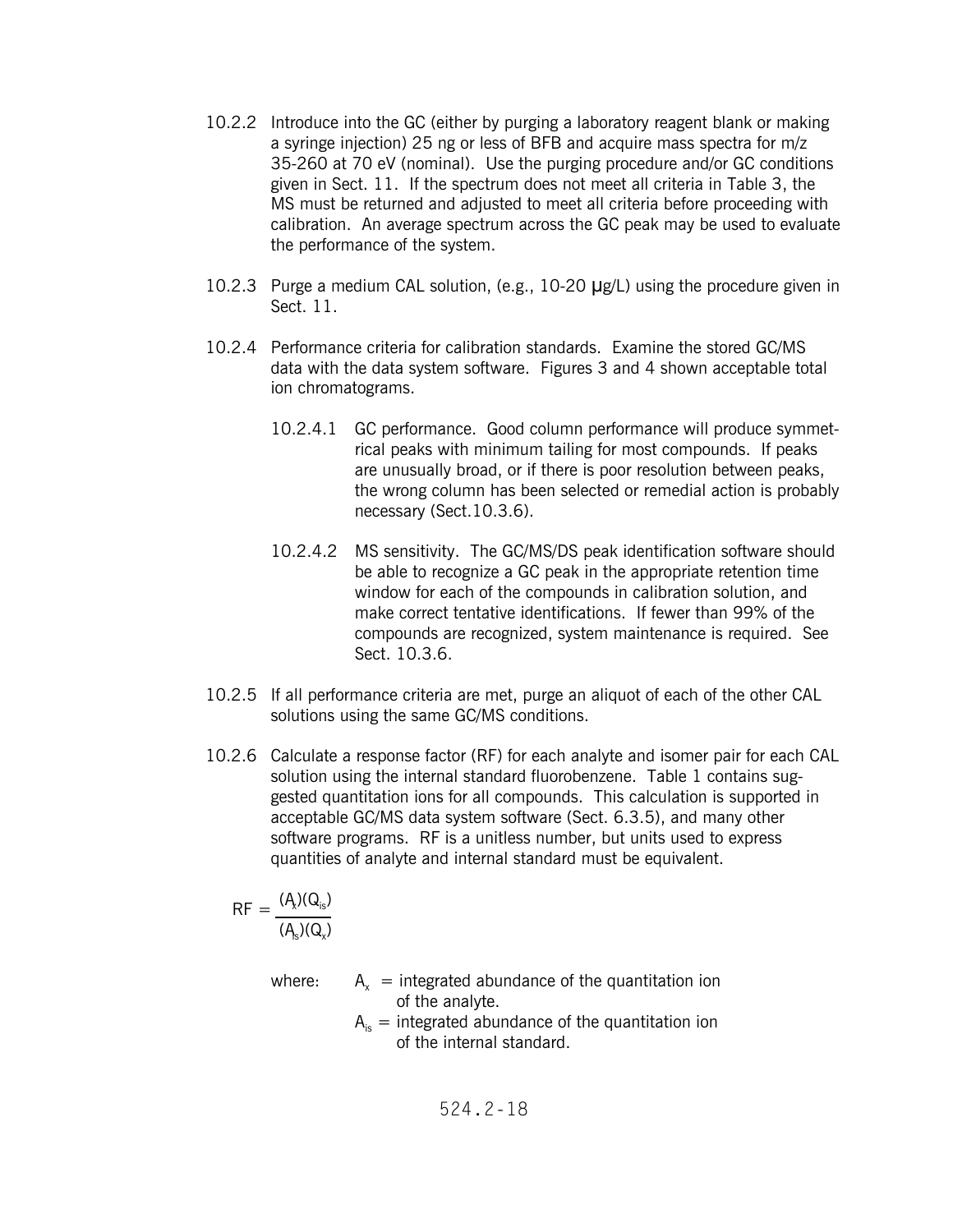- $Q<sub>x</sub>$  = quantity of analyte purged in nanograms or concentration units.
- $Q_{i}$  = quantity of internal standard purged in ng or concentration units.
- 10.2.6.1 For each analyte and surrogate, calculate the mean RF from analyses of CAL solutions. Calculate the standard deviation (SD) and the relative standard deviation (RSD) from each mean: RSD  $= 100$  (SD/M). If the RSD of any analyte or surrogate mean RF exceeds 20%, either analyze additional aliquots of appropriate CAL solutions to obtain an acceptable RSD of RFs over the entire concentration range, or take action to improve GC/MS performance Sect. 10.3.6). Surrogate compounds are present at the same concentration on every sample, calibration standard, and all types of blanks.
- 10.2.7 As an alternative to calculating mean response factors and applying the RSD test, use the GC/MS data system software or other available software to generate a linear or second order regression calibration curve, by plotting  $A/A<sub>is</sub>$ vs.  $Q_{\nu}$ .
- 10.3 CONTINUING CALIBRATION CHECK -- Verify the MS tune and initial calibration at the beginning of each 12-hr work shift during which analyses are performed using the following procedure. Additional periodic calibration checks are good laboratory practice. It is highly recommended that an additional calibration check be performed at the end of any cycle of continuous instrument operation, so that each set of field samples is bracketed by calibration check standards.
	- 10.3.1 Introduce into the GC (either by purging a laboratory reagent blank or making a syringe injection) 25 ng or less of BFB and acquire a mass spectrum that includes data for m/z 35-260. If the spectrum does not meet all criteria (Table 3), the MS must be returned and adjusted to meet all criteria before proceeding with the continuing calibration check.
	- 10.3.2 Purge a CAL solution and analyze with the same conditions used during the initial calibration. Selection of the concentration level of the calibration check standard should be varied so that the calibration is verified at more than one point over the course of several days.
	- 10.3.3 Demonstrate acceptable performance for the criteria shown in Sect. 10.2.4.
	- 10.3.4 Determine that the absolute areas of the quantitation ions of the internal standard and surrogates have not decreased by more than 30% from the areas measured in the most recent continuing calibration check, or by more than 50% from the areas measured during initial calibration. If these areas have decreased by more than these amounts, adjustments must be made to restore system sensitivity. These adjustments may require cleaning of the MS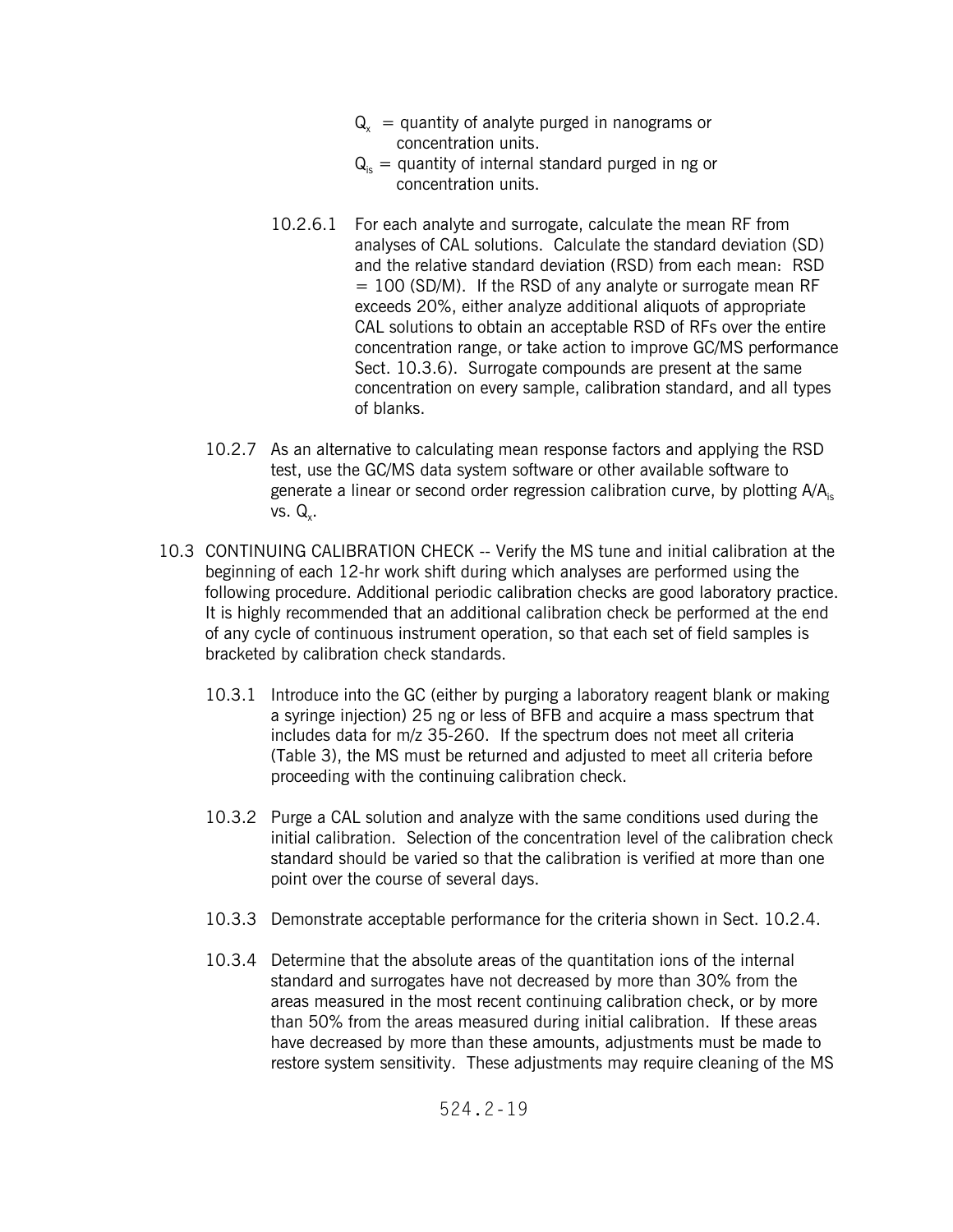ion source, or other maintenance as indicated in Sect. 10.3.6, and recalibration. Control charts are useful aids in documenting system sensitivity changes.

- 10.3.5 Calculate the RF for each analyte of concern and surrogate compound from the data measured in the continuing calibration check. The RF for each analyte and surrogate must be within 30% of the mean value measured in the initial calibration. Alternatively, if a linear or second order regression is used, the concentration measured using the calibration curve must be within 30% of the true value of the concentration in the calibration solution. If these conditions do not exist, remedial action must be taken which may require recalibration. All data from field samples obtained after the last successful calibration check standard, should be considered suspect. After remedial action has been taken, duplicate samples should be analyzed if they are available.
- 10.3.6 Some possible remedial actions. Major maintenance such as cleaning an ion source, cleaning quadrupole rods, etc. require returning to the initial calibration step.
	- 10.3.6.1 Check and adjust GC and/or MS operating conditions; check the MS resolution, and calibrate the mass scale.
	- 10.3.6.2 Clean or replace the splitless injection liner; silanize a new injection liner. This applies only if the injection liner is an integral part of the system.
	- 10.3.6.3 Flush the GC column with solvent according to manufacturer's instructions.
	- 10.3.6.4 Break off a short portion (about 1 meter) of the column from the end near the injector; or replace GC column. This action will cause a slight change in retention times. Analyst may need to redefine retention windows.
	- 10.3.6.5 Prepare fresh CAL solutions, and repeat the initial calibration step.
	- 10.3.6.6 Clean the MS ion source and rods (if a quadrupole).
	- 10.3.6.7 Replace any components that allow analytes to come into contact with hot metal surfaces.
	- 10.3.6.8 Replace the MS electron multiplier, or any other faulty components.
	- 10.3.6.9 Replace the trap, especially when only a few compounds fail the criteria in Sect. 10.3.5 while the majority are determined success-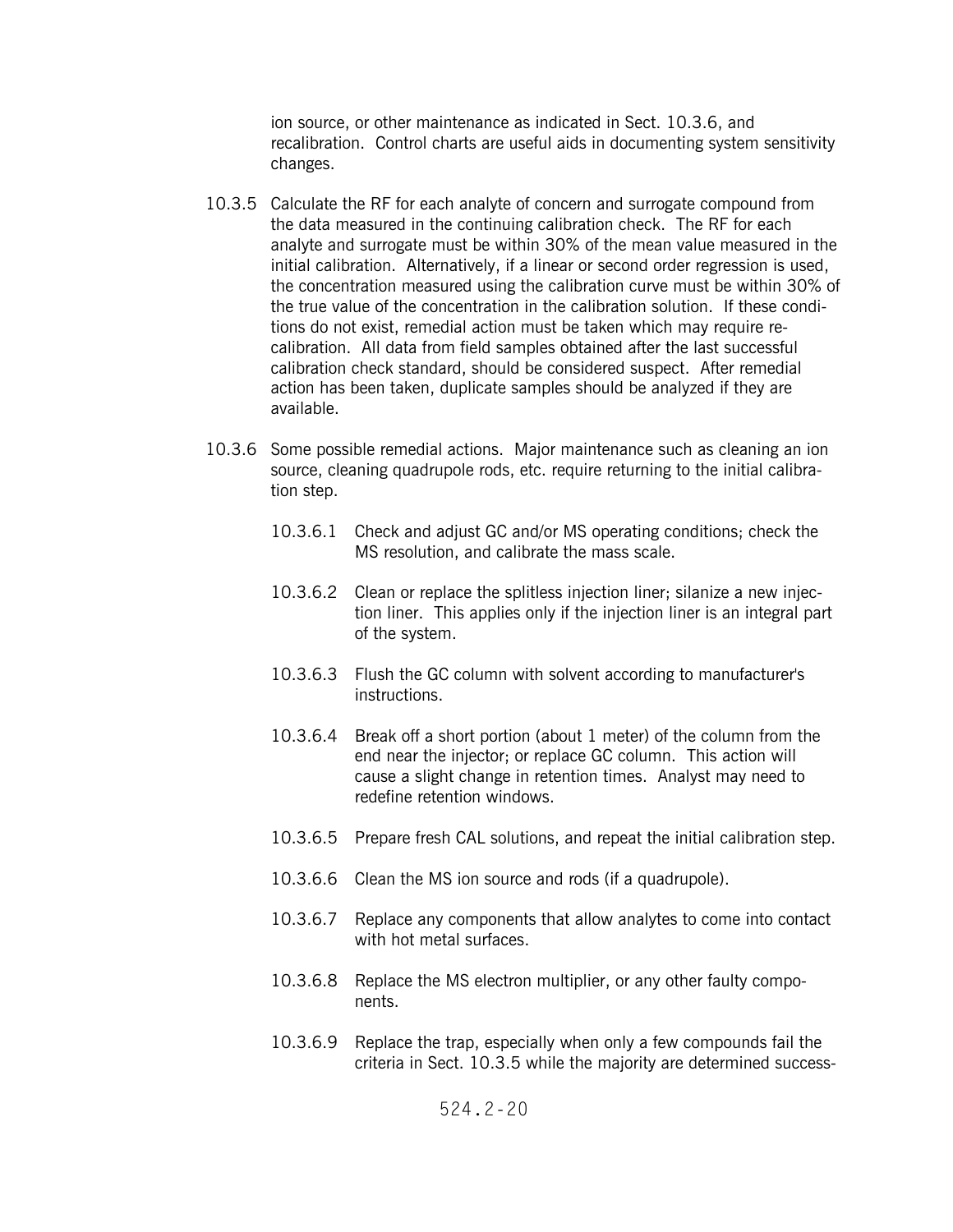fully. Also check for gas leaks in the purge and trap unit as well as the rest of the analytical system.

- 10.4 Optional calibration for vinyl chloride using a certified gaseous mixture of vinyl chloride in nitrogen can be accomplished by the following steps.
	- 10.4.1 Fill the purging device with 25.0 mL (or 5-mL) of reagent water or aqueous calibration standard.
	- 10.4.2 Start to purge the aqueous mixture. Inject a known volume (between 100 and 2000 UL) of the calibration gas (at room temperature) directly into the purging device with a gas tight syringe. Slowly inject the gaseous sample through a septum seal at the top of the purging device at 2000  $\mu$ L/min. If the injection of the standard is made through the aqueous sample inlet port, flush the dead volume with several mL of room air or carrier gas. Inject the gaseous standard before 5 min of the 11-min purge time have elapsed.
	- 10.4.3 Determine the aqueous equivalent concentration of vinyl chloride standard, in Ug/L, injected with one of the following equations:

5 mL samples,  $S = 0.51$  (C)(V) 25 mL samples,  $S = 0.102$  (C)(V)

where  $S =$  Aqueous equivalent concentration of vinyl chloride standard in  $\mu$ g/L;  $C =$  Concentration of gaseous standard in mg/L (v/v);  $V =$  Volume of standard injected in mL.

## **11. PROCEDURE**

- 11.1 SAMPLE INTRODUCTION AND PURGING
	- 11.1.1 This method is designed for a 25-mL or 5-mL sample volume, but a smaller (5 mL) sample volume is recommended if the GC/MS system has adequate sensitivity to achieve the required method detection limits. Adjust the helium purge gas flow rate to 40 mL/min. Attach the trap inlet to the purging device and open the syringe valve on the purging device.
	- 11.1.2 Remove the plungers from two 25-mL (or 5-mL depending on sample size) syringes and attach a closed syringe valve to each. Warm the sample to room temperature, open the sample bottle, and carefully pour the sample into one of the syringe barrels to just short of overflowing. Replace the syringe plunger, invert the syringe, and compress the sample. Open the syringe valve and vent any residual air while adjusting the sample volume to 25.0-mL (or 5-mL). To all samples, blanks, and calibration standards, add 5-UL (or an appropriate volume) of the fortification solution containing the internal standard and the surrogates to the sample through the syringe valve. Close the valve. Fill the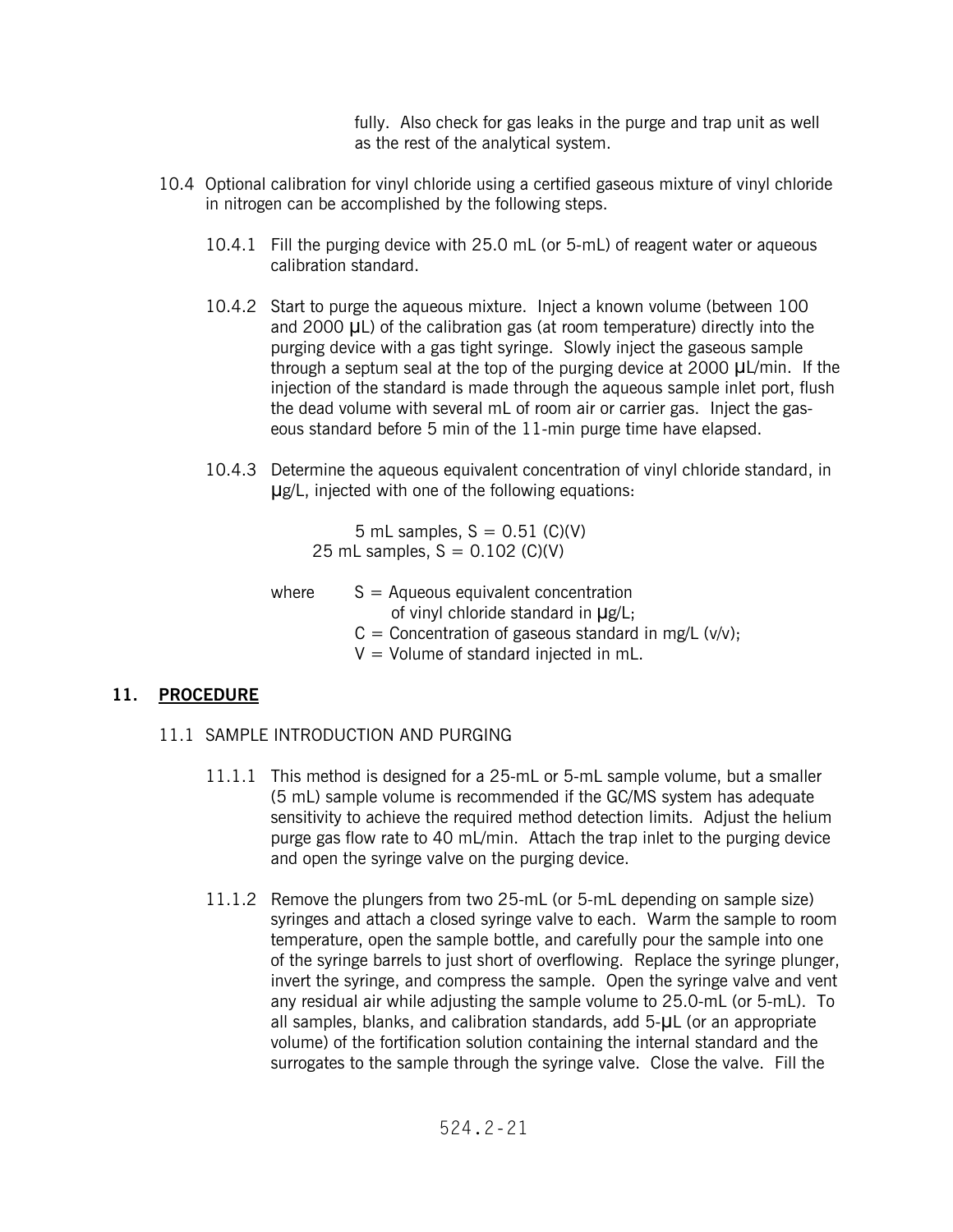second syringe in an identical manner from the same sample bottle. Reserve this second syringe for a reanalysis if necessary.

- 11.1.3 Attach the sample syringe valve to the syringe valve on the purging device. Be sure that the trap is cooler than  $25^{\circ}$ C, then open the sample syringe valve and inject the sample into the purging chamber. Close both valves and initiate purging. Purge the sample for 11.0 min at ambient temperature.
- 11.1.4 Standards and samples must be analyzed in exactly the same manner. Room temperature must be reasonably constant, and changes in excess of 10°F will adversely affect the accuracy and precision of the method.

## 11.2 SAMPLE DESORPTION

- 11.2.1 Non-cryogenic interface -- After the 11-min purge, place the purge and trap system in the desorb mode and preheat the trap to  $180^{\circ}$ C without a flow of desorption gas. Then simultaneously start the flow of desorption gas at a flow rate suitable for the column being used (optimum desorb flow rate is 15 mL/min) for about 4 min, begin the GC temperature program, and start data acquisition.
- 11.2.2 Cryogenic interface -- After the 11-min purge, place the purge and trap system in the desorb mode, make sure the cryogenic interface is a  $-150^{\circ}$ C or lower, and rapidly heat the trap to 180°C while backflushing with an inert gas at 4 mL/min for about 5 min. At the end of the 5 min desorption cycle, rapidly heat the cryogenic trap to 250°C, and simultaneously begin the temperature program of the gas chromatograph, and start data acquisition.
- 11.2.3 While the trapped components are being introduced into the gas chromatograph (or cryogenic interface), empty the purging device using the sample syringe and wash the chamber with two 25-mL flushes of reagent water. After the purging device has been emptied, leave syringe valve open to allow the purge gas to vent through the sample introduction needle.
- 11.3 GAS CHROMATOGRAPHY/MASS SPECTROMETRY -- Acquire and store data over the nominal mass range 35-260 with a total cycle time (including scan overhead time) of 2 sec or less. If water, methanol, or carbon dioxide cause a background problem, start at 47 or 48 m/z. If ketones are to be determined, data must be acquired starting at m/z 43. Cycle time must be adjusted to measure five or more spectra during the elution of each GC peak. Suggested temperature programs are provided below. Alternative temperature programs can be used.
	- 11.3.1 Single ramp linear temperature program for wide bore column 1 and 2 with a jet separator. Adjust the helium carrier gas flow rate to within the capacity of the separator, or about 15 mL/min. The column temperature is reduced  $10^{\circ}$ C and held for 5 min from the beginning of desorption, then programmed to 160°C at 6°C/min, and held until all components have eluted.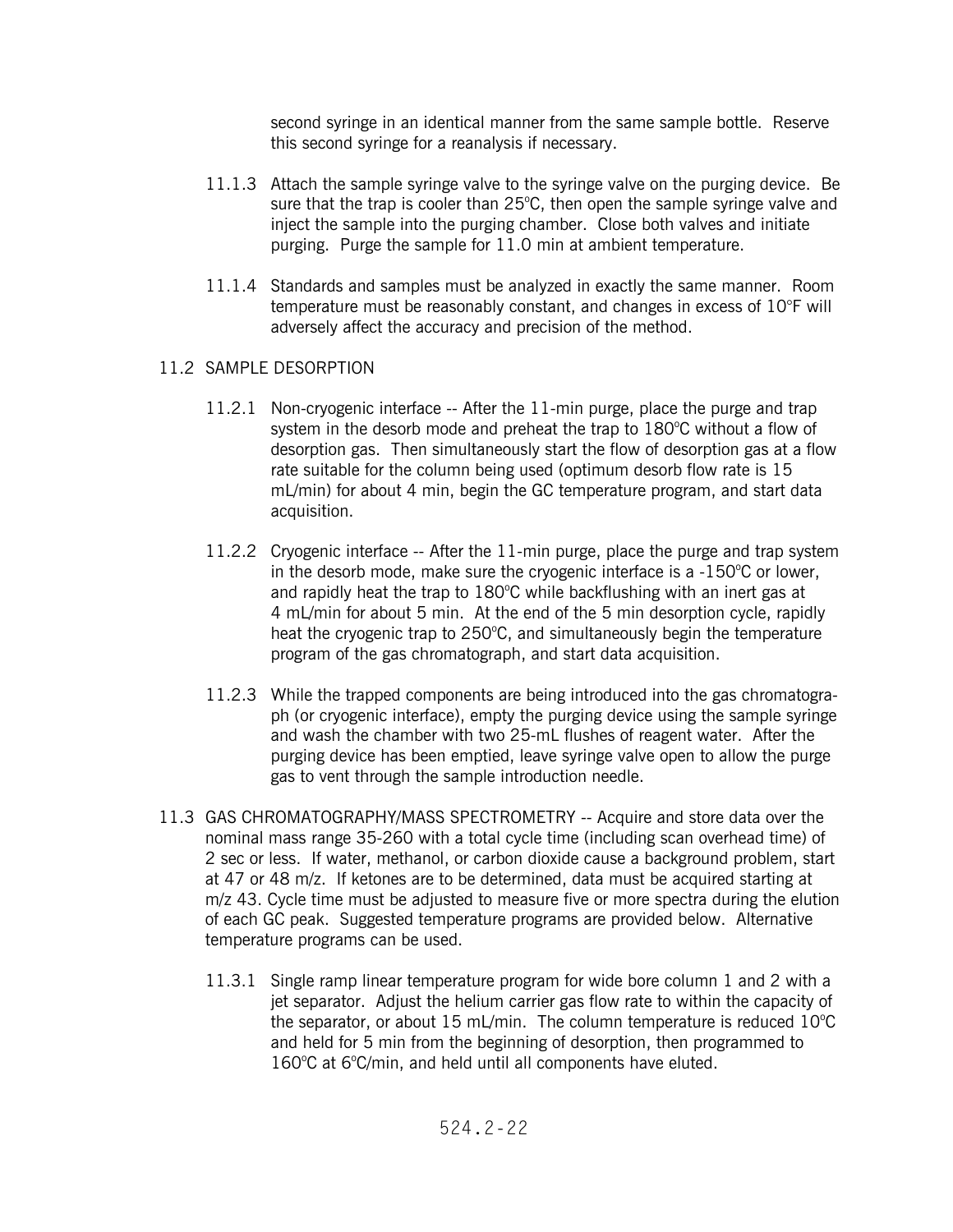- 11.3.2 Multi-ramp temperature program for wide bore column 2 with the open split interface. Adjust the helium carrier gas flow rate to about 4.6 mL/min. The column temperature is reduced to  $10^{\circ}$ C and held for 6 min from the beginning of desorption, then heated to 70°C at  $10^{\circ}/\text{min}$ , heated to  $120^{\circ}$ C at 5°/min, heated to  $180^\circ$  at  $8^\circ$ /min, and held at  $180^\circ$  until all compounds have eluted.
- 11.3.3 Single ramp linear temperature program for narrow bore column 3 with a cryogenic interface. Adjust the helium carrier gas flow rate to about 4 mL/min. The column temperature is reduced to 10°C and held for 5 min from the beginning of vaporization from the cryogenic trap, programmed at 6°/min for 10 min, then 15°/min for 5 min to 145°C, and held until all components have eluted.
- 11.3.4 Multi-ramp temperature program for wide bore column 4 with the open split interface. Adjust the helium carrier gas flow rate to about 7.0 mL/min. The column temperature is - 10°C and held for 6 min. from beginning of desorption, then heated to 100°C at 10°C/min, heated to 200°C at 5°C/min and held at 200°C for 8 min or until all compounds of interest had eluted.
- by returning the purge and trap system to the purge mode. Wait 15 sec, then close 11.4 TRAP RECONDITIONING -- After desorbing the sample for 4 min, recon-dition the trap the syringe valve on the purging device to begin gas flow through the trap. Maintain the trap temperature at 180°C. Maintain the moisture control module, if utilized, at 90°C to remove residual water. After approximately 7 min, turn off the trap heater and open the syringe valve to stop the gas flow through the trap. When the trap is cool, the next sample can be analyzed.
- 11.5 TERMINATION OF DATA ACQUISITION -- When all the sample components have eluted from the GC, terminate MS data acquisition. Use appropriate data output software to display full range mass spectra and appropriate plots of ion abundance as a function of time. If any ion abundance exceeds the system working range, dilute the sample aliquot in the second syringe with reagent water and analyze the diluted aliquot.
- 11.6 IDENTIFICATION OF ANALYTES -- Identify a sample component by comparison of its mass spectrum (after background subtraction) to a reference spectrum in the user-created data base. The GC retention time of the sample component should be within three standard deviations of the mean retention time of the compound in the calibration mixture.
	- 11.6.1 In general, all ions that are present above 10% relative abundance in the mass spectrum of the standard should be present in the mass spectrum of the sample component and should agree within absolute 20%. For example, if an ion has a relative abundance of 30% in the standard spectrum, its abundance in the sample spectrum should be in the range of 10 to 50%. Some ions, particularly the molecular ion, are of special importance, and should be evaluated even if they are below 10% relative abundance.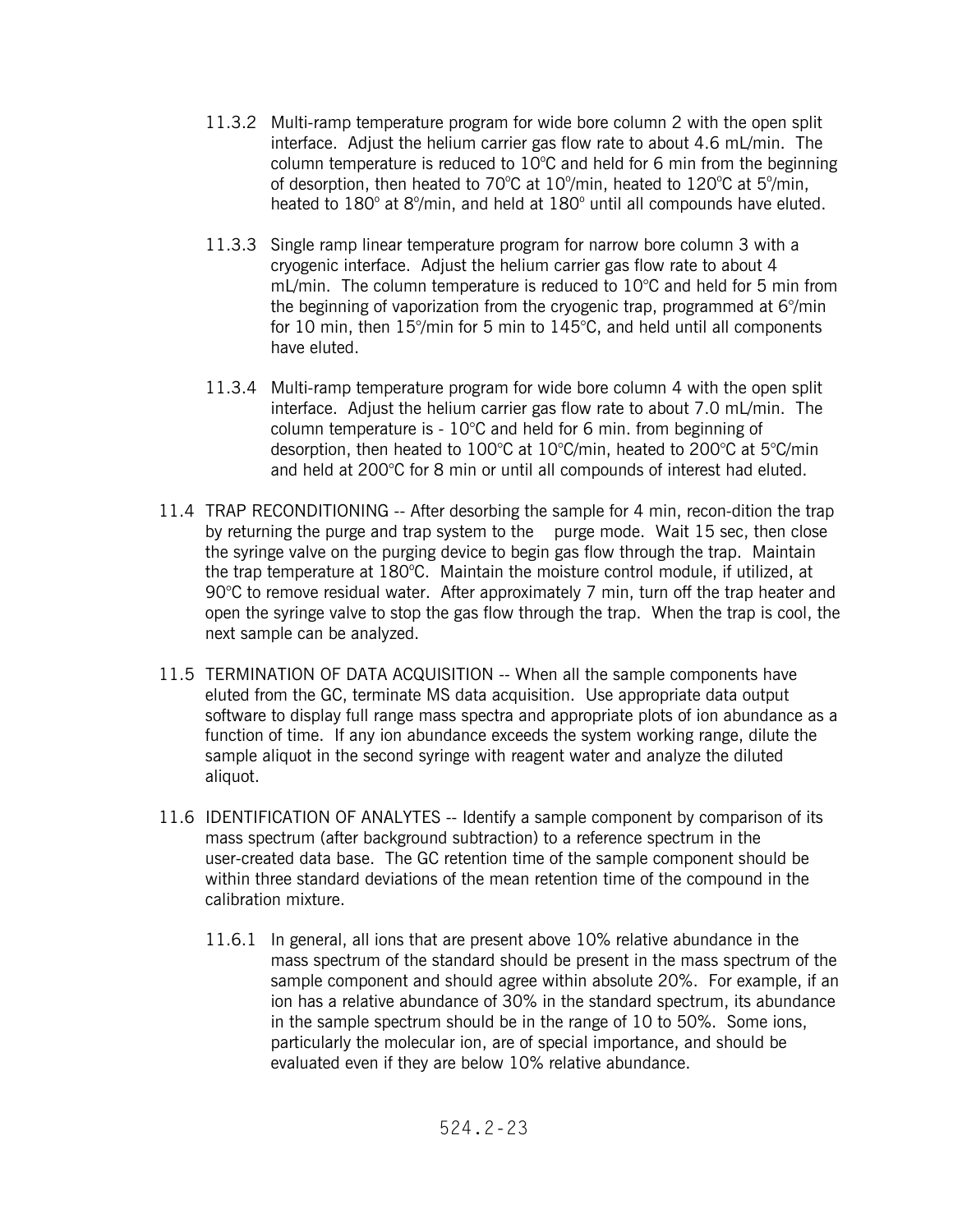- 11.6.2 Identification requires expert judgment when sample components are not resolved chromatographically and produce mass spectra containing ions contributed by more than one analyte. When GC peaks obviously represent more than one sample component (i.e., broadened peak with shoulder(s) or valley between two or more maxima), appropriate analyte spectra and background spectra can be selected by examining plots of characteristic ions for tentatively identified components. When analytes coelute (i.e., only one GC peak is apparent), the identification criteria can be met but each analyte spectrum will contain extraneous ions contributed by the coeluting compound. Because purgeable organic compounds are relatively small molecules and produce comparatively simple mass spectra, this is not a significant problem for most method analytes.
- 11.6.3 Structural isomers that produce very similar mass spectra can be explicitly identified only if they have sufficiently different GC retention times. Acceptable resolution is achieved if the height of the valley between two peaks is less than 25% of the average height of the two peaks. Otherwise, structural isomers are identified as isomeric pairs. Two of the three isomeric xylenes and two of the three dichlorobenzenes are examples of structural isomers that may not be resolved on the capillary columns. If unresolved, these groups of isomers must be reported as isomeric pairs.
- 11.6.4 Methylene chloride, acetone, carbon disulfide, and other background components appear in variable quantities in laboratory and field reagent blanks, and generally cannot be accurately measured. Subtraction of the concentration in the blank from the concentration in the sample is not acceptable because the concentration of the background in the blank is highly variable.

## **12. DATA ANALYSIS AND CALCULATIONS**

- 12.1 Complete chromatographic resolution is not necessary for accurate and precise measurements of analyte concentrations if unique ions with adequate intensities are available for quantitation. If the response for any analyte exceeds the linear range of the calibration established in Section 10, obtain and dilute a duplicate a duplicate sample. Do not extrapolate beyond the calibration range.
	- 12.1.1 Calculate analyte and surrogate concentrations, using the multi-point calibration established in Section 10. Do not use the daily calibration verification data to quantitate analytes in samples.

$$
C_x = \frac{(A_x)(Q_{is})\ 1000}{(A_{is})\ RF\ V}
$$

where:  $C_x$  = concentration of analyte or surrogate in  $\mu$ g/L in the water sample.

- $A<sub>v</sub>$  = integrated abundance of the quantitation ion of the analyte in the sample.
- $A_{i}$  = integrated abundance of the quantitation ion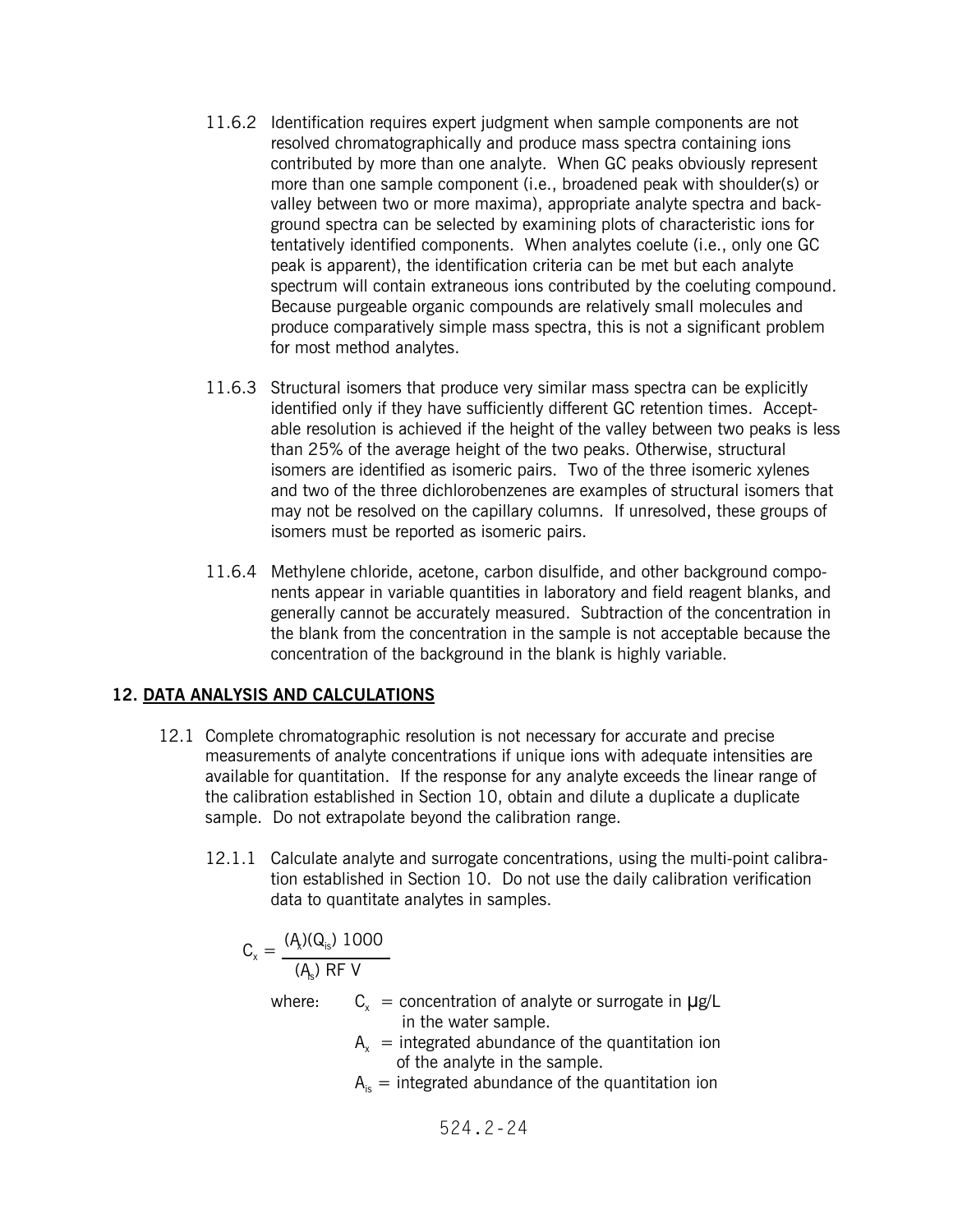of the internal standard in the sample.

- $Q_{i}$  = total quantity (in micrograms) of internal standard added to the water sample.
- $V =$  original water sample volume in mL.
- $RF =$  mean response factor of analyte from the initial calibration.
- software to compute the concentrations of the analytes and surrogates from 12.1.2 Alternatively, use the GC/MS system software or other available proven the linear or second order regression curve established in Section 10. Do not use the daily calibration verification data to quantitate analytes in samples.
- 12.1.3 Calculations should utilize all available digits of precision, but final reported concentrations should be rounded to an appropriate number of significant figures (one digit of uncertainty). Experience indicates that three significant figures may be used for concentrations above 99  $\mu$ g/L, two significant figures for concentrations between  $1 - 99$   $\mu$ g/L, and one significant figure for lower concentrations.
- 12.1.4 Calculate the total trihalomethane concentration by summing the four individual trihalomethane concentrations.

## **13. METHOD PERFORMANCE**

- 13.1 Single laboratory accuracy and precision data were obtained for the method analytes using laboratory fortified blanks with analytes at concentrations between 0.1 and 5  $\mu$ g/L. Results were obtained using the four columns specified (Sect. 6.3.2.1) and the open split or jet separator (Sect. 6.3.3.1), or the cryogenic interface (Sect. 6.3.3.2). These data are shown in Tables 4-8.
- 13.2 With these data, method detection limits were calculated using the formula (3):

 $MDL = S t_{(n-1,1-alpha = 0.99)}$ 

where:

 $t_{(n-1,1-alpha=0.99)}$  = Student's t value for the 99% confidence level with n-1 degrees of freedom,

- $n =$  number of replicates
- $S =$  the standard deviation of the replicate analyses.

### **14. POLLUTION PREVENTION**

14.1 No solvents are utilized in this method except the extremely small volumes of methanol needed to make calibration standards. The only other chemicals used in this method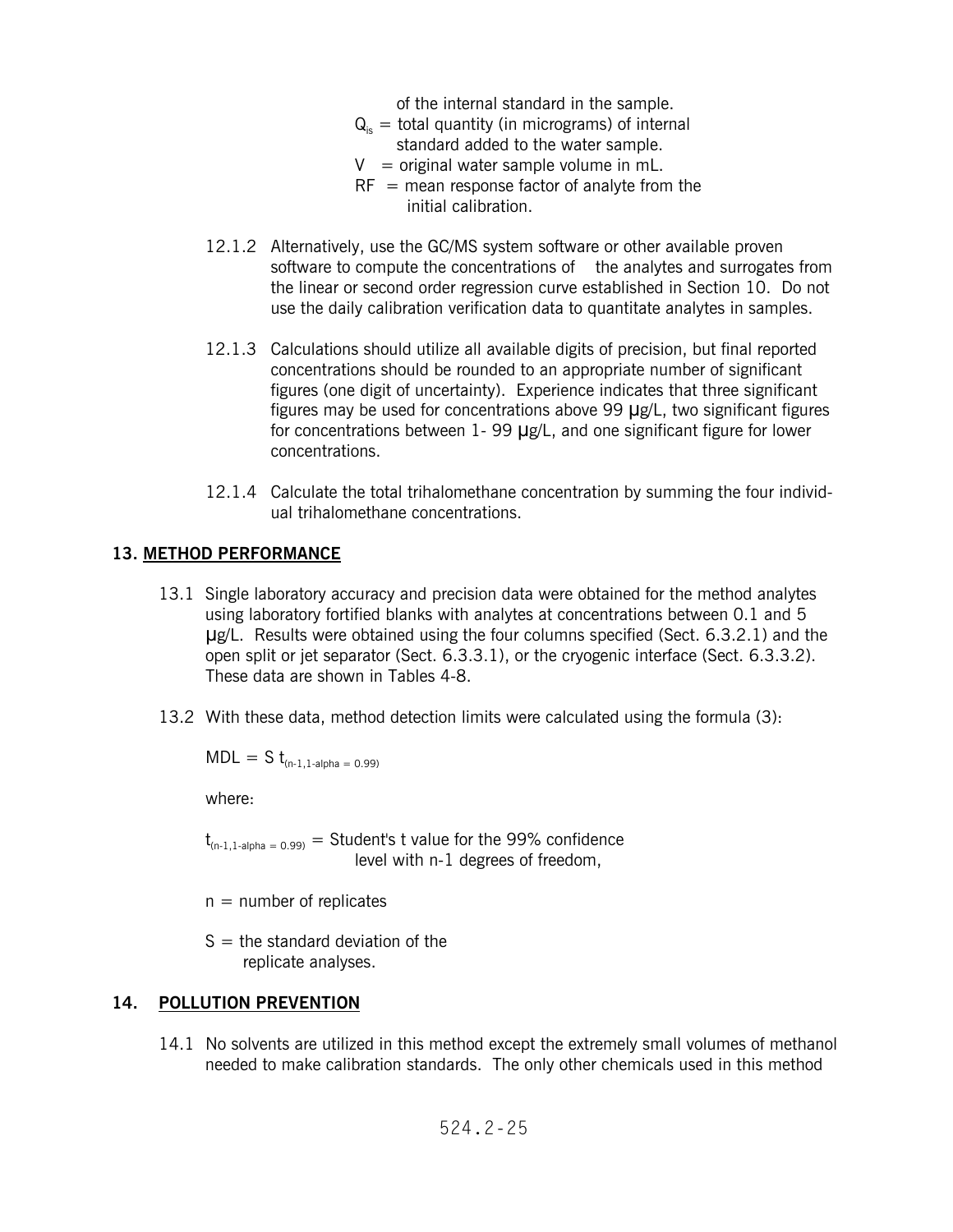are the neat materials in preparing standards and sample preservatives. All are used in extremely small amounts and pose no threat to the environment.

## **15. WASTE MANAGEMENT**

15.1 There are no waste management issues involved with this method. Due to the nature of this method, the discarded samples are chemically less contaminated than when they were collected.

## **16. REFERENCES**

- 1. J.W. Munch, J.W. Eichelberger, "Evaluation of 48 Compounds for Possible Inclusion in USEPA Method 524.2, Revision 3.0: Expansion of the Method Analyte List to a Total of 83 Compounds", J. Chro. Sci. ,30, 471,1992.
- 2. C. Madding, "Volatile Organic Compounds in Water by Purge and Trap Capillary Column GC/MS," Proceedings of the Water Quality Technology Conference, American Water Works Association, Denver, CO, December 1984.
- 3. J.A. Glaser, D.L. Foerst, G.D. McKee, S.A. Quave, and W.L. Budde, "Trace Analyses for Wastewaters", Environ. Sci. Technol., 15, 1426, 1981.
- 4. "Carcinogens-Working with Carcinogens," Department of Health, Education, and Welfare, Public Health Service, Center for Disease Control, National Institute for Occupational Safety and Health, Publication No. 77-206, August 1977.
- 5. "OSHA Safety and Health Standards, General Industry," (29CFR1910), Occupational Safety and Health Administration, OSHA 2206, (Revised, January 1976).
- 6. "Safety in Academic Chemistry Laboratories," American Chemical Society Publication, Committee on Chemical Safety, 3rd Edition, 1979.
- 7. R.F. Arrendale, R.F. Severson, and O.T. Chortyk, "Open Split Interface for Capillary Gas Chromatography/Mass Spectrometry," Anal. Chem. 1984, 56, 1533.
- 8. J.J. Flesch, P.S. Fair, "The Analysis of Cyanogen Chloride in Drinking Water," Proceedings of Water Quality Technology Conference, American Water Works Association, St. Louis, MO., November 14-16, 1988.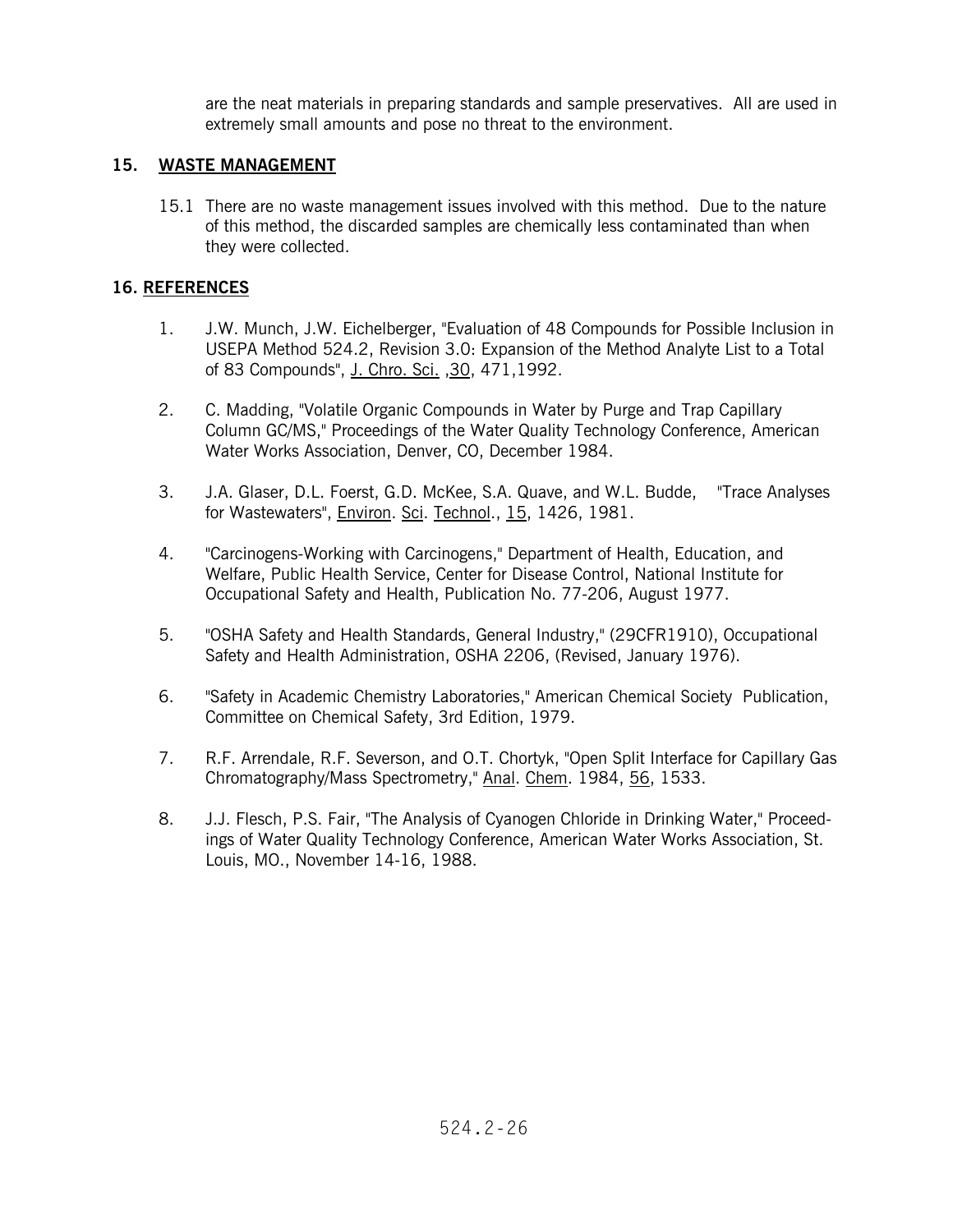$\overline{a}$ 

| Compound                                                                                                                                                                                                                                                                                                                                       | MW <sup>a</sup>                                                                                                         | Primary<br>Quantitation<br>lon                                                                                        | Secondary<br>Quantitation<br>lons                                                                                                         |
|------------------------------------------------------------------------------------------------------------------------------------------------------------------------------------------------------------------------------------------------------------------------------------------------------------------------------------------------|-------------------------------------------------------------------------------------------------------------------------|-----------------------------------------------------------------------------------------------------------------------|-------------------------------------------------------------------------------------------------------------------------------------------|
| Internal standard                                                                                                                                                                                                                                                                                                                              |                                                                                                                         |                                                                                                                       |                                                                                                                                           |
| Fluorobenzene                                                                                                                                                                                                                                                                                                                                  | 96                                                                                                                      | 96                                                                                                                    | 77                                                                                                                                        |
| <b>Surrogates</b>                                                                                                                                                                                                                                                                                                                              |                                                                                                                         |                                                                                                                       |                                                                                                                                           |
| 4-Bromofluorobenzene<br>1,2-Dichlorobenzene-d4                                                                                                                                                                                                                                                                                                 | 174<br>150                                                                                                              | 95<br>152                                                                                                             | 174,176<br>115,150                                                                                                                        |
| <b>Target Analytes</b>                                                                                                                                                                                                                                                                                                                         |                                                                                                                         |                                                                                                                       |                                                                                                                                           |
| Acetone<br>Acrylonitrile<br>Allyl chloride<br>Benzene<br>Bromobenzene<br>Bromochloromethane<br>Bromodichloromethane<br>Bromoform<br>Bromomethane<br>2-Butanone<br>n-Butylbenzene<br>sec-Butylbenzene<br>tert-Butylbenzene<br>Carbon disulfide<br>Carbon tetrachloride<br>Chloroacetonitrile<br>Chlorobenzene<br>1-Chlorobutane<br>Chloroethane | 58<br>53<br>76<br>78<br>156<br>128<br>162<br>250<br>94<br>72<br>134<br>134<br>134<br>76<br>152<br>75<br>112<br>92<br>64 | 43<br>52<br>76<br>78<br>156<br>128<br>83<br>173<br>94<br>43<br>91<br>105<br>119<br>76<br>117<br>48<br>112<br>56<br>64 | 58<br>53<br>49<br>77<br>77,158<br>49,130<br>85,127<br>175,252<br>96<br>57,72<br>134<br>134<br>91<br>--<br>119<br>75<br>77,114<br>49<br>66 |
| Chloroform<br>Chloromethane<br>2-Chlorotoluene<br>4-Chlorotoluene                                                                                                                                                                                                                                                                              | 118<br>50<br>126<br>126                                                                                                 | 83<br>50<br>91<br>91                                                                                                  | 85<br>52<br>126<br>126                                                                                                                    |
| Dibromochloromethane<br>1,2-Dibromo-3-Chloropropane<br>1,2-Dibromoethane<br>Dibromomethane<br>1,2-Dichlorobenzene<br>1,3-Dichlorobenzene                                                                                                                                                                                                       | 206<br>234<br>186<br>172<br>146<br>146                                                                                  | 129<br>75<br>107<br>93<br>146<br>146                                                                                  | 127<br>155,157<br>109,188<br>95,174<br>111,148<br>111,148                                                                                 |
| 1,4-Dichlorobenzene                                                                                                                                                                                                                                                                                                                            | 146                                                                                                                     | 146                                                                                                                   | 111,148                                                                                                                                   |

#### **TABLE 1. MOLECULAR WEIGHTS AND QUANTITATION IONS FOR METHOD ANALYTES**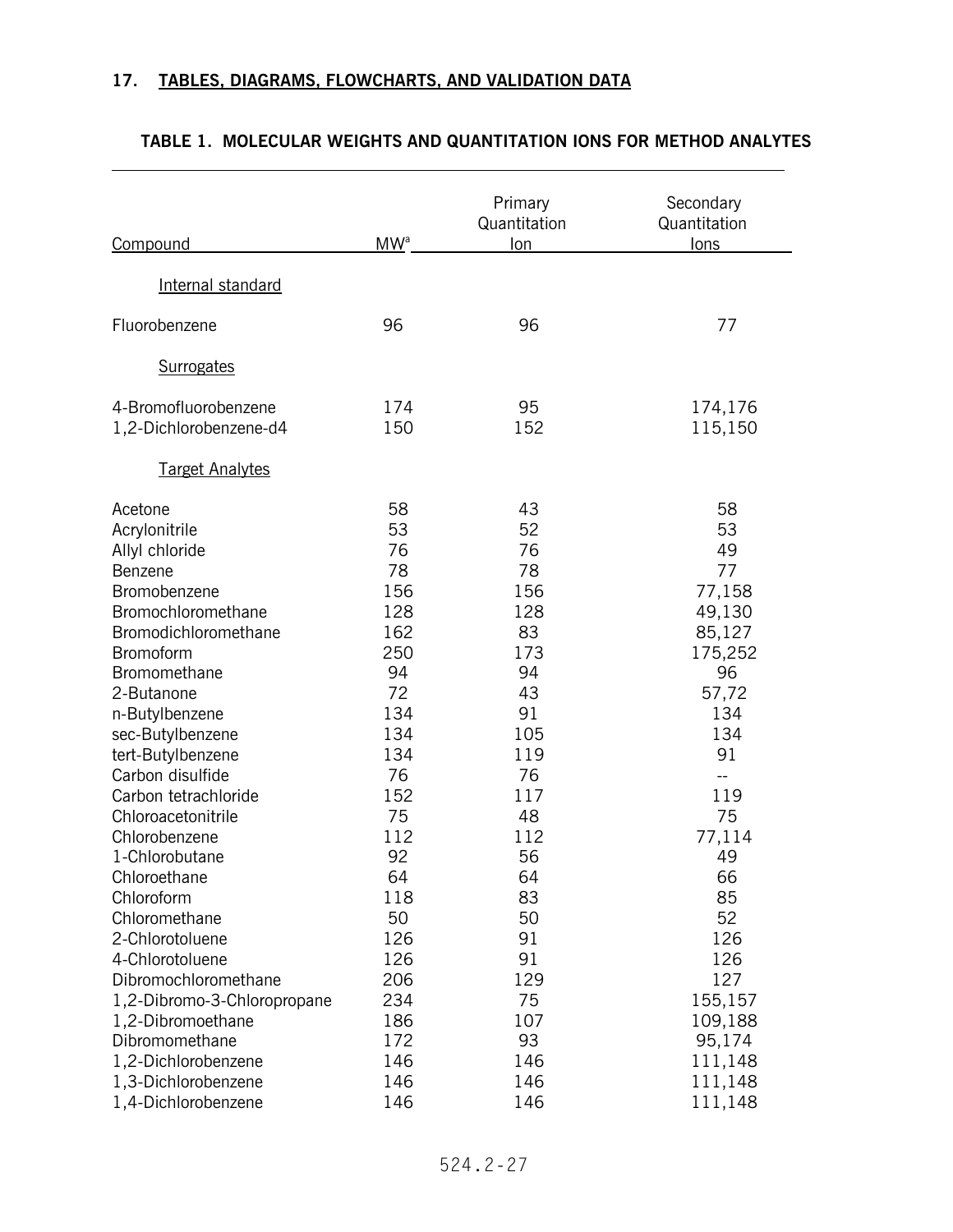|                              |                        | Primary<br>Quantitation | Secondary<br>Quantitation |
|------------------------------|------------------------|-------------------------|---------------------------|
| <b>Compound</b>              | <b>MW</b> <sup>a</sup> | lon                     | lons                      |
|                              |                        |                         |                           |
| trans-1,4-Dichloro-2-butene  | 124                    | 53                      | 88,75                     |
| Dichlorodifluoromethane      | 120                    | 85                      | 87                        |
| 1,1-Dichloroethane           | 98                     | 63                      | 65,83                     |
| 1,2-Dichloroethane           | 98                     | 62                      | 98                        |
| 1,1-Dichloroethene           | 96                     | 96                      | 61,63                     |
| cis-1,2-Dichloroethene       | 96                     | 96                      | 61,98                     |
| trans-1,2-Dichloroethene     | 96                     | 96                      | 61,98                     |
| 1,2-Dichloropropane          | 112                    | 63                      | 112                       |
| 1,3-Dichloropropane          | 112                    | 76                      | 78                        |
| 2,2-Dichloropropane          | 112                    | 77                      | 97                        |
| 1,1-Dichloropropene          | 110                    | 75                      | 110,77                    |
| 1,1-Dichloropropanone        | 126                    | 43                      | 83                        |
| cis-1,3-dichloropropene      | 110                    | 75                      | 110                       |
| trans-1,3-dichloropropene    | 110                    | 75                      | 110                       |
| Diethyl ether                | 74                     | 59                      | 45,73                     |
| Ethylbenzene                 | 106                    | 91                      | 106                       |
| Ethyl methacrylate           | 114                    | 69                      | 99                        |
| Hexachlorobutadiene          | 258                    | 225                     | 260                       |
| Hexachloroethane             | 234                    | 117                     | 119,201                   |
| 2-Hexanone                   | 100                    | 43                      | 58                        |
| Isopropylbenzene             | 120                    | 105                     | 120                       |
| 4-Isopropyltoluene           | 134                    | 119                     | 134,91                    |
| Methacrylonitrile            | 67                     | 67                      | 52                        |
| Methyl acrylate              | 86                     | 55                      | 85                        |
| Methylene chloride           | 84                     | 84                      | 86,49                     |
| Methyl iodide                | 142                    | 142                     | 127                       |
| Methylmethacrylate           | 100                    | 69                      | 99                        |
| 4-Methyl-2-pentanone         | 100                    | 43                      | 58,85                     |
| Methyl-t-butyl ether         | 88                     | 73                      | 57                        |
| Naphthalene                  | 128                    | 128                     |                           |
| Nitrobenzene                 | 123                    | 51                      | 77                        |
| 2-Nitropropane               | 89                     | 46                      |                           |
| Pentachloroethane            | 200                    | 117                     | 119,167                   |
| Propionitrile                | 55                     | 54                      |                           |
| n-Propylbenzene              | 120                    | 91                      | 120                       |
| Styrene                      | 104                    | 104                     | 78                        |
| 1, 1, 1, 2-Tetrachloroethane | 166                    | 131                     | 133,119                   |
| 1,1,2,2-Tetrachloroethane    | 166                    | 83                      | 131,85                    |
| Tetrachloroethene            | 164                    | 166                     | 168,129                   |
| Tetrahydrofuran              | 72                     | 71                      | 72,42                     |
| Toluene                      | 92                     | 92                      | 91                        |
| 1,2,3-Trichlorobenzene       | 180                    | 180                     | 182                       |
| 1,2,4-Trichlorobenzene       | 180                    | 180                     | 182                       |
| 1,1,1-Trichloroethane        | 132                    | 97                      | 99,61                     |
|                              |                        | 83                      |                           |
| 1,1,2-Trichloroethane        | 132                    |                         | 97,85                     |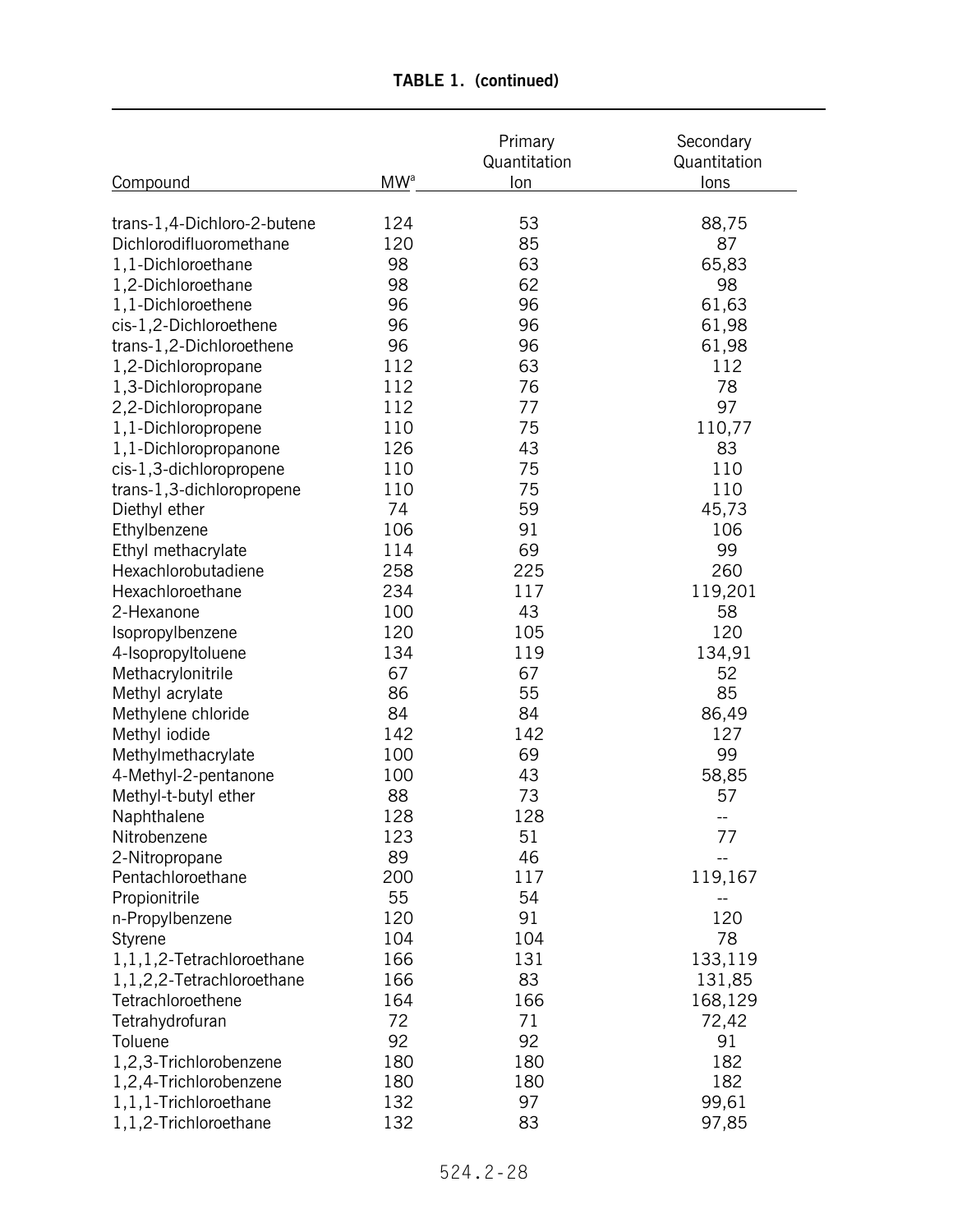| Compound               | MW <sup>a</sup> | Primary<br>Quantitation<br>Ion | Secondary<br>Quantitation<br>lons |
|------------------------|-----------------|--------------------------------|-----------------------------------|
|                        |                 |                                |                                   |
| Trichloroethene        | 130             | 95                             | 130, 132                          |
| Trichlorofluoromethane | 136             | 101                            | 103                               |
| 1,2,3-Trichloropropane | 146             | 75                             | 77                                |
| 1,2,4-Trimethylbenzene | 120             | 105                            | 120                               |
| 1,3,5-Trimethylbenzene | 120             | 105                            | 120                               |
| Vinyl Chloride         | 62              | 62                             | 64                                |
| o-Xylene               | 106             | 106                            | 91                                |

a<br>Monoisotopic molecular weight calculated from the atomic masses of the isotopes with the smallest masses.

o-Xylene 106 106 91 m-Xylene 106 106 91<br>
p-Xylene 106 106 91 p-Xylene 106 106 91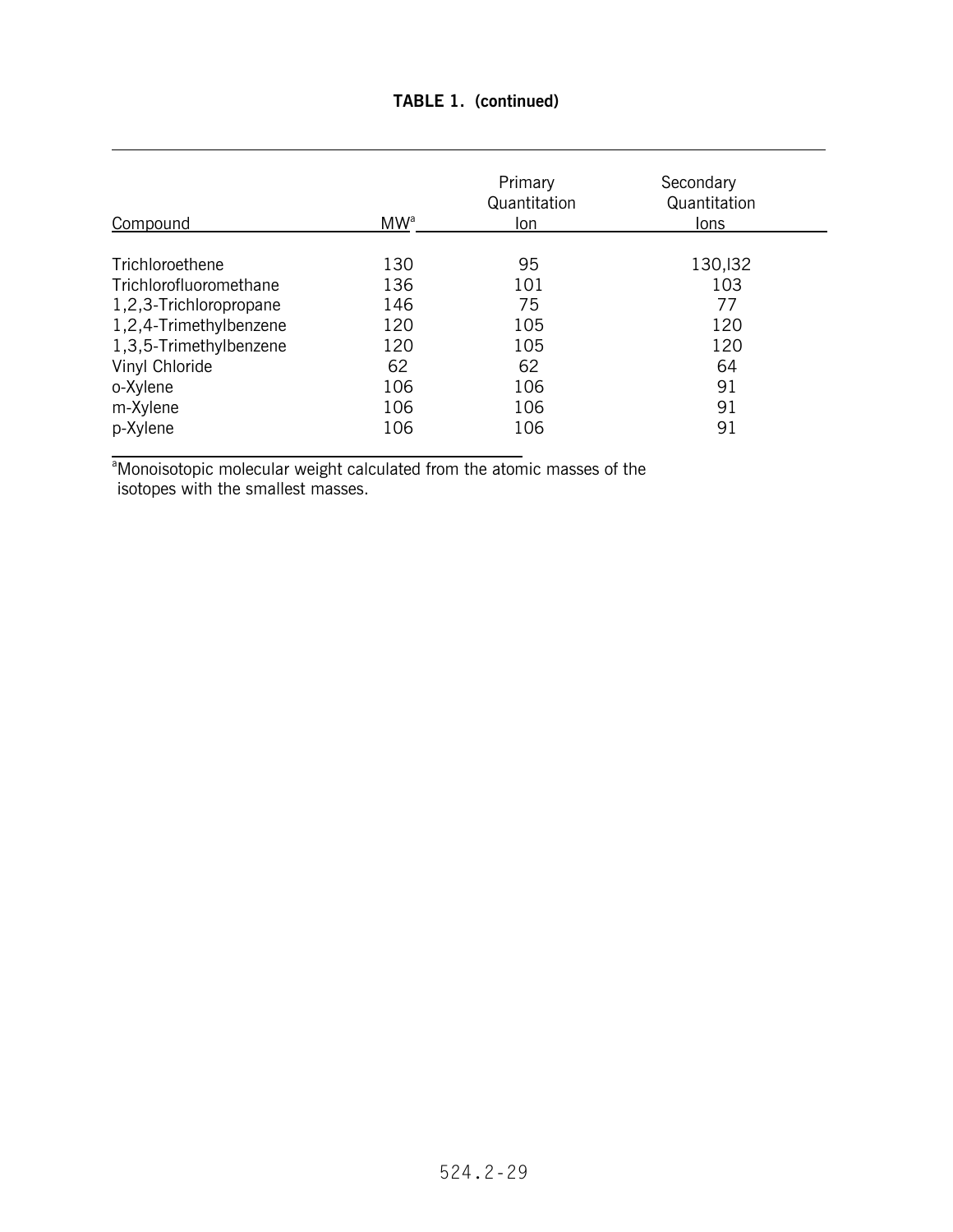|                             |           | Retention | Time      | (min:sec) |            |
|-----------------------------|-----------|-----------|-----------|-----------|------------|
| Compound                    | Col. $1b$ | Col. $2b$ | Col. $2c$ | Col. $3d$ | Col. $4^e$ |
|                             |           |           |           |           |            |
| Internal standard           |           |           |           |           |            |
|                             |           |           |           |           |            |
| Fluorobenzene               | 8:49      | 6:27      | 14:06     | 8:03      | 22:00      |
|                             |           |           |           |           |            |
| <b>Surrogates</b>           |           |           |           |           |            |
|                             |           |           |           |           |            |
| 4-Bromofluorobenzene        | 18:38     | 15:43     | 23:38     |           | 31:21      |
| 1,2-Dichlorobenzene-d4      | 22:16     | 19:08     | 27:25     |           | 35:51      |
| <b>Target Analytes</b>      |           |           |           |           |            |
|                             |           |           |           |           |            |
| Acetone                     |           |           |           |           | 16:14      |
| Acrylonitrile               |           |           |           |           | 17:49      |
| Allyl chloride              |           |           |           |           | 16:58      |
| Benzene                     | 8:14      | 5:40      | 13:30     | 7:25      | 21:32      |
| Bromobenzene                | 18:57     | 15:52     | 24:00     | 16:25     | 31:52      |
| Bromochloromethane          | 6:44      | 4:23      | 12:22     | 5:38      | 20:20      |
| Bromodichloromethane        | 10:35     | 8:29      | 15:48     | 9:20      | 23:36      |
| Bromoform                   | 17:56     | 14:53     | 22:46     | 15:42     | 30:32      |
| Bromomethane                | 2:01      | 0:58      | 4:48      | 1:17      | 12:26      |
| 2-Butanone                  |           |           |           |           | 19:41      |
| n-Butylbenzene              | 22:13     | 19:29     | 27:32     | 17:57     | 35:41      |
| sec-Butylbenzene            | 20:47     | 18:05     | 26:08     | 17:28     | 34:04      |
| tert-Butylbenzene           | 20:17     | 17:34     | 25:36     | 17:19     | 33:26      |
| Carbon Disulfide            |           |           |           |           | 16:30      |
| Carbon Tetrachloride        | 7:37      | 5:16      | 13:10     | 7:25      | 21:11      |
| Chloroacetonitrile          |           |           |           |           | 23:51      |
| Chlorobenzene               | 15:46     | 13:01     | 20:40     | 14:20     | 28:26      |
| 1-Chlorobutane              |           |           |           |           | 21:00      |
| Chloroethane                | 2:05      | 1:01      |           | 1:27      |            |
| Chloroform                  | 6:24      | 4:48      | 12:36     | 5:33      | 20:27      |
| Chloromethane               | 1:38      | 0:44      | 3:24      | 0:58      | 9:11       |
| 2-Chlorotoluene             | 19:20     | 16:25     | 24:32     | 16:44     | 32:21      |
| 4-Chlorotoluene             | 19:30     | 16:43     | 24:46     | 16:49     | 32:38      |
| Cyanogen chloride (8)       |           |           |           | 1:03      |            |
| Dibromochloromethane        | 14:23     | 11:51     | 19:12     | 12:48     | 26:57      |
| 1,2-Dibromo-3-Chloropropane | 24:32     | 21:05     |           | 18:02     | 38:20      |
| 1,2-Dibromoethane           | 14:44     | 11:50     | 19:24     | 13:36     | 27:19      |
| Dibromomethane              | 10:39     | 7:56      | 15:26     | 9:05      | 23:22      |
| 1,2-Dichlorobenzene         | 22:31     | 19:10     | 27:26     | 17:47     | 35:55      |
| 1,3-Dichlorobenzene         | 21:13     | 18:08     | 26:22     | 17:28     | 34:31      |
| 1,4-Dichlorobenzene         | 21:33     | 18:23     | 26:36     | 17:38     | 34:45      |
| t-1,4-Dichloro-2-butene     |           |           |           |           | 31:44      |
| Dichlorodifluoromethane     | 1:33      | 0:42      | 3:08      | 0:53      | 7:16       |
| 1,1-Dichloroethane          | 4:51      | 2:56      | 10:48     | 4:02      | 18:46      |

## **TABLE 2. CHROMATOGRAPHIC RETENTION TIMES FOR METHOD ANALYTES ON THREE COLUMNS WITH FOUR SETS OF CONDITIONS<sup>a</sup>**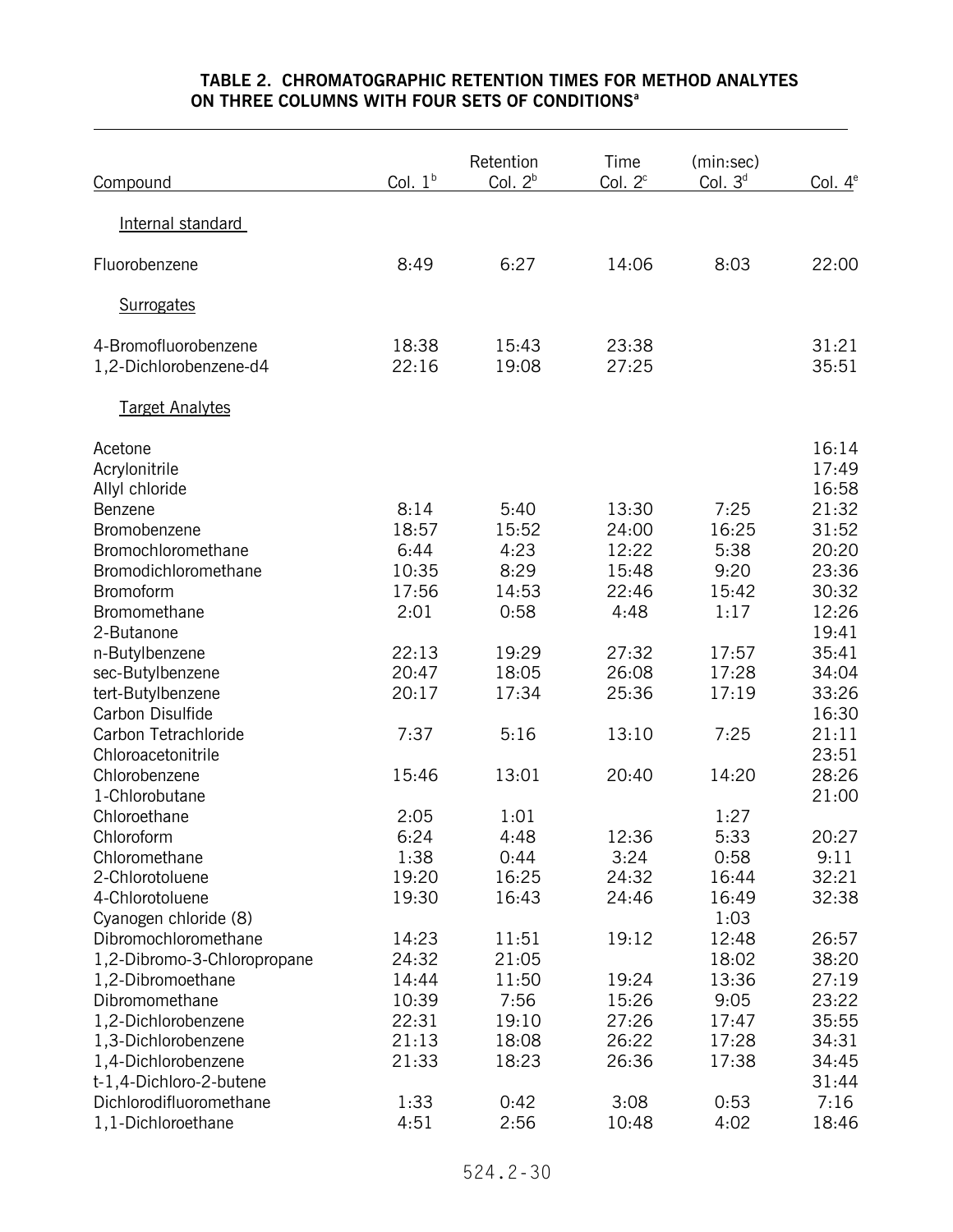|                              | Col. $1b$ | Retention | Time       | (min:sec) |            |
|------------------------------|-----------|-----------|------------|-----------|------------|
| Compound                     |           | Col. $2b$ | Col. $2^c$ | Col. $3d$ | Col. $4^e$ |
| 1,2-Dichloroethane           | 8:24      | 5:50      | 13:38      | 7:00      | 21:31      |
| 1,1-Dichloroethene           | 2:53      | 1:34      | 7:50       | 2:20      | 16:01      |
| cis-1,2-Dichloroethene       | 6:11      | 3:54      | 11:56      | 5:04      | 19:53      |
|                              | 3:59      | 2:22      | 9:54       | 3:32      | 17:54      |
| trans-1,2-Dichloroethene     | 10:05     | 7:40      | 15:12      | 8:56      | 23:08      |
| 1,2-Dichloropropane          |           |           |            | 12:29     |            |
| 1,3-Dichloropropane          | 14:02     | 11:19     | 18:42      |           | 26:23      |
| 2,2-Dichloropropane          | 6:01      | 3:48      | 11:52      | 5:19      | 19:54      |
| 1,1-Dichloropropanone        |           |           |            |           | 24:52      |
| 1,1-Dichloropropene          | 7:49      | 5:17      | 13:06      | 7:10      | 21:08      |
| cis-1,3-dichloropropene      | 11.58     |           | 16:42      |           | 24:24      |
| trans-1,3-dichloropropene    | 13.46     |           | 17:54      |           | 25:33      |
| Diethyl ether                |           |           |            |           | 15:31      |
| Ethylbenzene                 | 15:59     | 13:23     | 21:00      | 14:44     | 28:37      |
| Ethyl Methacrylate           |           |           |            |           | 25:35      |
| Hexachlorobutadiene          | 26:59     | 23:41     | 32:04      | 19:14     | 42:03      |
| Hexachloroethane             |           |           |            |           | 36:45      |
| Hexanone                     |           |           |            |           | 26:23      |
| Isopropylbenzene             | 18:04     | 15:28     | 23:18      | 16:25     | 30:52      |
| 4-Isopropyltoluene           | 21:12     | 18:31     | 26:30      | 17:38     | 34:27      |
| Methacrylonitrile            |           |           |            |           | 20:15      |
| Methylacrylate               |           |           |            |           | 20:02      |
| Methylene Chloride           | 3:36      | 2:04      | 9:16       | 2:40      | 17:18      |
| Methyl lodide                |           |           |            |           | 16:21      |
| Methylmethacrylate           |           |           |            |           | 23:08      |
| 4-Methyl-2-pentanone         |           |           |            |           | 24:38      |
| Methyl-t-butyl ether         |           |           |            |           | 17:56      |
| Naphthalene                  | 27:10     | 23:31     | 32:12      | 19:04     | 42:29      |
| Nitrobenzene                 |           |           |            |           | 39:02      |
| 2-Nitropropane               |           |           |            |           | 23:58      |
| Pentachloroethane            |           |           |            |           | 33:33      |
| Propionitrile                |           |           |            |           | 19:58      |
| n-Propylbenzene              | 19:04     | 16:25     | 24:20      | 16:49     | 32:00      |
| Styrene                      | 17:19     | 14:36     | 22:24      | 15:47     | 29:57      |
| 1, 1, 1, 2-Tetrachloroethane | 15:56     | 13:20     | 20:52      | 14:44     | 28:35      |
| 1, 1, 2, 2-Tetrachloroethane | 18:43     | 16:21     | 24:04      | 15:47     | 31:35      |
| Tetrachloroethene            | 13:44     | 11:09     | 18:36      | 13:12     | 26:27      |
| Tetrahydrofuran              |           |           |            |           | 20:26      |
| Toluene                      | 12:26     | 10:00     | 17:24      | 11:31     | 25:13      |
| 1,2,3-Trichlorobenzene       | 27:47     | 24:11     | 32:58      | 19:14     | 43:31      |
| 1,2,4-Trichlorobenzene       | 26:33     | 23:05     | 31:30      | 18:50     | 41:26      |
| 1,1,1-Trichloroethane        | 7:16      | 4:50      | 12:50      | 6:46      | 20:51      |
| 1,1,2-Trichloroethane        | 13:25     | 11:03     | 18:18      | 11:59     | 25:59      |
| Trichloroethene              | 9:35      | 7:16      | 14:48      | 9:01      | 22:42      |
| Trichlorofluoromethane       | 2:16      | 1:11      | 6:12       | 1:46      | 14:18      |
| 1,2,3-Trichloropropane       | 19:01     | 16:14     | 24:08      | 16:16     | 31:47      |
| 1,2,4-Trimethylbenzene       | 20:20     | 17:42     | 31:30      | 17:19     | 33:33      |
|                              |           |           |            |           |            |

**TABLE 2. (continued)**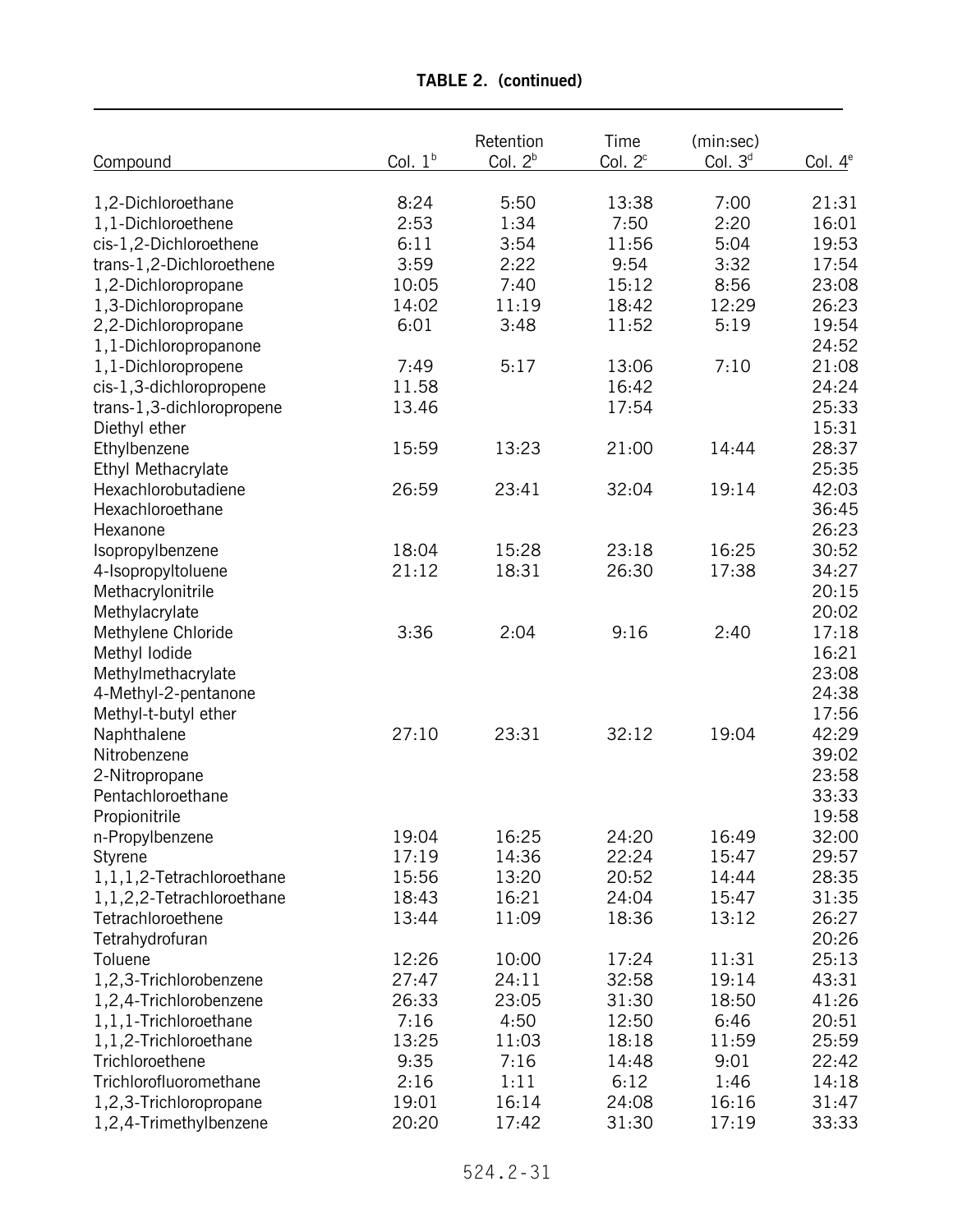| Compound               | Col. $1b$ | Retention<br>Col. $2b$ | Time<br>Col. $2^c$ | (min:sec)<br>Col. $3d$ | Col. $4^e$ |
|------------------------|-----------|------------------------|--------------------|------------------------|------------|
|                        |           |                        |                    |                        |            |
| 1,3,5-Trimethylbenzene | 19:28     | 16:54                  | 24:50              | 16:59                  | 32:26      |
| Vinyl chloride         | 1:43      | 0:47                   | 3:56               | 1:02                   | 10:22      |
| o-Xylene               | 17:07     | 14:31                  | 22:16              | 15:47                  | 29:56      |
| m-Xylene               | 16:10     | 13:41                  | 21:22              | 15:18                  | 28:53      |
| p-Xylene               | 16:07     | 13:41                  | 21:18              | 15:18                  | 28:53      |

# **TABLE 2. (continued)**

<sup>a</sup>Columns 1-4 are those given in Sect. 6.3.2.1; retention times were measured from the beginning of thermal desorption from the trap (columns 1-2, and 4) or from the beginning of thermal release from the cryogenic interface (column 3).

<sup>b</sup>GC conditions given in Sect. 11.3.1.

c GC conditions given in Sect. 11.3.2.

<sup>d</sup>GC conditions given in Sect. 11.3.3.

e GC conditions given in Sect. 11.3.4.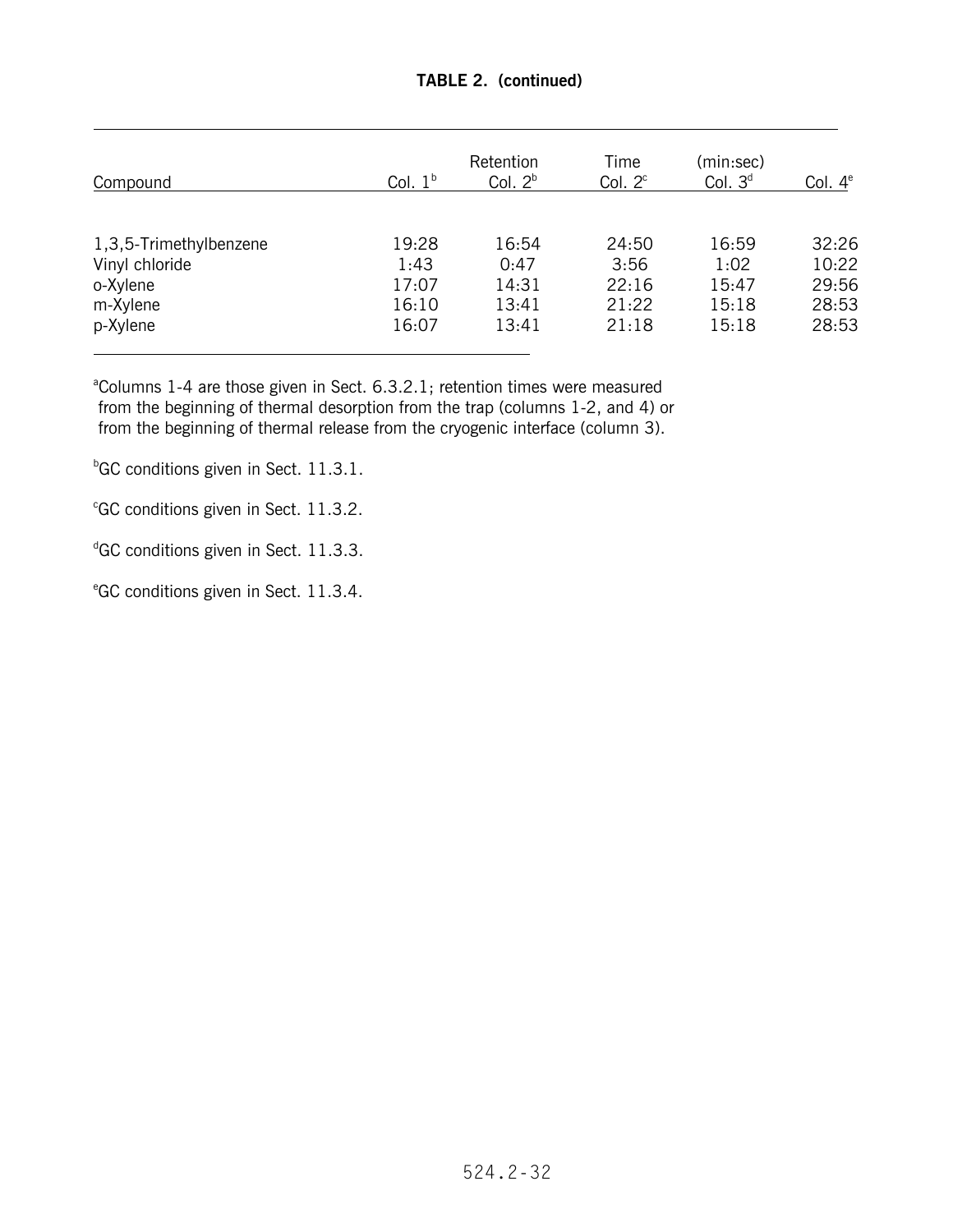# **TABLE 3. ION ABUNDANCE CRITERIA FOR 4-BROMOFLUOROBENZENE (BFB)**

| Mass<br>(M/z) | Relative Abundance Criteria        |
|---------------|------------------------------------|
| 50            | 15 to 40% of mass 95               |
| 75            | 30 to 80% of mass 95               |
| 95            | Base Peak, 100% Relative Abundance |
| 96            | 5 to 9% of mass 95                 |
| 173           | $<$ 2% of mass 174                 |
| 174           | $> 50\%$ of mass 95                |
| 175           | 5 to 9% of mass 174                |
| 176           | $> 95\%$ but $< 101\%$ of mass 174 |
| 177           | 5 to 9% of mass 176                |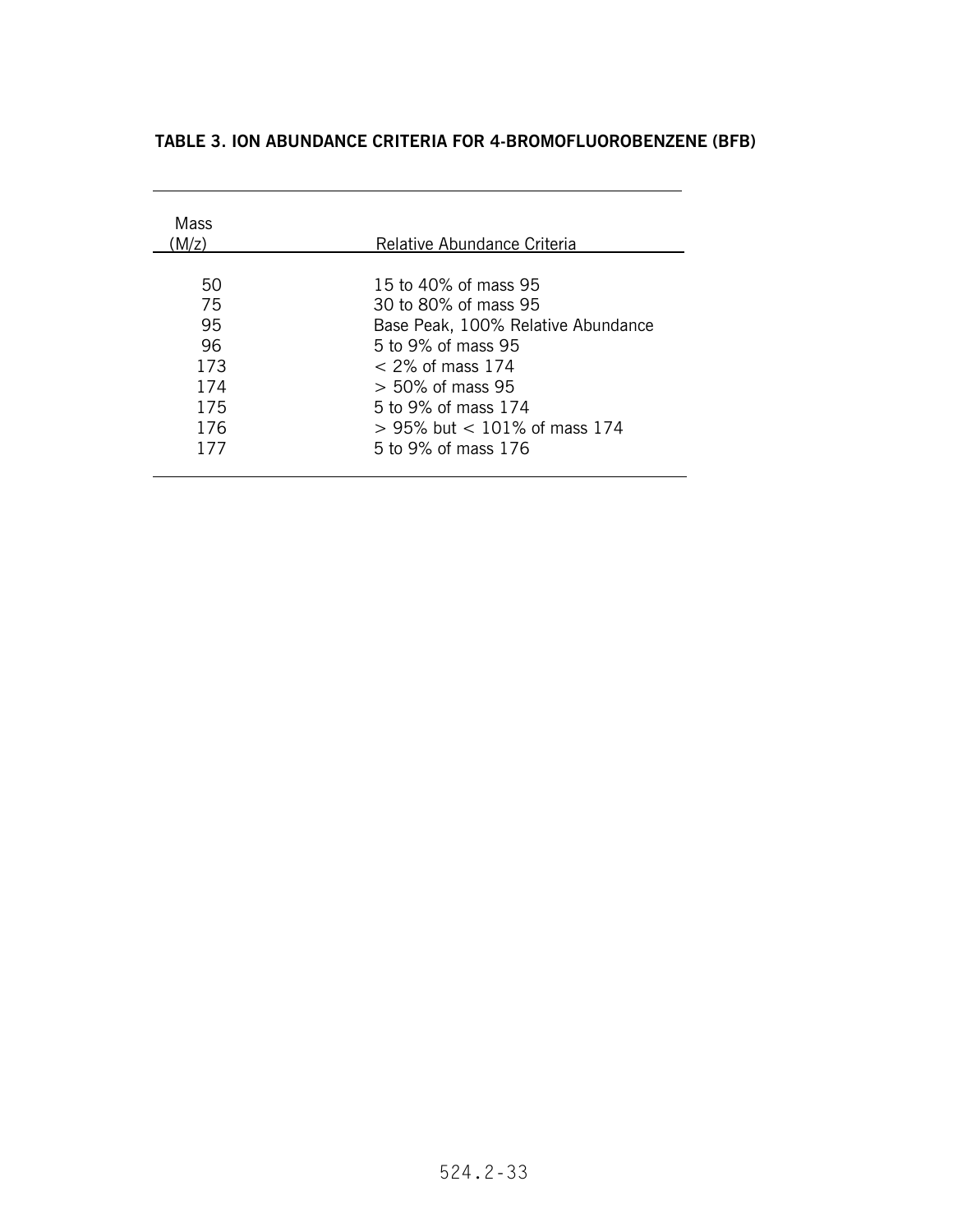| Compound                    | True<br>Conc.<br>Range<br>$(\mu g/L)$ | Mean<br>Accuracy<br>(% of True<br>Value) | Rel.<br>Std.<br>Dev.<br>$(\% )$ | Method<br>Det.<br>Limit <sup>b</sup><br>$(\mu g/L)$ |
|-----------------------------|---------------------------------------|------------------------------------------|---------------------------------|-----------------------------------------------------|
| Benzene                     | $0.1 - 10$                            | 97                                       | 5.7                             | 0.04                                                |
| Bromobenzene                | $0.1 - 10$                            | 100                                      | 5.5                             | 0.03                                                |
| Bromochloromethane          | $0.5 - 10$                            | 90                                       | 6.4                             | 0.04                                                |
| Bromodichloromethane        | $0.1 - 10$                            | 95                                       | 6.1                             | 0.08                                                |
| Bromoform                   | $0.5 - 10$                            | 101                                      | 6.3                             | 0.12                                                |
| Bromomethane                | $0.5 - 10$                            | 95                                       | 8.2                             | 0.11                                                |
| n-Butylbenzene              | $0.5 - 10$                            | 100                                      | 7.6                             | 0.11                                                |
| sec-Butylbenzene            | $0.5 - 10$                            | 100                                      | 7.6                             | 0.13                                                |
| tert-Butylbenzene           | $0.5 - 10$                            | 102                                      | 7.3                             | 0.14                                                |
| Carbon Tetrachloride        | $0.5 - 10$                            | 84                                       | 8.8                             | 0.21                                                |
| Chlorobenzene               | $0.1 - 10$                            | 98                                       | 5.9                             | 0.04                                                |
| Chloroethane                | $0.5 - 10$                            | 89                                       | 9.0                             | 0.10                                                |
| Chloroform                  | $0.5 - 10$                            | 90                                       | 6.1                             | 0.03                                                |
| Chloromethane               | $0.5 - 10$                            | 93                                       | 8.9                             | 0.13                                                |
| 2-Chlorotoluene             | $0.1 - 10$                            | 90                                       | 6.2                             | 0.04                                                |
| 4-Chlorotoluene             | $0.1 - 10$                            | 99                                       | 8.3                             | 0.06                                                |
| Dibromochloromethane        | $0.1 - 10$                            | 92                                       | 7.0                             | 0.05                                                |
| 1,2-Dibromo-3-Chloropropane | $0.5 - 10$                            | 83                                       | 19.9                            | 0.26                                                |
| 1,2-Dibromoethane           | $0.5 - 10$                            | 102                                      | 3.9                             | 0.06                                                |
| Dibromomethane              | $0.5 - 10$                            | 100                                      | 5.6                             | 0.24                                                |
| 1,2-Dichlorobenzene         | $0.1 - 10$                            | 93                                       | 6.2                             | 0.03                                                |
| 1,3-Dichlorobenzene         | $0.5 - 10$                            | 99                                       | 6.9                             | 0.12                                                |
| 1,4-Dichlorobenzene         | $0.2 - 20$                            | 103                                      | 6.4                             | 0.03                                                |
| Dichlorodifluoromethane     | $0.5 - 10$                            | 90                                       | 7.7                             | 0.10                                                |
| 1,1-Dichloroethane          | $0.5 - 10$                            | 96                                       | 5.3                             | 0.04                                                |
| 1,2-Dichloroethane          | $0.1 - 10$                            | 95                                       | 5.4                             | 0.06                                                |
| 1,1-Dichloroethene          | $0.1 - 10$                            | 94                                       | 6.7                             | 0.12                                                |
| cis-1,2-Dichloroethene      | $0.5 - 10$                            | 101                                      | 6.7                             | 0.12                                                |
| trans-1,2-Dichloroethene    | $0.1 - 10$                            | 93                                       | 5.6                             | 0.06                                                |
| 1,2-Dichloropropane         | $0.1 - 10$                            | 97                                       | 6.1                             | 0.04                                                |
| 1,3-Dichloropropane         | $0.1 - 10$                            | 96                                       | 6.0                             | 0.04                                                |
| 2,2-Dichloropropane         | $0.5 - 10$                            | 86                                       | 16.9                            | 0.35                                                |
| 1,1-Dichloropropene         | $0.5 - 10$                            | 98                                       | 8.9                             | 0.10                                                |
| cis-1,2-Dichloropropene     |                                       |                                          |                                 |                                                     |
| trans-1,2-Dichloropropene   |                                       |                                          |                                 |                                                     |
| Ethylbenzene                | $0.1 - 10$                            | 99                                       | 8.6                             | 0.06                                                |
| Hexachlorobutadiene         | $0.5 - 10$                            | 100                                      | 6.8                             | 0.11                                                |
| Isopropylbenzene            | $0.5 - 10$                            | 101                                      | 7.6                             | 0.15                                                |
| 4-Isopropyltoluene          | $0.1 - 10$                            | 99                                       | 6.7                             | 0.12                                                |

### **TABLE 4. ACCURACY AND PRECISION DATA FROM 16-31 DETERMINATIONS OF THE METHOD ANALYTES IN REAGENT WATER USING WIDE-BORE CAPILLARY COLUMN 1a**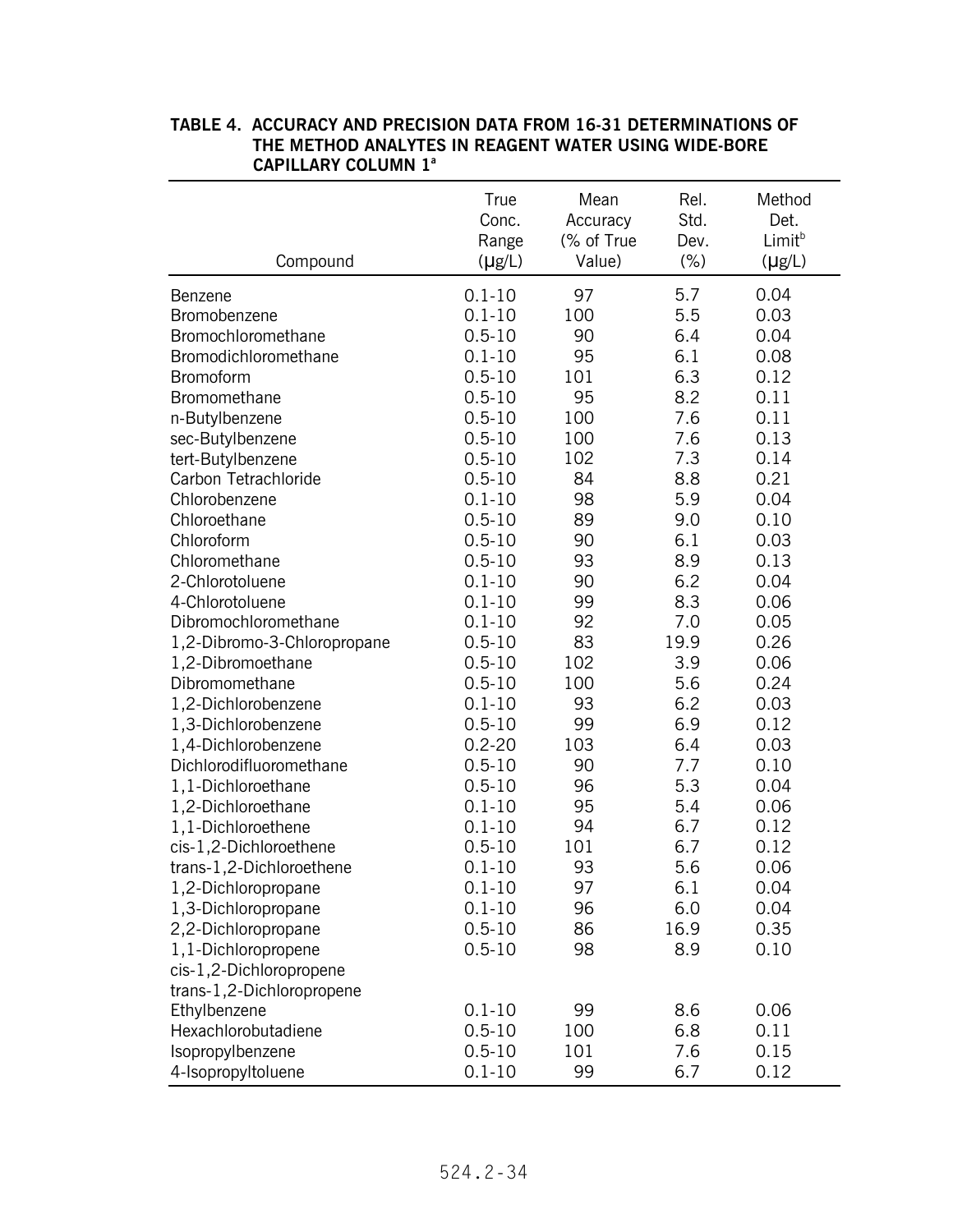| Compound                  | True<br>Conc.<br>Range<br>$(\mu g/L)$ | Mean<br>Accuracy<br>(% of True<br>Value) | Rel.<br>Std.<br>Dev.<br>$(\% )$ | Method<br>Det.<br>Limit <sup>b</sup><br>$(\mu g/L)$ |
|---------------------------|---------------------------------------|------------------------------------------|---------------------------------|-----------------------------------------------------|
| Methylene Chloride        | $0.1 - 10$                            | 95                                       | 5.3                             | 0.03                                                |
| Naphthalene               | $0.1 - 100$                           | 104                                      | 8.2                             | 0.04                                                |
| n-Propylbenzene           | $0.1 - 10$                            | 100                                      | 5.8                             | 0.04                                                |
| Styrene                   | $0.1 - 100$                           | 102                                      | 7.2                             | 0.04                                                |
| 1,1,1,2-Tetrachloroethane | $0.5 - 10$                            | 90                                       | 6.8                             | 0.05                                                |
| 1,1,2,2-Tetrachloroethane | $0.1 - 10$                            | 91                                       | 6.3                             | 0.04                                                |
| Tetrachloroethene         | $0.5 - 10$                            | 89                                       | 6.8                             | 0.14                                                |
| Toluene                   | $0.5 - 10$                            | 102                                      | 8.0                             | 0.11                                                |
| 1,2,3-Trichlorobenzene    | $0.5 - 10$                            | 109                                      | 8.6                             | 0.03                                                |
| 1,2,4-Trichlorobenzene    | $0.5 - 10$                            | 108                                      | 8.3                             | 0.04                                                |
| 1,1,1-Trichloroethane     | $0.5 - 10$                            | 98                                       | 8.1                             | 0.08                                                |
| 1,1,2-Trichloroethane     | $0.5 - 10$                            | 104                                      | 7.3                             | 0.10                                                |
| Trichloroethene           | $0.5 - 10$                            | 90                                       | 7.3                             | 0.19                                                |
| Trichlorofluoromethane    | $0.5 - 10$                            | 89                                       | 8.1                             | 0.08                                                |
| 1,2,3-Trichloropropane    | $0.5 - 10$                            | 108                                      | 14.4                            | 0.32                                                |
| 1,2,4-Trimethylbenzene    | $0.5 - 10$                            | 99                                       | 8.1                             | 0.13                                                |
| 1,3,5-Trimethylbenzene    | $0.5 - 10$                            | 92                                       | 7.4                             | 0.05                                                |
| Vinyl Chloride            | $0.5 - 10$                            | 98                                       | 6.7                             | 0.17                                                |
| o-Xylene                  | $0.1 - 31$                            | 103                                      | 7.2                             | 0.11                                                |
| m-Xylene                  | $0.1 - 10$                            | 97                                       | 6.5                             | 0.05                                                |
| p-Xylene                  | $0.5 - 10$                            | 104                                      | 7.7                             | 0.13                                                |

#### **TABLE 4. ACCURACY AND PRECISION DATA FROM 16-31 DETERMINATIONS OF THE METHOD ANALYTES IN REAGENT WATER USING WIDE-BORE CAPILLARY COLUMN 1a**

<sup>a</sup>Data obtained by using Column 1 with a jet separator interface and a quadrupole mass spectrometer (Section 11.3.1) with analytes divided among three solutions.

<sup>b</sup>Replicate samples at the lowest concentration listed in Column 2 of this table were analyzed. These results were used to calculate MDLs.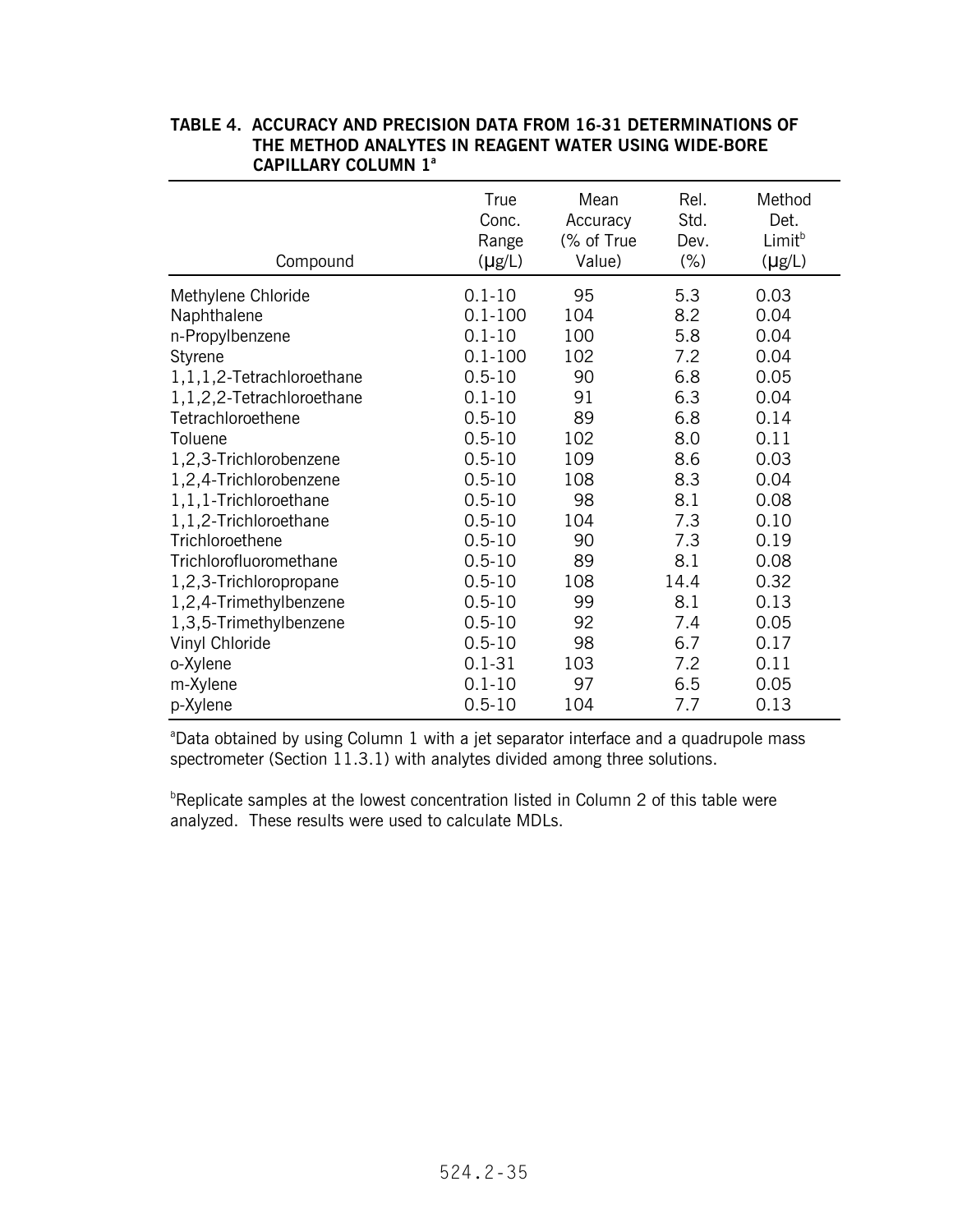|                                | True<br>Conc. | Mean<br>Accuracy<br>(% of True | Rel.<br>Std.<br>Dev. | Method<br>Det.<br>Limit |
|--------------------------------|---------------|--------------------------------|----------------------|-------------------------|
| Compound                       | $(\mu g/L)$   | Value)                         | $(\% )$              | $(\mu g/L)$             |
| Benzene                        | 0.1           | 99                             | 6.2                  | 0.03                    |
| Bromobenzene                   | 0.5           | 97                             | 7.4                  | 0.11                    |
| Bromochloromethane             | 0.5           | 97                             | 5.8                  | 0.07                    |
| Bromodichloromethane           | 0.1           | 100                            | 4.6                  | 0.03                    |
| Bromoform                      | 0.1           | 99                             | 5.4                  | 0.20                    |
| Bromomethane                   | 0.1           | 99                             | 7.1                  | 0.06                    |
| n-Butylbenzene                 | 0.5           | 94                             | 6.0                  | 0.03                    |
| sec-Butylbenzene               | 0.5           | 90                             | 7.1                  | 0.12                    |
| tert-Butylbenzene              | 0.5           | 90                             | 2.5                  | 0.33                    |
| Carbon Tetrachloride           | 0.1           | 92                             | 6.8                  | 0.08                    |
| Chlorobenzene                  | 0.1           | 91                             | 5.8                  | 0.03                    |
| Chloroethane                   | 0.1           | 100                            | 5.8                  | 0.02                    |
| Chloroform                     | 0.1           | 95                             | 3.2                  | 0.02                    |
| Chloromethane                  | 0.1           | 99                             | 4.7                  | 0.05                    |
| 2-Chlorotoluene                | 0.1           | 99                             | 4.6                  | 0.05                    |
| 4-Chlorotoluene                | 0.1           | 96                             | 7.0                  | 0.05                    |
| Cyanogen Chloride <sup>b</sup> |               | 92                             | 10.6                 | 0.30                    |
| Dibromochloromethane           | 0.1           | 99                             | 5.6                  | 0.07                    |
| 1,2-Dibromo-3-Chloropropane    | 0.1           | 92                             | 10.0                 | 0.05                    |
| 1,2-Dibromoethane              | 0.1           | 97                             | 5.6                  | 0.02                    |
| Dibromomethane                 | 0.1           | 93                             | 6.9                  | 0.03                    |
| 1,2-Dichlorobenzene            | 0.1           | 97                             | 3.5                  | 0.05                    |
| 1,3-Dichlorobenzene            | 0.1           | 99                             | 6.0                  | 0.05                    |
| 1,4-Dichlorobenzene            | 0.1           | 93                             | 5.7                  | 0.04                    |
| Dichlorodifluoromethane        | 0.1           | 99                             | 8.8                  | 0.11                    |
| 1,1-Dichloroethane             | 0.1           | 98                             | 6.2                  | 0.03                    |
| 1,2-Dichloroethane             | 0.1           | 100                            | 6.3                  | 0.02                    |
| 1,1-Dichloroethene             | 0.1           | 95                             | 9.0                  | 0.05                    |
| cis-1,2-Dichloroethene         | 0.1           | 100                            | 3.7                  | 0.06                    |
| trans-1,2-Dichloroethene       | 0.1           | 98                             | 7.2                  | 0.03                    |
| 1,2-Dichloropropane            | 0.1           | 96                             | 6.0                  | 0.02                    |
| 1,3-Dichloropropane            | 0.1           | 99                             | 5.8                  | 0.04                    |
| 2,2-Dichloropropane            | 0.1           | 99                             | 4.9                  | 0.05                    |
| 1,1-Dichloropropene            | 0.1           | 98                             | 7.4                  | 0.02                    |
| cis-1,2-Dichloropropene        |               |                                |                      |                         |
| trans-1,2-Dichloropropene      |               |                                |                      |                         |
| Ethylbenzene                   | 0.1           | 99                             | 5.2                  | 0.03                    |
| Hexachlorobutadiene            | 0.1           | 100                            | 6.7                  | 0.04                    |

## **TABLE 5. ACCURACY AND PRECISION DATA FROM SEVEN DETERMINATIONS OF THE METHOD ANALYTES IN REAGENT WATER USING THE CRYOGENIC TRAPPING OPTION AND A NARROW-BORE CAPILLARY COLUMN 3<sup>a</sup>**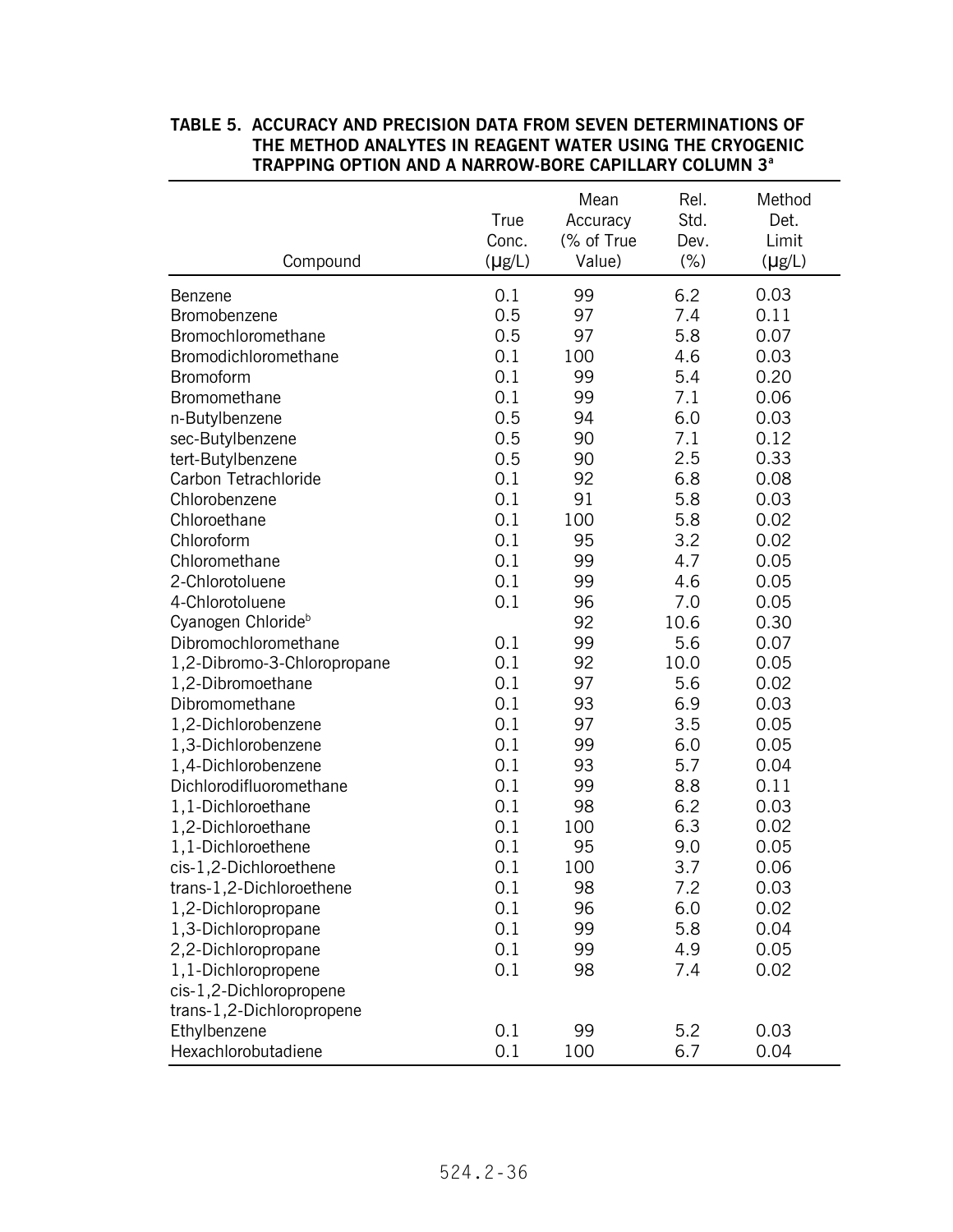# **TABLE 5. ACCURACY AND PRECISION DATA FROM SEVEN DETERMINATIONS OF THE METHOD ANALYTES IN REAGENT WATER USING THE CRYOGENIC TRAPPING OPTION AND A NARROW-BORE CAPILLARY COLUMN 3<sup>a</sup>** Mean Rel. Method

| Compound                     | True<br>Conc.<br>$(\mu g/L)$ | ,,,,,,,,<br>Accuracy<br>(% of True<br>Value) | .<br>Std.<br>Dev.<br>$(\% )$ | <u></u><br>Det.<br>Limit<br>$(\mu g/L)$ |
|------------------------------|------------------------------|----------------------------------------------|------------------------------|-----------------------------------------|
| Isopropylbenzene             | 0.5                          | 98                                           | 6.4                          | 0.10                                    |
| 4-Isopropyltoluene           | 0.5                          | 87                                           | 13.0                         | 0.26                                    |
| Methylene Chloride           | 0.5                          | 97                                           | 13.0                         | 0.09                                    |
| Naphthalene                  | 0.1                          | 98                                           | 7.2                          | 0.04                                    |
| n-Propylbenzene              | 0.1                          | 99                                           | 6.6                          | 0.06                                    |
| Styrene                      | 0.1                          | 96                                           | 19.0                         | 0.06                                    |
| 1, 1, 1, 2-Tetrachloroethane | 0.1                          | 100                                          | 4.7                          | 0.04                                    |
| 1,1,2,2-Tetrachloroethane    | 0.1                          | 100                                          | 12.0                         | 0.20                                    |
| Tetrachloroethene            | 0.1                          | 96                                           | 5.0                          | 0.05                                    |
| Toluene                      | 0.1                          | 100                                          | 5.9                          | 0.08                                    |
| 1,2,3-Trichlorobenzene       | 0.1                          | 98                                           | 8.9                          | 0.04                                    |
| 1,2,4-Trichlorobenzene       | 0.1                          | 91                                           | 16.0                         | 0.20                                    |
| 1,1,1-Trichloroethane        | 0.1                          | 100                                          | 4.0                          | 0.04                                    |
| 1,1,2-Trichloroethane        | 0.1                          | 98                                           | 4.9                          | 0.03                                    |
| Trichloroethene              | 0.1                          | 96                                           | 2.0                          | 0.02                                    |
| Trichlorofluoromethane       | 0.1                          | 97                                           | 4.6                          | 0.07                                    |
| 1,2,3-Trichloropropane       | 0.1                          | 96                                           | 6.5                          | 0.03                                    |
| 1,2,4-Trimethylbenzene       | 0.1                          | 96                                           | 6.5                          | 0.04                                    |
| 1,3,5-Trimethylbenzene       | 0.1                          | 99                                           | 4.2                          | 0.02                                    |
| Vinyl Chloride               | 0.1                          | 96                                           | 0.2                          | 0.04                                    |
| o-Xylene                     | 0.1                          | 94                                           | 7.5                          | 0.06                                    |
| m-Xylene                     | 0.1                          | 94                                           | 4.6                          | 0.03                                    |
| p-Xylene                     | 0.1                          | 97                                           | 6.1                          | 0.06                                    |

<sup>a</sup>Data obtained by using Column 3 with a cryogenic interface and a quadrupole mass spectrometer (Section 11.3.3).

b Reference 8.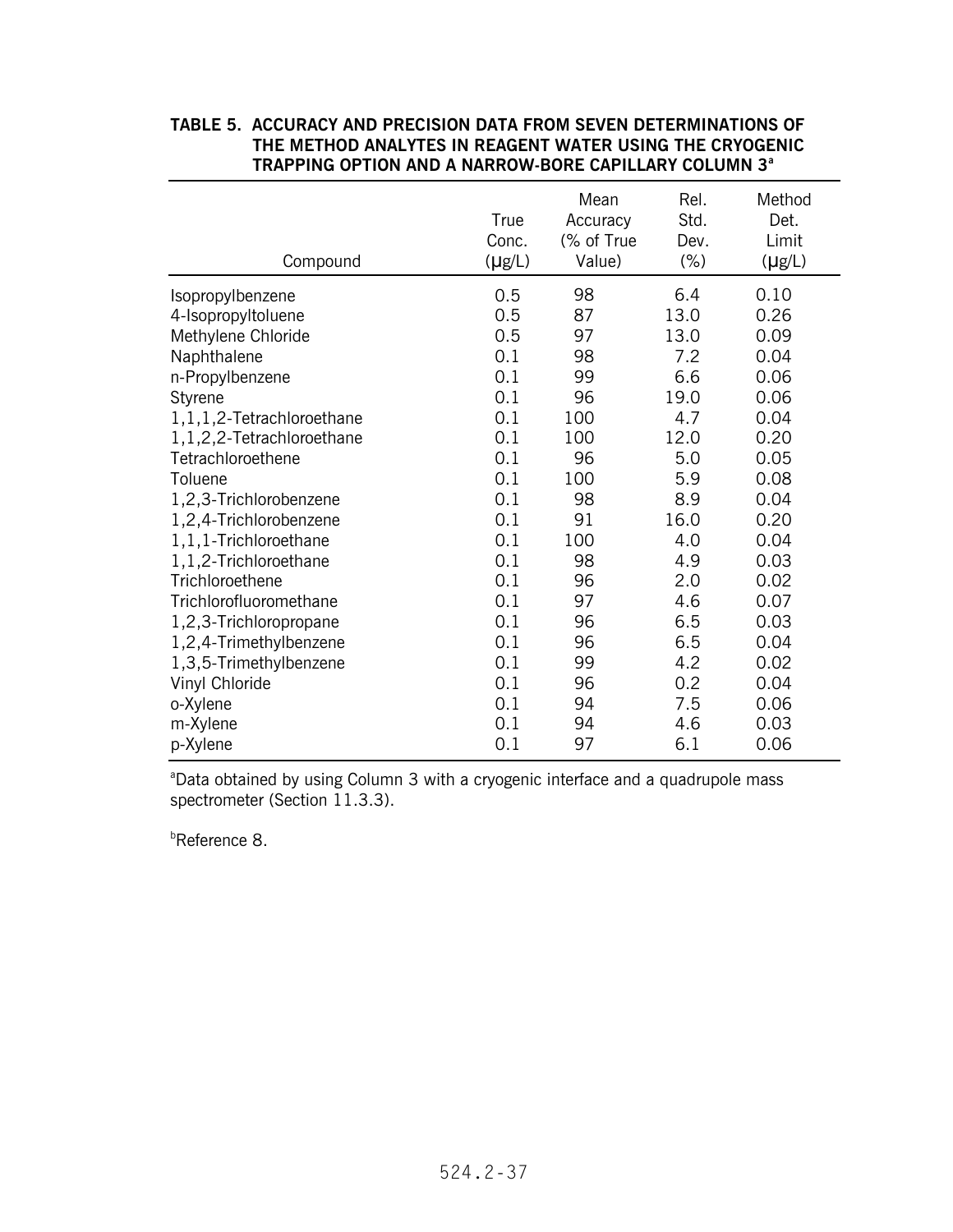| Compound                                                                                                                                                                                                                                                                                                                                | No. <sup>b</sup>                                                                                    | Mean Accu-<br>racy (% of<br>True Value,<br>2 $\mu$ g/L<br>Conc.)                                  | <b>RSD</b><br>(%)                                                                                            | Mean Accu-<br>racy<br>(% of True<br>Value,<br>$0.2 \mu g/L$<br>Conc.)                                 | <b>RSD</b><br>(%)                                                                                     |
|-----------------------------------------------------------------------------------------------------------------------------------------------------------------------------------------------------------------------------------------------------------------------------------------------------------------------------------------|-----------------------------------------------------------------------------------------------------|---------------------------------------------------------------------------------------------------|--------------------------------------------------------------------------------------------------------------|-------------------------------------------------------------------------------------------------------|-------------------------------------------------------------------------------------------------------|
| <b>Internal Standard</b>                                                                                                                                                                                                                                                                                                                |                                                                                                     |                                                                                                   |                                                                                                              |                                                                                                       |                                                                                                       |
| Fluorobenzene                                                                                                                                                                                                                                                                                                                           | 1                                                                                                   |                                                                                                   |                                                                                                              |                                                                                                       |                                                                                                       |
| <b>Surrogates</b>                                                                                                                                                                                                                                                                                                                       |                                                                                                     |                                                                                                   |                                                                                                              |                                                                                                       |                                                                                                       |
| 4-Bromofluorobenze<br>1,2-Dichlorobenzene-d <sub>4</sub>                                                                                                                                                                                                                                                                                | 2<br>3                                                                                              | 98<br>97                                                                                          | 1.8<br>3.2                                                                                                   | 96<br>95                                                                                              | 1.3<br>1.7                                                                                            |
| <b>Target Analytes</b>                                                                                                                                                                                                                                                                                                                  |                                                                                                     |                                                                                                   |                                                                                                              |                                                                                                       |                                                                                                       |
| Benzene<br>Bromobenzene<br>Bromochloromethane<br>Bromodichloromethane<br><b>Bromoform</b><br>Bromomethane<br>n-Butylbenzene<br>sec-Butylbenzene<br>tert-Butylbenzene<br>Carbon Tetrachloride<br>Chlorobenzene<br>Chloroethane <sup>c</sup><br>Chloroform<br>Chloromethane<br>2-Chlorotoluene<br>4-Chlorotoluene<br>Dibromochloromethane | 37<br>38<br>4<br>5<br>6<br>$\overline{7}$<br>39<br>40<br>41<br>8<br>42<br>9<br>10<br>43<br>44<br>11 | 97<br>102<br>99<br>96<br>89<br>55<br>89<br>102<br>101<br>84<br>104<br>97<br>110<br>91<br>89<br>95 | 4.4<br>3.0<br>5.2<br>1.8<br>2.4<br>27.<br>4.8<br>3.5<br>4.5<br>3.2<br>3.1<br>2.0<br>5.0<br>2.4<br>2.0<br>2.7 | 113<br>101<br>102<br>100<br>90<br>52<br>87<br>100<br>100<br>92<br>103<br>95<br>d<br>108<br>108<br>100 | 1.8<br>1.9<br>2.9<br>1.8<br>2.2<br>6.7<br>2.3<br>2.8<br>2.9<br>2.6<br>1.6<br>2.1<br>3.1<br>4.4<br>3.0 |
| 1,2-Dibromo-3-Chloropropane <sup>c</sup><br>1,2-Dibromoethane <sup>c</sup><br>Dibromomethane<br>1,2-Dichlorobenzene<br>1,3-Dichlorobenzene<br>1,4-Dichlorobenzene<br>Dichlorodifluoromethane<br>1,1-Dichloroethane<br>1,2-Dichloroethane                                                                                                | 13<br>45<br>46<br>47<br>14<br>15<br>16                                                              | 99<br>93<br>100<br>98<br>38<br>97<br>102                                                          | 2.1<br>2.7<br>4.0<br>4.1<br>25.<br>2.3<br>3.8                                                                | 95<br>94<br>87<br>94<br>d<br>85<br>100                                                                | 2.2<br>5.1<br>2.3<br>2.8<br>3.6<br>2.1                                                                |

## **TABLE 6. ACCURACY AND PRECISION DATA FROM SEVEN DETERMINATIONS OF THE METHOD ANALYTES IN REAGENT WATER USING WIDE-BORE CAPILLARY COLUMN 2a**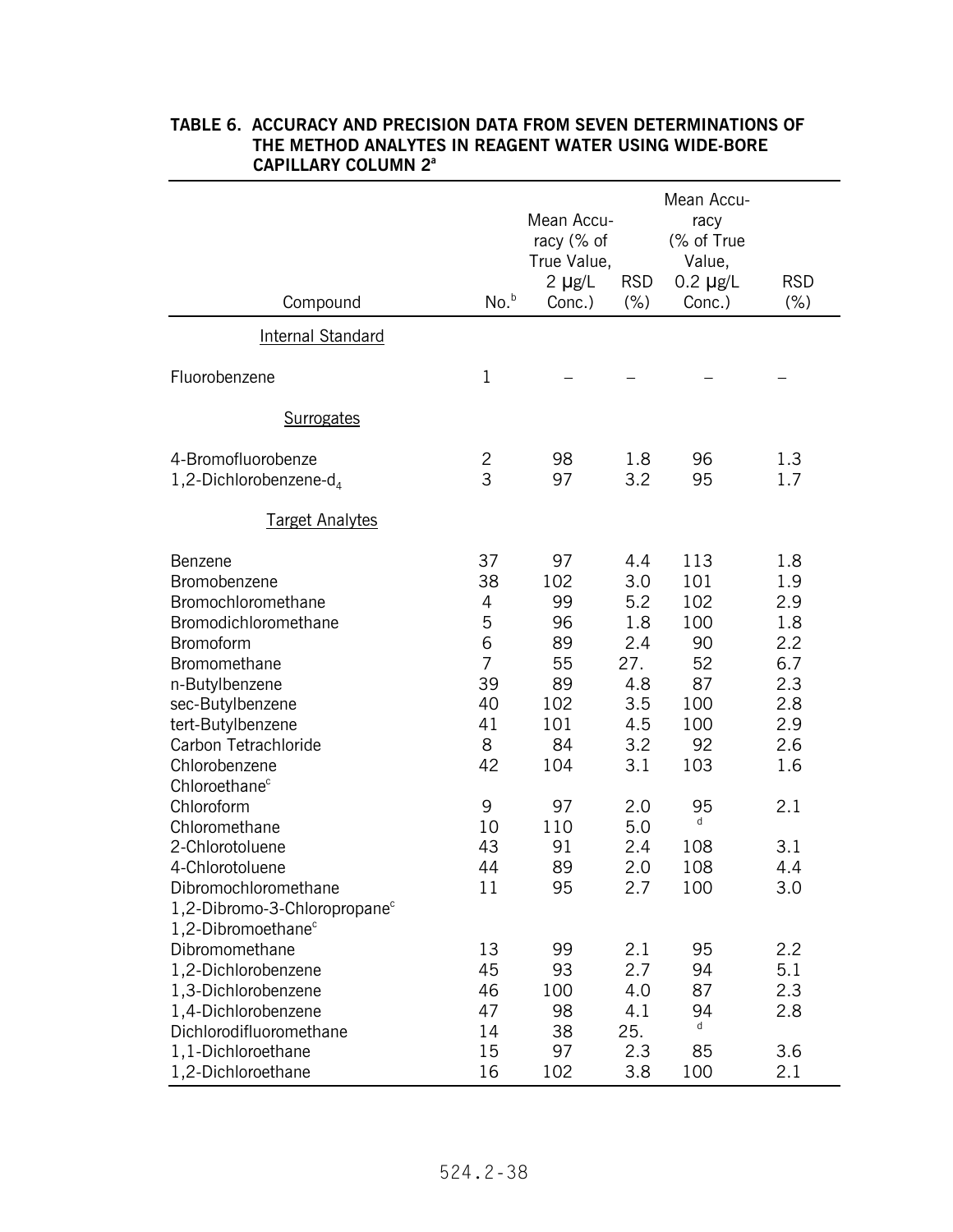| Compound                             | No. <sup>b</sup> | Mean Accu-<br>racy (% of<br>True Value,<br>$2$ µg/L<br>Conc.) | <b>RSD</b><br>$(\% )$ | Mean Accu-<br>racy<br>(% of True<br>Value,<br>$0.2 \mu g/L$<br>Conc.) | <b>RSD</b><br>$(\% )$ |
|--------------------------------------|------------------|---------------------------------------------------------------|-----------------------|-----------------------------------------------------------------------|-----------------------|
| 1,1-Dichloroethene                   | 17               | 90                                                            | 2.2                   | 87                                                                    | 3.8                   |
| cis-1,2-Dichloroethene               | 18               | 100                                                           | 3.4                   | 89                                                                    | 2.9                   |
| trans-1,2-Dichloroethene             | 19               | 92                                                            | 2.1                   | 85                                                                    | 2.3                   |
| 1,2-Dichloropropane                  | 20               | 102                                                           | 2.2                   | 103                                                                   | 2.9                   |
| 1,3-Dichloropropane                  | 21               | 92                                                            | 3.7                   | 93                                                                    | 3.2                   |
| 2,2-Dichloropropane <sup>c</sup>     |                  |                                                               |                       |                                                                       |                       |
| $1,1$ -Dichloropropene $c$           |                  |                                                               |                       |                                                                       |                       |
| cis-1,2-Dichloropropene <sup>c</sup> |                  |                                                               |                       |                                                                       |                       |
| trans-1,2-Dichloropropene            | 25               | 96                                                            | 1.7                   | 99                                                                    | 2.1                   |
| Ethylbenzene                         | 48               | 96                                                            | 9.1                   | 100                                                                   | 4.0                   |
| Hexachlorobutadiene                  | 26               | 91                                                            | 5.3                   | 88                                                                    | 2.4                   |
| Isopropylbenzene                     | 49               | 103                                                           | 3.2                   | 101                                                                   | 2.1                   |
| 4-Isopropyltoluene                   | 50               | 95                                                            | 3.6                   | 95                                                                    | 3.1                   |
| Methylene Chloride                   | 27               | e                                                             |                       | $\mathsf{e}% _{0}\left( \mathsf{e}\right)$                            |                       |
| Naphthalene                          | 51               | 93                                                            | 7.6                   | 78                                                                    | 8.3                   |
| n-Propylbenzene                      | 52               | 102                                                           | 4.9                   | 97                                                                    | 2.1                   |
| Styrene                              | 53               | 95                                                            | 4.4                   | 104                                                                   | 3.1                   |
| 1, 1, 1, 2-Tetrachloroethane         | 28               | 99                                                            | 2.7                   | 95                                                                    | 3.8                   |
| 1,1,2,2-Tetrachloroethane            | 29               | 101                                                           | 4.6                   | 84                                                                    | 3.6                   |
| Tetrachloroethene                    | 30               | 97                                                            | 4.5                   | 92                                                                    | 3.3                   |
| Toluene                              | 54               | 105                                                           | 2.8                   | 126                                                                   | 1.7                   |
| 1,2,3-Trichlorobenzene               | 55               | 90                                                            | 5.7                   | 78                                                                    | 2.9                   |
| 1,2,4-Trichlorobenzene               | 56               | 92                                                            | 5.2                   | 83                                                                    | 5.9                   |
| 1,1,1-Trichloroethane                | 31               | 94                                                            | 3.9                   | 94                                                                    | 2.5                   |
| 1,1,2-Trichloroethane                | 32               | 107                                                           | 3.4                   | 109                                                                   | 2.8                   |
| Trichloroethene                      | 33               | 99                                                            | 2.9                   | 106                                                                   | 2.5                   |
| Trichlorofluoromethane               | 34               | 81                                                            | 4.6                   | 48                                                                    | 13.                   |
| 1,2,3-Trichloropropane               | 35               | 97                                                            | 3.9                   | 91                                                                    | 2.8                   |
| 1,2,4-Trimethylbenzene               | 57               | 93                                                            | 3.1                   | 106                                                                   | 2.2                   |
| 1,3,5-Trimethylbenzene               | 58               | 88                                                            | 2.4                   | 97                                                                    | 3.2                   |
| Vinyl Chloride                       | 36               | 104                                                           | 3.5                   | 115                                                                   | 14.                   |

## **TABLE 6. ACCURACY AND PRECISION DATA FROM SEVEN DETERMINATIONS OF THE METHOD ANALYTES IN REAGENT WATER USING WIDE-BORE CAPILLARY COLUMN 2a**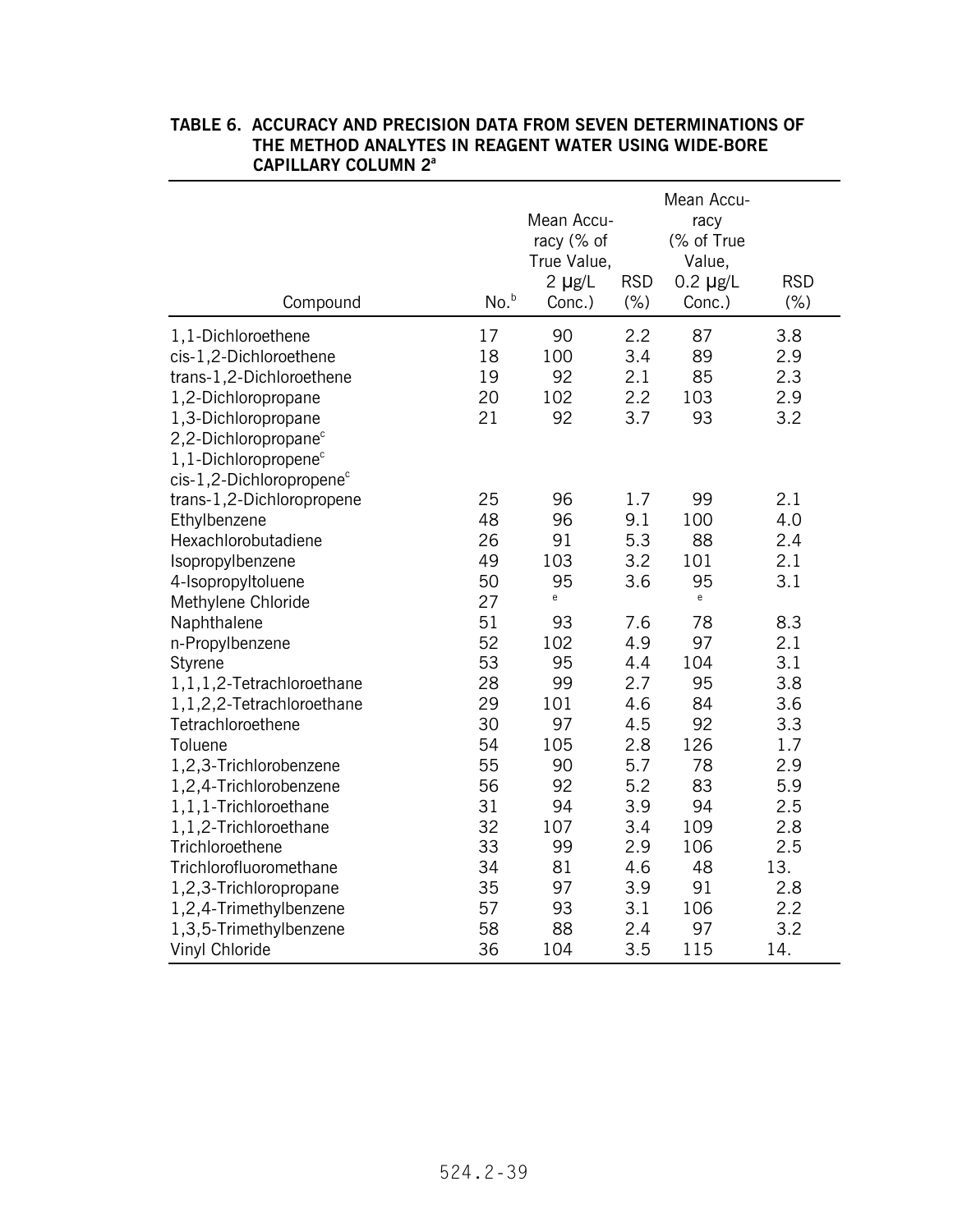#### **TABLE 6. ACCURACY AND PRECISION DATA FROM SEVEN DETERMINATIONS OF THE METHOD ANALYTES IN REAGENT WATER USING WIDE-BORE CAPILLARY COLUMN 2a**

|                      | Compound | No. <sup>b</sup> | Mean Accu-<br>racy (% of<br>True Value,<br>$2 \mu g/L$<br>Conc.) | <b>RSD</b><br>(% ) | Mean Accu-<br>racy<br>(% of True<br>Value,<br>$0.2 \mu g/L$<br>Conc.) | <b>RSD</b><br>$(\% )$ |
|----------------------|----------|------------------|------------------------------------------------------------------|--------------------|-----------------------------------------------------------------------|-----------------------|
| o-Xylene<br>m-Xylene |          | 59<br>60         | 97<br>f                                                          | 1.8                | 98<br>f                                                               | 1.7                   |
| p-Xylene             |          | 61               | 98                                                               | 2.3                | 103                                                                   | 1.4                   |

<sup>a</sup>Data obtained using Column 2 with the open split interface and an ion trap mass spectrometer (Section 11.3.2) with all method analytes in the same reagent water solution. **Designation in Figures 1 and 2.** 

<sup>b</sup>Designation in Figures 1 and 2.<br>°Not measured; authentic standards were not available.

<sup>d</sup>Not found at 0.2 µg/L.

<sup>e</sup>Not measured; methylene chloride was in the laboratory reagent blank.

°Not measured; methylene chloride was in the laboratory reagent blank.<br><sup>f</sup>m-xylene coelutes with and cannot be distinguished from its isomer p-xylene, No 61.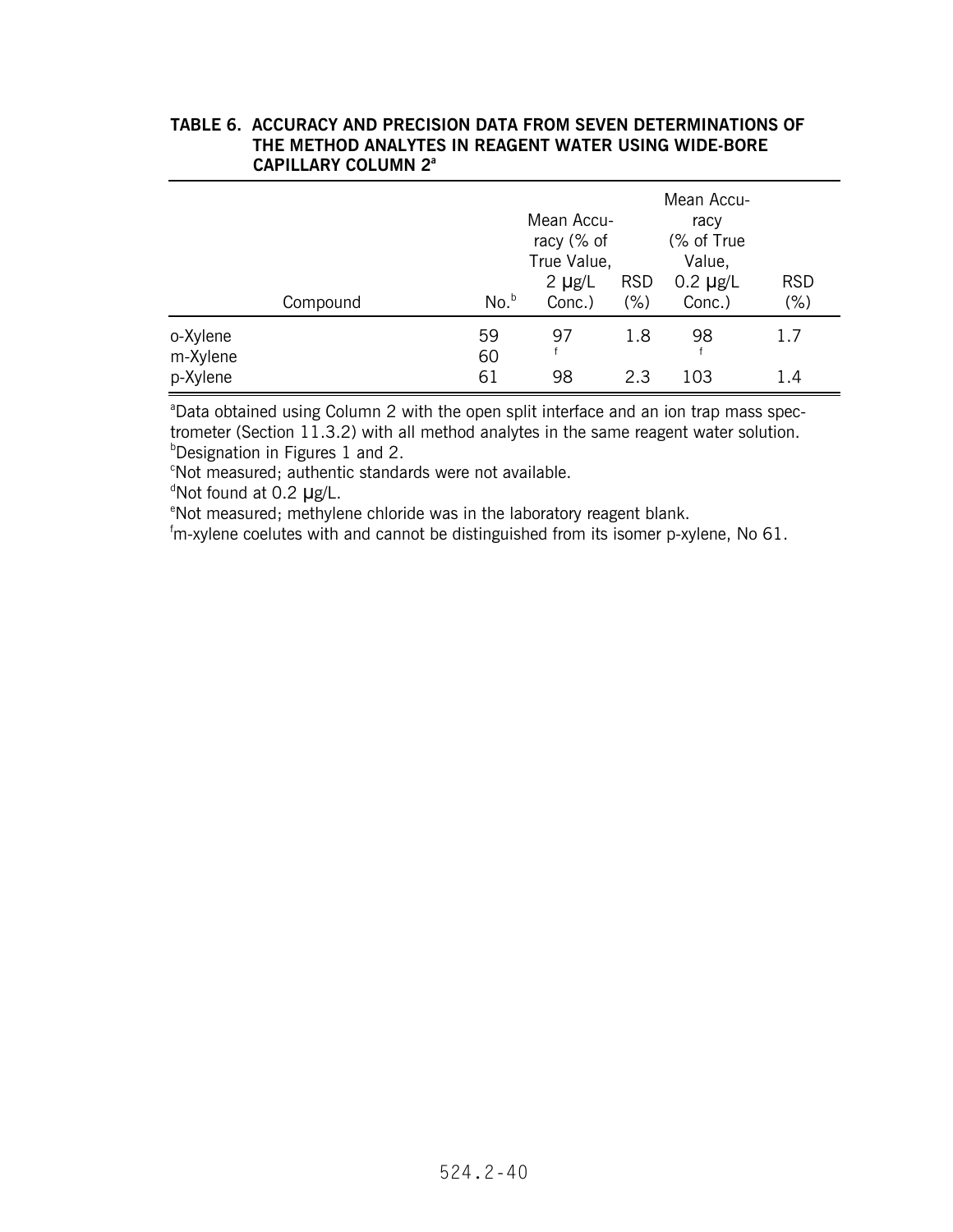| Compound                  | True<br>Conc.<br>$(\mu g/L)$ | Mean<br>Conc.<br>Detected<br>$(\mu g/L)$ | Rel.<br>Std.<br>Dev.<br>$(\% )$ | Method<br>Detect.<br>Limit<br>$(\mu g/L)$ |
|---------------------------|------------------------------|------------------------------------------|---------------------------------|-------------------------------------------|
| Acetone                   | 1.0                          | 1.6                                      | 5.7                             | 0.28                                      |
| Acrylonitrile             | 1.0                          | 0.81                                     | 8.7                             | 0.22                                      |
| Allyl Chloride            | 1.0                          | 0.90                                     | 4.7                             | 0.13                                      |
| 2-Butanone                | 2.0                          | 2.7                                      | 5.6                             | 0.48                                      |
| Carbon Disulfide          | 0.20                         | 0.19                                     | 15                              | 0.093                                     |
| Chloroacetonitrile        | 1.0                          | 0.83                                     | 4.7                             | 0.12                                      |
| 1-Chlorobutane            | 1.0                          | 0.87                                     | 6.6                             | 0.18                                      |
| trans-Dichloro-2-Butene   | 1.0                          | 1.3                                      | 8.7                             | 0.36                                      |
| 1,1-Dichloropropanone     | 5.0                          | 4.2                                      | 7.7                             | 1.0                                       |
| cis-1,3-Dichloropropene   | 0.20                         | 0.20                                     | 3.1                             | 0.020                                     |
| trans-1,3-Dichloropropene | 0.10                         | 0.11                                     | 14                              | 0.048                                     |
| Diethyl Ether             | 1.0                          | 0.92                                     | 9.5                             | 0.28                                      |
| Ethyl Methacrylate        | 0.20                         | 0.23                                     | 3.9                             | 0.028                                     |
| Hexachloroethane          | 0.20                         | 0.18                                     | 10                              | 0.057                                     |
| 2-Hexanone                | 1.0                          | 1.1                                      | 12                              | 0.39                                      |
| Methacrylonitrile         | 1.0                          | 0.92                                     | 4.2                             | 0.12                                      |
| Methylacrylate            | 1.0                          | 1.2                                      | 12                              | 0.45                                      |
| Methyl lodide             | 0.20                         | 0.19                                     | 3.1                             | 0.019                                     |
| Methylmethacrylate        | 1.0                          | 1.0                                      | 13                              | 0.43                                      |
| 4-Methyl-2-Pentanone      | 0.40                         | 0.56                                     | 9.7                             | 0.17                                      |
| Methyl-tert-Butylether    | 0.40                         | 0.52                                     | 5.6                             | 0.090                                     |
| Nitrobenzene              | 2.0                          | 2.1                                      | 18                              | 1.2                                       |
| 2-Nitrobenzene            | 1.0                          | 0.83                                     | 6.2                             | 0.16                                      |
| Pentachloroethane         | 0.20                         | 0.23                                     | 20                              | 0.14                                      |
| Propionitrile             | 1.0                          | 0.87                                     | 5.3                             | 0.14                                      |
| Tetrahydrofuran           | 5.0                          | 3.9                                      | 13                              | 1.6                                       |

#### **TABLE 7. ACCURACY AND PRECISION DATA FROM SEVEN DETERMINATIONS OF METHOD ANALYTES IN REAGENT WATER USING WIDE-BORE CAPILLARY COLUMN 4a**

<sup>a</sup>Data obtained using Column 4 with the open split interface and an ion trap mass spectrometer.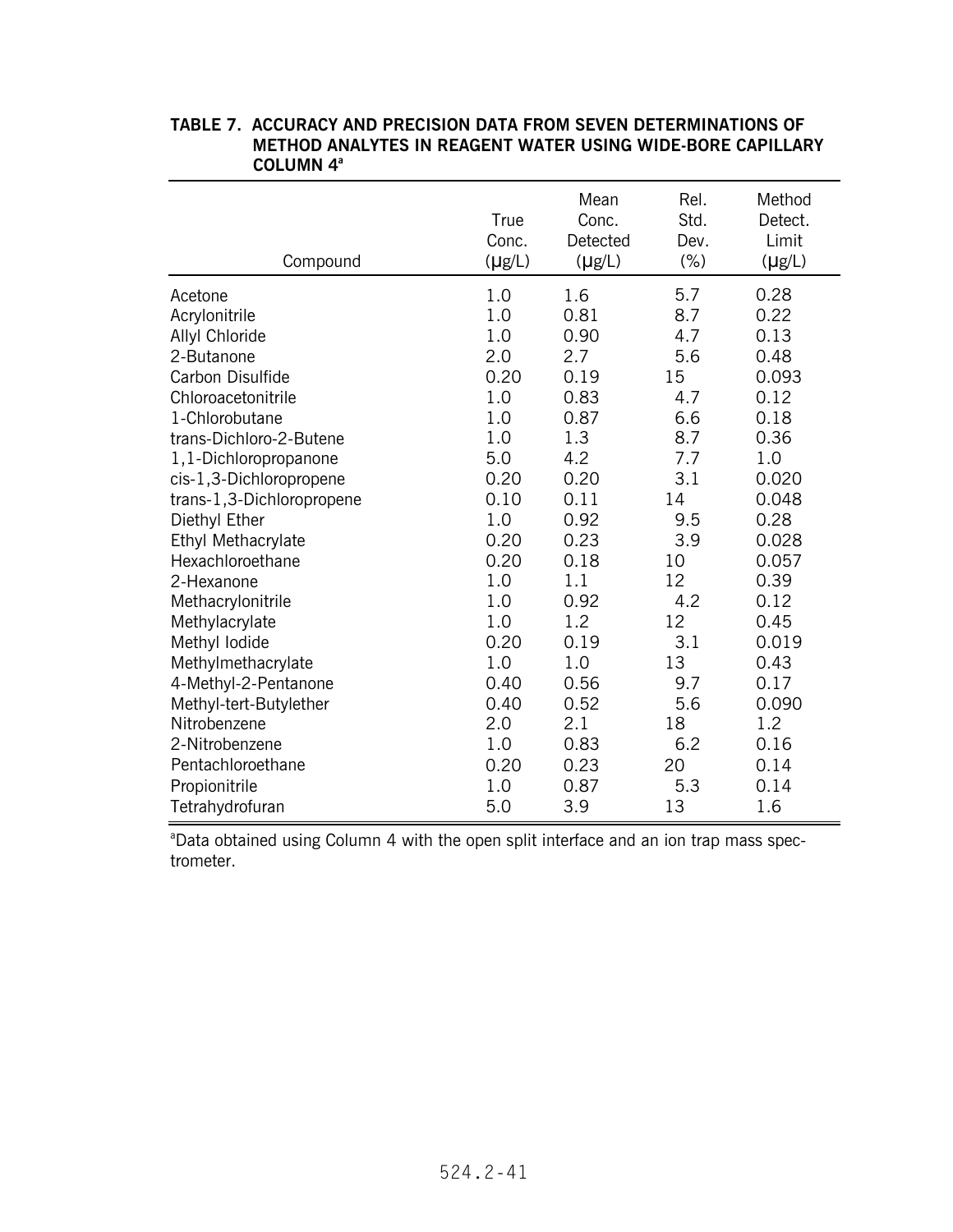| IABLE 0. AVU FRUN FRUM FRUM FOUR DE FERMINATIONS OI |                |                                |                      | FORTIFIED AT 20 µG/L <sup>ª</sup> |             | . MEI LOD WATI LE MATE MAI EK MAI KICES |                            |             |                      |
|-----------------------------------------------------|----------------|--------------------------------|----------------------|-----------------------------------|-------------|-----------------------------------------|----------------------------|-------------|----------------------|
|                                                     |                | REAGENT WATER                  |                      |                                   | RAW WATER   |                                         |                            | TAP WATER   |                      |
| Compound                                            | (Hg/L)<br>Mean | Dev.<br>$(%)$                  | (% of True<br>Value) | (H <sup>g</sup> H)<br>Mean        | Dev.<br>(%) | (% of True<br>Value)                    | (H <sub>81</sub> )<br>Mean | Dev.<br>(%) | (% of True<br>Value) |
| Acetone                                             | $\overline{0}$ | 2%<br>$\overline{\phantom{0}}$ | 95%                  | $\overline{c}$                    | 3.7%        | 105%                                    | 22                         | 8.2%        | 110%                 |
| Acrylonitrile                                       | $\overline{C}$ | 4.7%                           | 100%                 | 22                                | 3.4%        | 110%                                    | $\overline{2}$             | 1.3%        | 105%                 |
| Allyl Chloride                                      | $\overline{C}$ | 5.1%                           | 100%                 | 20                                | 2.8%        | 100%                                    | $\overline{0}$             | 3.5%        | 95%                  |
| 2-Butanone                                          | $\overline{1}$ | $1\%$                          | 85%                  | $\overline{0}$                    | 7.3%        | 95%                                     | $\overline{17}$            | 5.6%        | 85%                  |
| Carbon Disulfide                                    | $\overline{0}$ | 4%<br>$\dot{\circ}$            | 95%                  | $\frac{8}{10}$                    | 2.5%        | 90%                                     | $\frac{8}{1}$              | 3.0%        | 90%                  |
| Chloroacetonitrile                                  | SO             | 1%<br>4.                       | 100%                 | 23                                | 4.7%        | 115%                                    | 23                         | 1.3%        | 115%                 |
| 1-Chlorobutane                                      | $\frac{8}{18}$ | 4%<br>$\dot{\circ}$            | 90%                  | $\overline{0}$                    | 2.2%        | 95%                                     | 17                         | 2.2%        | 85%                  |
| t-1,2-Dichloro-2-Butene                             | $\overline{0}$ | $1\%$<br>4.                    | 95%                  | 22                                | 2.9%        | 110%                                    | $\overline{c}$             | $0.90\%$    | 105%                 |
| 1,1-Dichloropropanone                               | $\overline{0}$ | 6%<br>۔<br>م                   | 100%                 | 22                                | 6.4%        | 110%                                    | $\overline{c}$             | 7.7%        | 105%                 |
| Diethyl Ether                                       | $\frac{8}{1}$  | 7%<br>$\sigma$                 | 90%                  | 22                                | 3.4%        | 110%                                    | 22                         | 2.6%        | 110%                 |
| Ethyl Methacrylate                                  | $\overline{c}$ | 3.7%                           | 100%                 | 23                                | 2.6%        | 115%                                    | 22                         | 1.8%        | 110%                 |
| Hexachloroethane                                    | $\overline{C}$ | 6.1%                           | 100%                 | $\overline{2}$                    | 2.5%        | 105%                                    | $\overline{21}$            | 2.0%        | 105%                 |
| 2-Hexanone                                          | $\overline{0}$ | 6.3%                           | 95%                  | $\overline{2}$                    | 3.8%        | 105%                                    | $\overline{c}$             | 4.0%        | 105%                 |
| Methacrylonitrile                                   | SO             | 4%<br>$\dot{\mathfrak{c}}$     | 100%                 | 23                                | 2.9%        | 115%                                    | 22                         | 2.0%        | 110%                 |
| Methylacrylate                                      | $\overline{C}$ | 3.7%                           | 100%                 | 22                                | 3.1%        | 110%                                    | $\overline{2}$             | 2.1%        | 105%                 |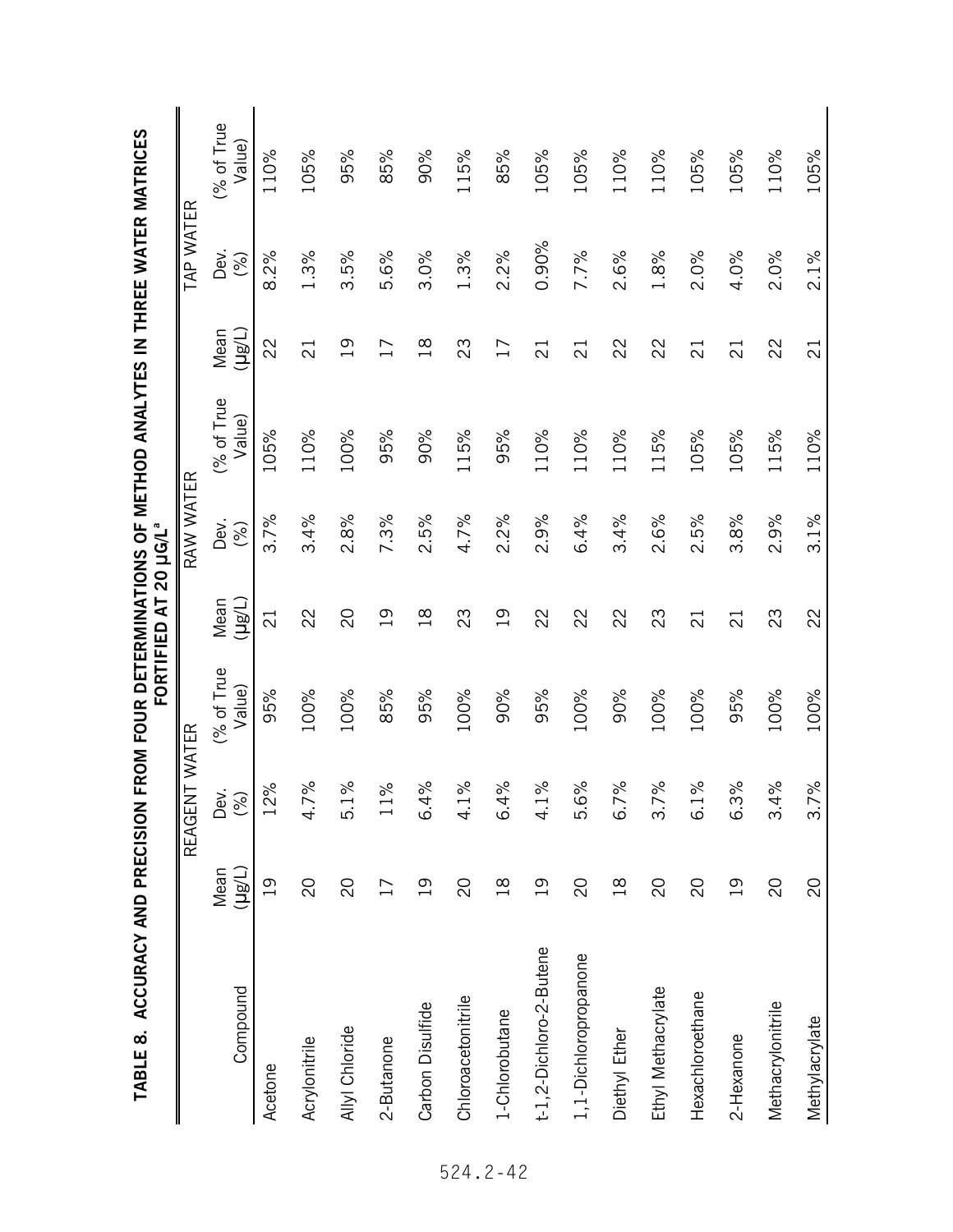|                                                                                                                                                                    |                | Reagent Water       |                      |                 | Raw Water             |                     |                | <b>Tap Water</b> |                     |
|--------------------------------------------------------------------------------------------------------------------------------------------------------------------|----------------|---------------------|----------------------|-----------------|-----------------------|---------------------|----------------|------------------|---------------------|
| Compound                                                                                                                                                           | (Hârl)<br>Mean | δ<br>Δ<br>ર્જી      | (% of True<br>Value) | (Tiêrt)<br>Mean | Dev.<br>$\mathcal{S}$ | % of True<br>Value) | (Hârl)<br>Mean | Dev.<br>(%)      | % of True<br>Value) |
| Methyl lodide                                                                                                                                                      | ္လ             | ॐ<br>4.<br>4        | 100%                 | <u>စု</u>       | 3.8%                  | 95%                 | $\frac{6}{1}$  | 3.0%             | 95%                 |
| Methylmethacrylate                                                                                                                                                 | ನಿ             | వ్<br>ર ત           | 100%                 | 23              | 3.3%                  | 115%                | 23             | 2.7%             | 115%                |
| 4-Methyl-2-Pentanone                                                                                                                                               | စ္             | వ్<br>$\frac{8}{2}$ | 95%                  | 21              | 5.5%                  | 105%                | 22             | 7.2%             | 110%                |
| Methyl-tert-Butylether                                                                                                                                             | စ္             | ॐ<br>ი<br>სე        | 95%                  | 22              | 2.5%                  | 110%                | 22             | 3.6%             | 110%                |
| Nitrobenzene                                                                                                                                                       | ನ              | వ్<br>54<br>4       | 100%                 | 22              | 4.8%                  | 110%                | 24             | 2.4%             | 105%                |
| 2-Nitropropane                                                                                                                                                     | ನಿ             | వ్<br>ن<br>©        | 100%                 | 23              | 5.1%                  | 115%                | 22             | 3.2%             | 110%                |
| Pentachloroethane                                                                                                                                                  | 6h             | ्रैं<br><u>ง</u>    | 95%                  | 24              | 2.6%                  | 105%                | 22             | 1.7%             | 110%                |
| Propionitrile                                                                                                                                                      | <u>ន</u>       | శ<br>4.5            | 100%                 | 23              | 3.9%                  | 115%                | 23             | 2.4%             | 115%                |
| Tetrahydrofuran                                                                                                                                                    | 20             | ્રૂ<br>∞<br>2       | 100%                 | 24              | 3.2%                  | 120%                | 21             | 2.9%             | 105%                |
| "Data obtained using Column 4 with the open-split interface and an ion trap mass spectrometer with all Table 8 analyses in the same<br>reagent water solution (1). |                |                     |                      |                 |                       |                     |                |                  |                     |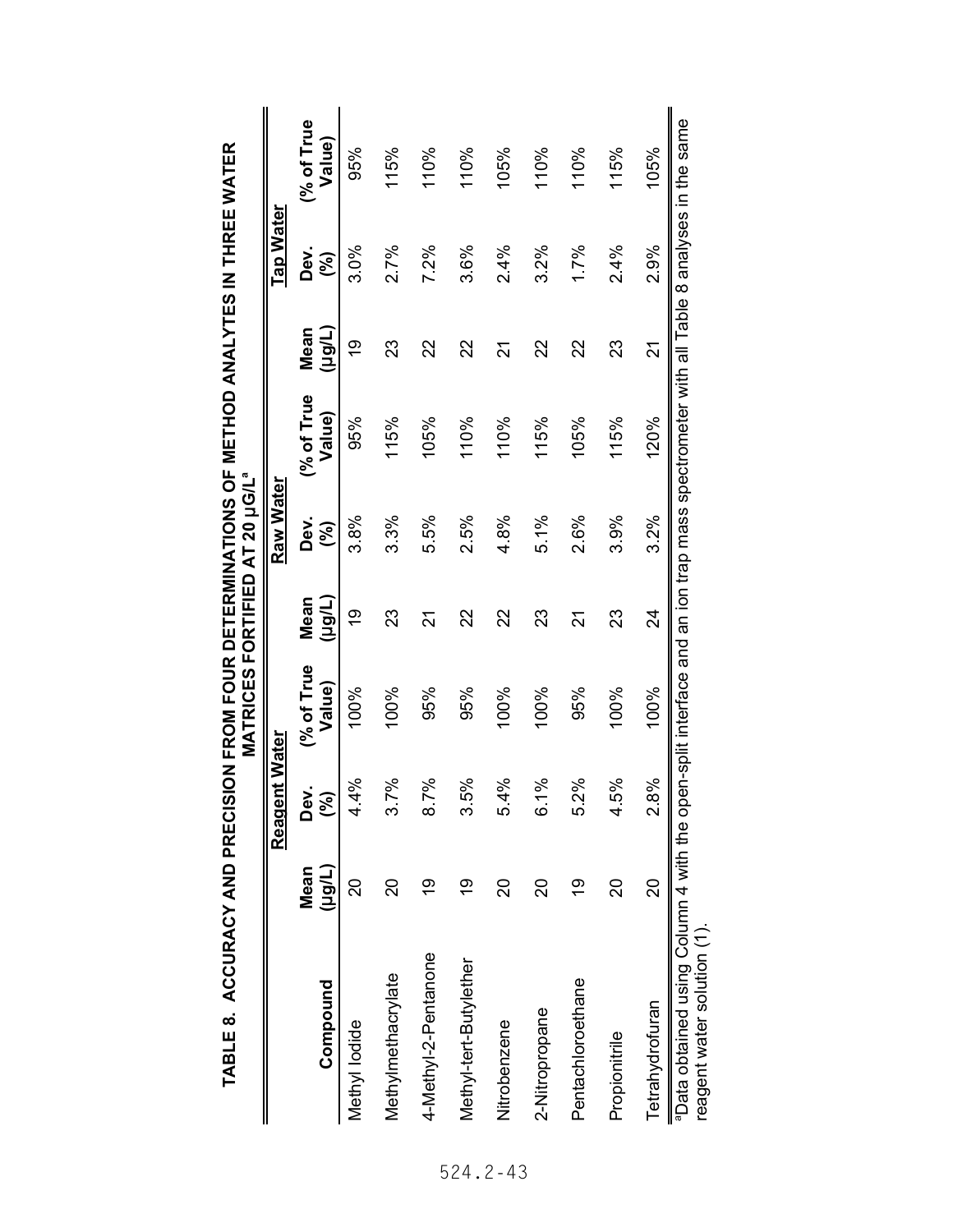

FIGURE 1. PURGING DEVICE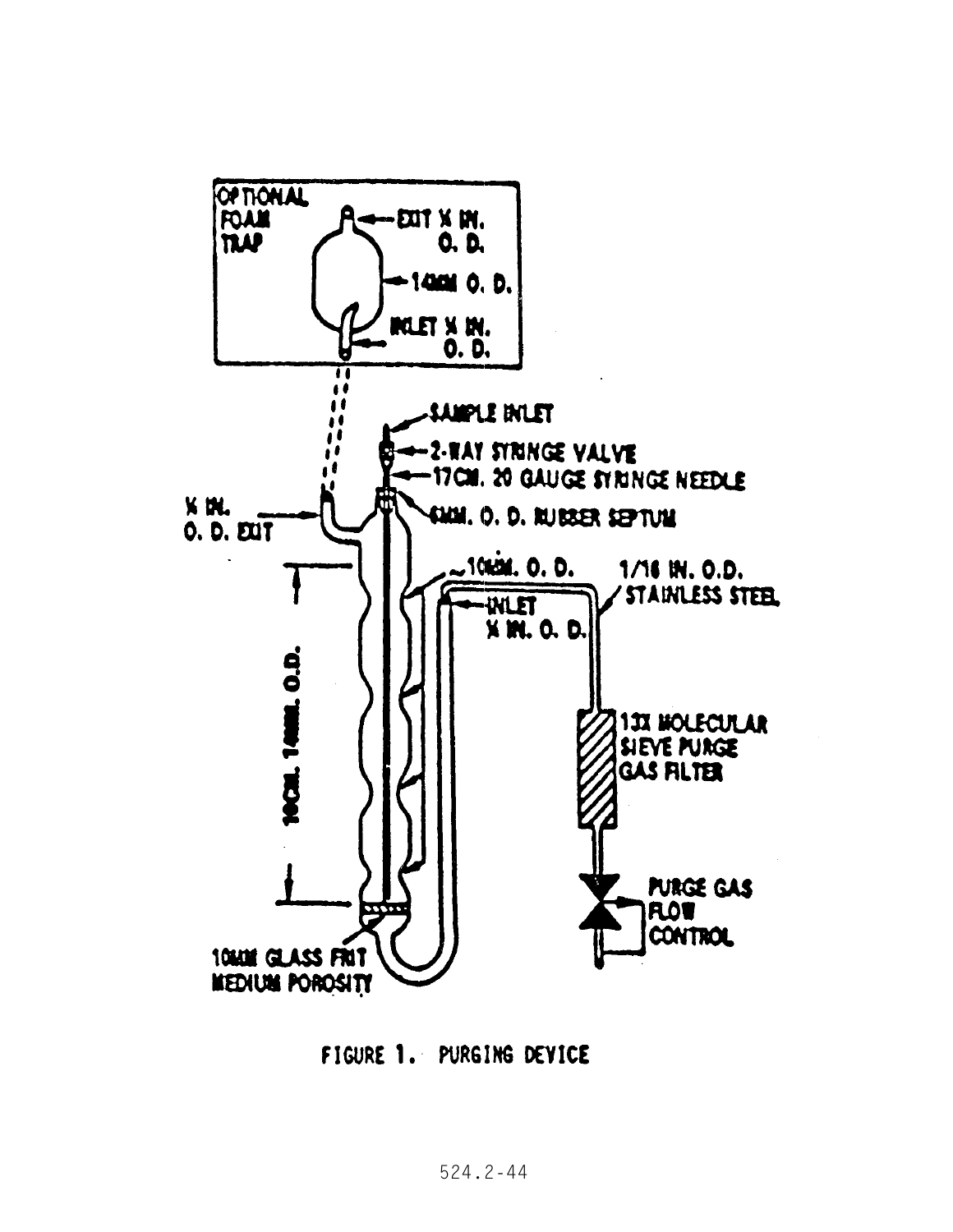

TRAP PACKINGS AND CONSTRUCTION TO INCLUDE FIGURE 2. DESORB CAPABILITY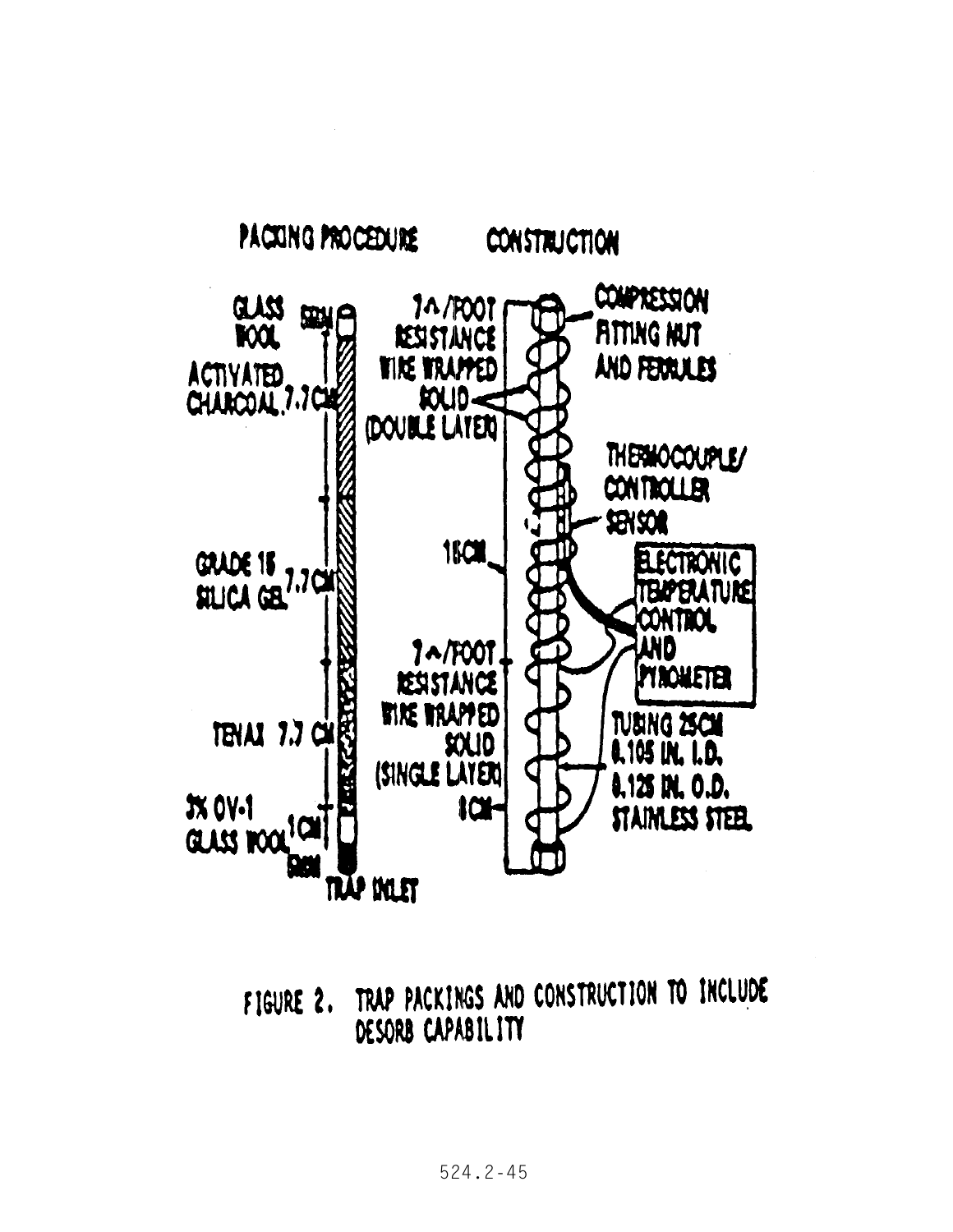

MORMALIZED TOTAL ION CUREERT CHROMATOGRAM FROM A VOLATILE COMPORED CALIBRATION NIXTURE CONTAINIDE: 23 Mg<br>(5 Mg/L) OF MOST CORPOREDS. THE COMPORED IDENTIFICATION NUMBERS ARE CIVEN IN TARLE 6. **TLGREE 3.** 

 $\overline{\phantom{a}}$ 

524.2-46